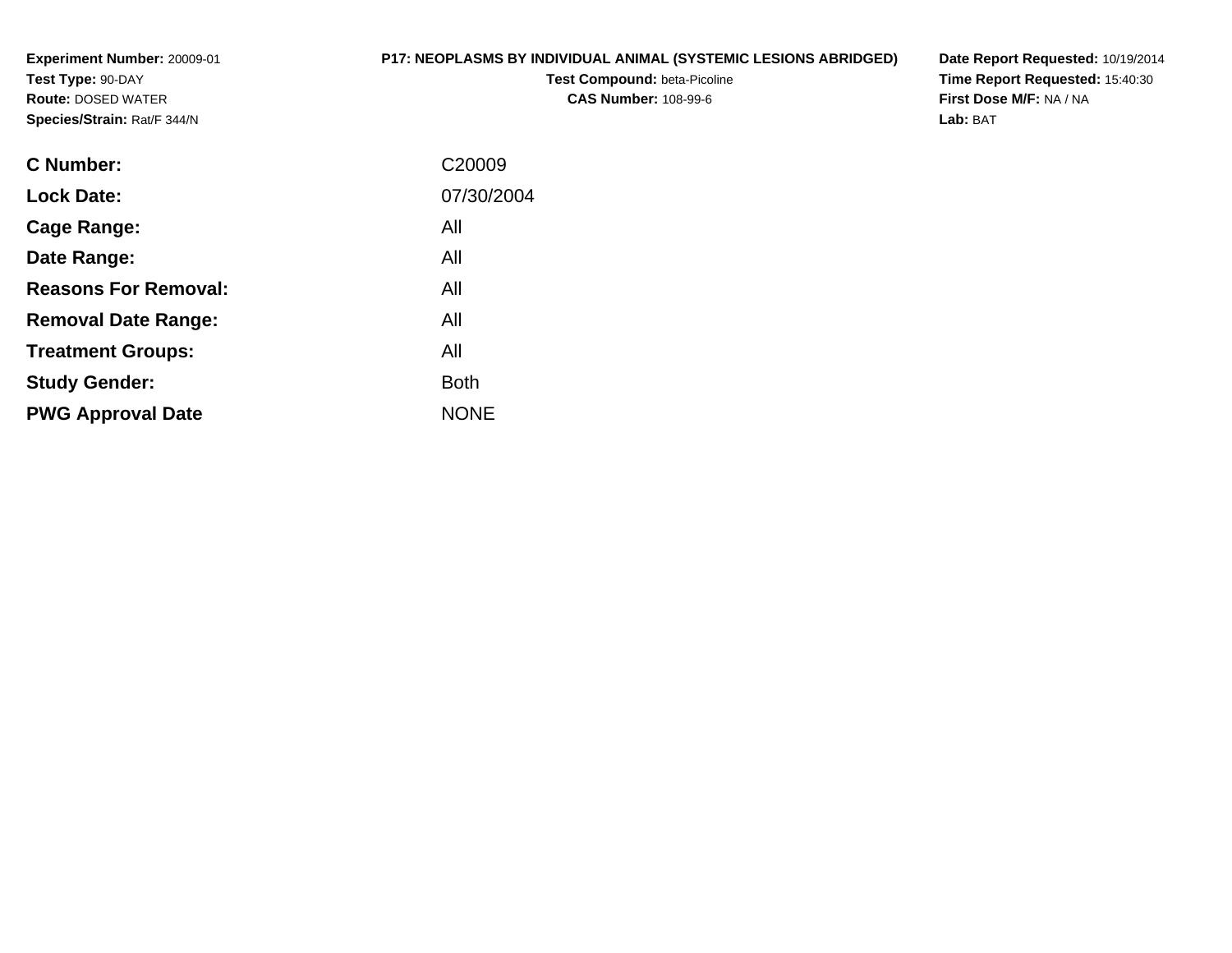**Test Type:** 90-DAY

**Route:** DOSED WATER

**Species/Strain:** Rat/F 344/N

# **P17: NEOPLASMS BY INDIVIDUAL ANIMAL (SYSTEMIC LESIONS ABRIDGED)**

**Test Compound:** beta-Picoline

**CAS Number:** 108-99-6

**Date Report Requested:** 10/19/2014**Time Report Requested:** 15:40:30**First Dose M/F:** NA / NA**Lab:** BAT

| F 344/N Rat Male<br><b>MG/L</b><br>0 | DAY ON TEST      | 0<br>$\boldsymbol{\theta}$<br>9<br>$\mathfrak{z}$           | 0<br>0<br>9<br>$\mathfrak{z}$                                              | $\boldsymbol{\theta}$<br>0<br>9<br>$\mathfrak{z}$<br>$\Omega$ | 0<br>0<br>9<br>$\mathfrak{z}$<br>$\Omega$ | 0<br>0<br>9<br>$\overline{\mathbf{3}}$                   | 0<br>0<br>9<br>$\overline{\mathbf{3}}$        | 0<br>0<br>9<br>3                          | 0<br>$\boldsymbol{\theta}$<br>9<br>$\mathfrak{z}$ | 0<br>0<br>9<br>$\overline{\mathbf{3}}$              | 0<br>0<br>9<br>$\boldsymbol{\mathfrak{z}}$       |                       |
|--------------------------------------|------------------|-------------------------------------------------------------|----------------------------------------------------------------------------|---------------------------------------------------------------|-------------------------------------------|----------------------------------------------------------|-----------------------------------------------|-------------------------------------------|---------------------------------------------------|-----------------------------------------------------|--------------------------------------------------|-----------------------|
|                                      | <b>ANIMAL ID</b> | $\pmb{0}$<br>$\mathbf 0$<br>$\mathbf 0$<br>$\mathbf 0$<br>1 | $\mathbf 0$<br>$\mathbf 0$<br>$\mathbf 0$<br>$\mathbf 0$<br>$\overline{2}$ | $\mathbf 0$<br>$\mathbf 0$<br>$\mathbf 0$<br>3                | $\Omega$<br>$\Omega$<br>$\mathbf 0$<br>4  | $\mathbf 0$<br>0<br>$\mathbf 0$<br>$\boldsymbol{0}$<br>5 | $\mathbf 0$<br>$\Omega$<br>$\Omega$<br>0<br>6 | $\mathbf 0$<br>0<br>$\mathbf 0$<br>0<br>7 | $\mathbf 0$<br>$\Omega$<br>$\Omega$<br>0<br>8     | $\mathbf 0$<br>0<br>$\mathbf 0$<br>$\mathbf 0$<br>9 | $\mathbf 0$<br>$\Omega$<br>$\mathbf 0$<br>1<br>0 | <i><b>*TOTALS</b></i> |
| <b>Alimentary System</b>             |                  |                                                             |                                                                            |                                                               |                                           |                                                          |                                               |                                           |                                                   |                                                     |                                                  |                       |
| Esophagus                            |                  | +                                                           | +                                                                          | +                                                             | +                                         | +                                                        | +                                             | +                                         |                                                   | +                                                   | +                                                | 10                    |
| Intestine Large, Cecum               |                  | +                                                           | +                                                                          | +                                                             | +                                         | +                                                        | +                                             | +                                         | +                                                 | +                                                   | +                                                | 10                    |
| Intestine Large, Colon               |                  | $\ddot{}$                                                   | $\ddot{}$                                                                  | $\ddot{}$                                                     | $\ddot{}$                                 | +                                                        | +                                             | +                                         | $\ddot{}$                                         | $\ddot{}$                                           | $\ddot{}$                                        | 10                    |
| Intestine Large, Rectum              |                  | $\ddot{}$                                                   | $+$                                                                        | +                                                             | $\ddot{}$                                 | $\ddot{}$                                                | $\ddot{}$                                     | $\ddot{}$                                 | $\ddot{}$                                         | $\ddot{}$                                           | $\ddot{}$                                        | 10                    |
| Intestine Small, Duodenum            |                  | $\ddot{}$                                                   | $\ddot{}$                                                                  | $\ddot{}$                                                     | $\ddot{}$                                 | $\ddot{}$                                                | $\ddot{}$                                     | $\ddot{}$                                 | $\ddot{}$                                         | $+$                                                 | $\ddot{}$                                        | 10                    |
| Intestine Small, Ileum               |                  | $\ddot{}$                                                   | +                                                                          | +                                                             | +                                         | +                                                        | +                                             | +                                         | $\ddot{}$                                         | +                                                   | +                                                | 10                    |
| Intestine Small, Jejunum             |                  | +                                                           | +                                                                          | +                                                             | $\ddot{}$                                 | $\ddot{}$                                                | $\ddot{}$                                     | $\ddot{}$                                 | $\ddot{}$                                         | $\ddot{}$                                           | $\ddot{}$                                        | 10                    |
| Liver                                |                  | $\ddot{}$                                                   | $\ddot{}$                                                                  | $\ddot{}$                                                     | $\ddot{}$                                 | $\ddot{}$                                                | $\ddot{}$                                     | $\ddot{}$                                 | $\ddot{}$                                         | $\ddot{}$                                           | +                                                | 10                    |
| Mesentery                            |                  |                                                             |                                                                            |                                                               |                                           |                                                          |                                               |                                           | $\ddot{}$                                         |                                                     |                                                  | 1                     |
| Pancreas                             |                  | +                                                           | +                                                                          | +                                                             | +                                         | +                                                        | +                                             | +                                         | $\ddot{}$                                         | $\ddot{}$                                           | +                                                | 10                    |
| Salivary Glands                      |                  | +                                                           | $\ddot{}$                                                                  | $\ddot{}$                                                     | $\ddot{}$                                 | $\ddot{}$                                                | +                                             | +                                         | $\ddot{}$                                         | $\ddot{}$                                           | $\ddot{}$                                        | 10                    |
| Stomach, Forestomach                 |                  | $\ddot{}$                                                   | $\ddot{}$                                                                  | $\ddot{}$                                                     | $\ddot{}$                                 | $+$                                                      | $+$                                           | $+$                                       | $\ddot{}$                                         | $\ddot{}$                                           | +                                                | 10                    |
| Stomach, Glandular                   |                  | $\ddot{}$                                                   |                                                                            | $\ddot{}$                                                     | $\ddot{}$                                 | $\ddot{}$                                                | ÷                                             | $\ddot{}$                                 | $\ddot{}$                                         | $\ddot{}$                                           | $\ddot{}$                                        | 10                    |
| <b>Cardiovascular System</b>         |                  |                                                             |                                                                            |                                                               |                                           |                                                          |                                               |                                           |                                                   |                                                     |                                                  |                       |
| <b>Blood Vessel</b>                  |                  | +                                                           | +                                                                          | +                                                             | +                                         | +                                                        | +                                             | +                                         | +                                                 |                                                     | +                                                | 10                    |
| Heart                                |                  | $\ddot{}$                                                   |                                                                            | $\ddot{}$                                                     | $\ddot{}$                                 | $\ddot{}$                                                | ÷                                             | $\ddot{}$                                 | $\ddot{}$                                         | $\ddot{}$                                           | $\ddot{}$                                        | 10                    |
| <b>Endocrine System</b>              |                  |                                                             |                                                                            |                                                               |                                           |                                                          |                                               |                                           |                                                   |                                                     |                                                  |                       |
| <b>Adrenal Cortex</b>                |                  | +                                                           | +                                                                          | +                                                             | +                                         | +                                                        | +                                             | +                                         | ٠                                                 | +                                                   | +                                                | 10                    |
| Adrenal Medulla                      |                  | $\ddot{}$                                                   |                                                                            | $\ddot{}$                                                     | $\ddot{}$                                 | $\ddot{}$                                                | $\ddot{}$                                     | $\ddot{}$                                 | $\ddot{}$                                         | $\ddot{}$                                           | +                                                | 10                    |
| Islets, Pancreatic                   |                  | +                                                           | +                                                                          | +                                                             | +                                         | $\pmb{+}$                                                | +                                             | +                                         | $\ddot{}$                                         | +                                                   | +                                                | 10                    |

\* ..Total animals with tissue examined microscopically; Total animals with tumor **M** . Missing tissue M ..Missing tissue

+ ..Tissue examined microscopically

I ..Insufficient tissue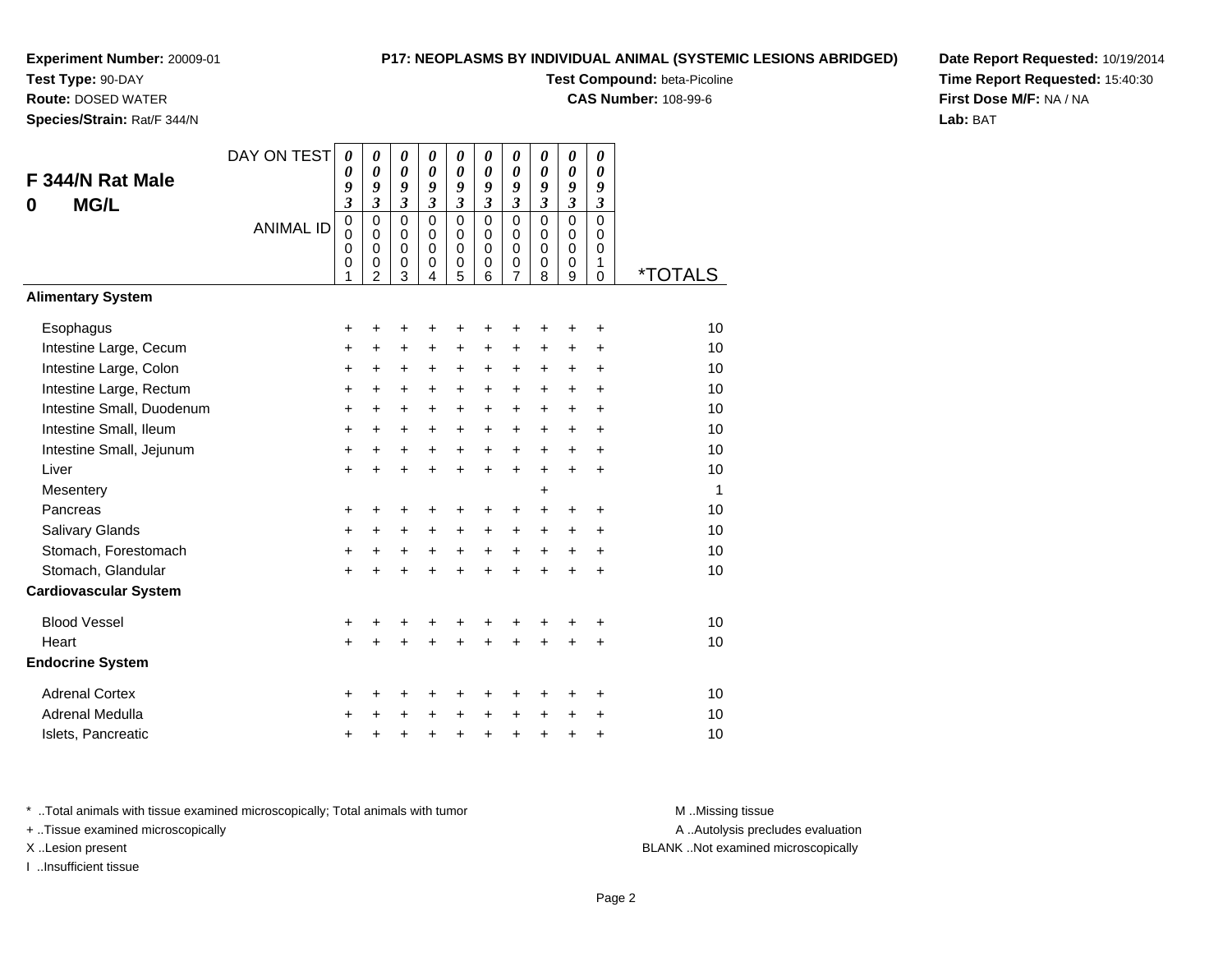**Test Type:** 90-DAY

**Route:** DOSED WATER

**Species/Strain:** Rat/F 344/N

# **P17: NEOPLASMS BY INDIVIDUAL ANIMAL (SYSTEMIC LESIONS ABRIDGED)**

**Test Compound:** beta-Picoline

**CAS Number:** 108-99-6

**Date Report Requested:** 10/19/2014**Time Report Requested:** 15:40:30**First Dose M/F:** NA / NA**Lab:** BAT

| F 344/N Rat Male<br><b>MG/L</b><br>0 | DAY ON TEST      | 0<br>0<br>9<br>$\overline{\mathbf{3}}$ | 0<br>$\boldsymbol{\theta}$<br>9<br>$\overline{\mathbf{3}}$ | 0<br>$\boldsymbol{\theta}$<br>9<br>$\overline{\mathbf{3}}$<br>$\mathbf 0$ | $\boldsymbol{\theta}$<br>$\boldsymbol{\theta}$<br>9<br>$\overline{\mathbf{3}}$<br>$\mathbf 0$ | 0<br>$\boldsymbol{\theta}$<br>9<br>$\mathfrak{z}$<br>$\pmb{0}$ | $\boldsymbol{\theta}$<br>$\boldsymbol{\theta}$<br>9<br>$\mathfrak{z}$<br>$\mathbf 0$ | $\boldsymbol{\theta}$<br>$\boldsymbol{\theta}$<br>9<br>$\mathfrak{z}$ | 0<br>$\boldsymbol{\theta}$<br>9<br>$\mathfrak{z}$ | $\boldsymbol{\theta}$<br>$\boldsymbol{\theta}$<br>9<br>$\overline{\mathbf{3}}$<br>$\mathbf 0$ | 0<br>$\boldsymbol{\theta}$<br>9<br>$\boldsymbol{\mathfrak{z}}$<br>$\mathbf 0$ |                       |
|--------------------------------------|------------------|----------------------------------------|------------------------------------------------------------|---------------------------------------------------------------------------|-----------------------------------------------------------------------------------------------|----------------------------------------------------------------|--------------------------------------------------------------------------------------|-----------------------------------------------------------------------|---------------------------------------------------|-----------------------------------------------------------------------------------------------|-------------------------------------------------------------------------------|-----------------------|
|                                      | <b>ANIMAL ID</b> | 0<br>0<br>0<br>0<br>1                  | 0<br>$\mathbf 0$<br>$\pmb{0}$<br>0<br>$\overline{c}$       | $\mathbf 0$<br>0<br>0<br>3                                                | $\mathbf 0$<br>$\mathbf 0$<br>0<br>4                                                          | $\mathbf 0$<br>$\pmb{0}$<br>0<br>5                             | 0<br>$\mathbf 0$<br>0<br>6                                                           | $\pmb{0}$<br>0<br>$\pmb{0}$<br>$\mathbf 0$<br>$\overline{7}$          | $\pmb{0}$<br>0<br>$\mathbf 0$<br>0<br>8           | $\mathbf 0$<br>$\mathbf 0$<br>$\mathbf 0$<br>9                                                | 0<br>0<br>1<br>0                                                              | <i><b>*TOTALS</b></i> |
| Parathyroid Gland                    |                  | $\ddot{}$                              | $\ddot{}$                                                  | $\ddot{}$                                                                 | $\ddot{}$                                                                                     | M                                                              | $\ddot{}$                                                                            | $\ddot{}$                                                             | +                                                 | $\ddot{}$                                                                                     | $\ddot{}$                                                                     | 9                     |
| <b>Pituitary Gland</b>               |                  | +                                      | $\ddot{}$                                                  | +                                                                         | $\ddot{}$                                                                                     | $\ddot{}$                                                      | $\ddot{}$                                                                            | +                                                                     | $\ddot{}$                                         | +                                                                                             | M                                                                             | 9                     |
| <b>Thyroid Gland</b>                 |                  | $\ddot{}$                              | +                                                          | $\ddot{}$                                                                 | $\ddot{}$                                                                                     | $\ddot{}$                                                      | $\ddot{}$                                                                            | $\ddot{}$                                                             | ÷                                                 | $\ddot{}$                                                                                     | $\ddot{}$                                                                     | 10                    |
| <b>General Body System</b>           |                  |                                        |                                                            |                                                                           |                                                                                               |                                                                |                                                                                      |                                                                       |                                                   |                                                                                               |                                                                               |                       |
| <b>NONE</b>                          |                  |                                        |                                                            |                                                                           |                                                                                               |                                                                |                                                                                      |                                                                       |                                                   |                                                                                               |                                                                               |                       |
| <b>Genital System</b>                |                  |                                        |                                                            |                                                                           |                                                                                               |                                                                |                                                                                      |                                                                       |                                                   |                                                                                               |                                                                               |                       |
| <b>Coagulating Gland</b>             |                  |                                        |                                                            |                                                                           |                                                                                               |                                                                | +                                                                                    |                                                                       |                                                   |                                                                                               |                                                                               | 1                     |
| Epididymis                           |                  | +                                      | +                                                          | +                                                                         | +                                                                                             | +                                                              | +                                                                                    | +                                                                     | +                                                 | +                                                                                             | +                                                                             | 10                    |
| <b>Preputial Gland</b>               |                  | +                                      | +                                                          | +                                                                         | $\ddot{}$                                                                                     | +                                                              | +                                                                                    | +                                                                     | +                                                 | +                                                                                             | +                                                                             | 10                    |
| Prostate                             |                  | +                                      | +                                                          | +                                                                         | +                                                                                             | $\ddot{}$                                                      | +                                                                                    | $\ddot{}$                                                             | +                                                 | +                                                                                             | +                                                                             | 10                    |
| <b>Seminal Vesicle</b>               |                  | +                                      | $\ddot{}$                                                  | $\ddot{}$                                                                 | $\ddot{}$                                                                                     | $\ddot{}$                                                      | $\ddot{}$                                                                            | $\pm$                                                                 | $\ddot{}$                                         | $\ddot{}$                                                                                     | $\ddot{}$                                                                     | 10                    |
| <b>Testes</b>                        |                  | +                                      | +                                                          | $\ddot{}$                                                                 | $\ddot{}$                                                                                     | $\ddot{}$                                                      | $\ddot{}$                                                                            | $\ddot{}$                                                             | $\ddot{}$                                         | $\ddot{}$                                                                                     | $\ddot{}$                                                                     | 10                    |
| <b>Hematopoietic System</b>          |                  |                                        |                                                            |                                                                           |                                                                                               |                                                                |                                                                                      |                                                                       |                                                   |                                                                                               |                                                                               |                       |
| <b>Bone Marrow</b>                   |                  | +                                      | +                                                          | +                                                                         | +                                                                                             | +                                                              | +                                                                                    | +                                                                     |                                                   | +                                                                                             | +                                                                             | 10                    |
| Lymph Node, Mandibular               |                  | M                                      | M                                                          | M                                                                         | M                                                                                             | M                                                              | M                                                                                    | M                                                                     | M                                                 | M                                                                                             | M                                                                             | $\Omega$              |
| Lymph Node, Mesenteric               |                  | +                                      | +                                                          | +                                                                         | +                                                                                             | $\ddot{}$                                                      | +                                                                                    | $\ddot{}$                                                             | +                                                 | $\ddot{}$                                                                                     | $\ddot{}$                                                                     | 10                    |
| Spleen                               |                  | +                                      | $\ddot{}$                                                  | +                                                                         | +                                                                                             | $\ddot{}$                                                      | $\ddot{}$                                                                            | $\ddot{}$                                                             | $\ddot{}$                                         | $\ddot{}$                                                                                     | $\ddot{}$                                                                     | 10                    |
| Thymus                               |                  | +                                      | $\ddot{}$                                                  | $\ddot{}$                                                                 | $\ddot{}$                                                                                     | $\ddot{}$                                                      | $\ddot{}$                                                                            | $\ddot{}$                                                             | $\ddot{}$                                         | $\ddot{}$                                                                                     | $\ddot{}$                                                                     | 10                    |
| <b>Integumentary System</b>          |                  |                                        |                                                            |                                                                           |                                                                                               |                                                                |                                                                                      |                                                                       |                                                   |                                                                                               |                                                                               |                       |
| <b>Mammary Gland</b>                 |                  | +                                      |                                                            |                                                                           |                                                                                               |                                                                |                                                                                      |                                                                       |                                                   |                                                                                               | +                                                                             | 10                    |
| Skin                                 |                  | +                                      |                                                            | +                                                                         | +                                                                                             | +                                                              |                                                                                      | +                                                                     |                                                   | +                                                                                             | +                                                                             | 10                    |

\* ..Total animals with tissue examined microscopically; Total animals with tumor **M** . Missing tissue M ..Missing tissue A ..Autolysis precludes evaluation + ..Tissue examined microscopically X ..Lesion present BLANK ..Not examined microscopicallyI ..Insufficient tissue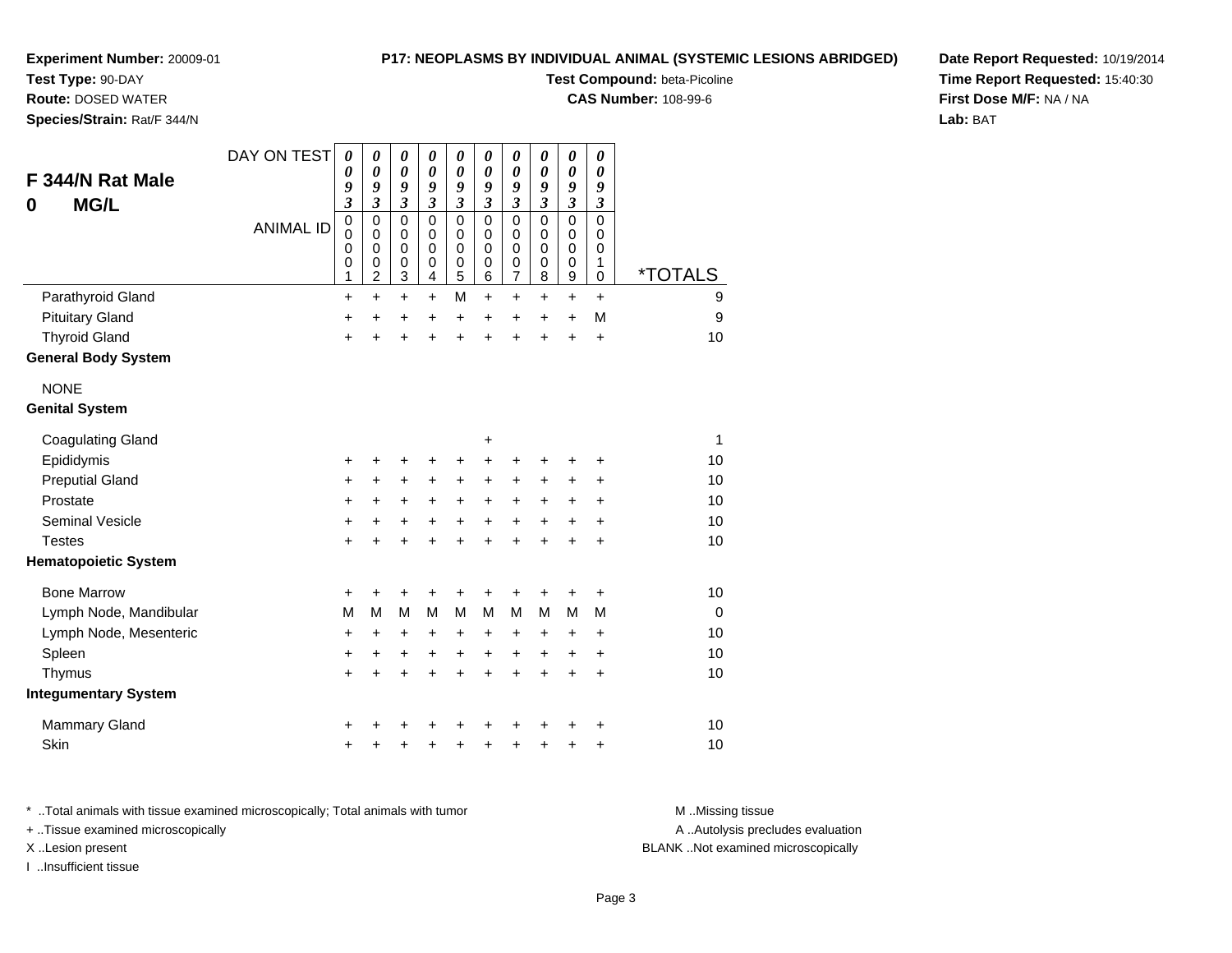# **Test Type:** 90-DAY

**Route:** DOSED WATER

**Species/Strain:** Rat/F 344/N

# **P17: NEOPLASMS BY INDIVIDUAL ANIMAL (SYSTEMIC LESIONS ABRIDGED)**

**Test Compound:** beta-Picoline

**CAS Number:** 108-99-6

**Date Report Requested:** 10/19/2014**Time Report Requested:** 15:40:30**First Dose M/F:** NA / NA**Lab:** BAT

| F 344/N Rat Male<br><b>MG/L</b><br>0              | DAY ON TEST<br><b>ANIMAL ID</b> | 0<br>0<br>9<br>$\mathfrak{z}$<br>$\mathbf 0$<br>$\mathbf 0$<br>0<br>$\mathbf 0$ | 0<br>0<br>9<br>3<br>0<br>$\mathbf 0$<br>0<br>0 | 0<br>0<br>9<br>3<br>$\pmb{0}$<br>$\mathbf 0$<br>$\mathbf 0$<br>0 | 0<br>0<br>9<br>3<br>0<br>$\mathbf 0$<br>0<br>0 | 0<br>0<br>9<br>$\overline{\mathbf{3}}$<br>0<br>0<br>$\mathbf 0$<br>$\boldsymbol{0}$ | 0<br>0<br>9<br>$\overline{\mathbf{3}}$<br>0<br>$\mathbf 0$<br>0<br>0 | 0<br>0<br>9<br>$\overline{\mathbf{3}}$<br>0<br>0<br>0<br>0 | 0<br>0<br>9<br>$\overline{\mathbf{3}}$<br>$\mathbf 0$<br>0<br>0<br>0 | 0<br>0<br>9<br>3<br>$\mathbf 0$<br>$\mathbf 0$<br>$\mathbf 0$<br>0 | 0<br>0<br>9<br>3<br>$\mathbf 0$<br>0<br>0<br>1 |                             |
|---------------------------------------------------|---------------------------------|---------------------------------------------------------------------------------|------------------------------------------------|------------------------------------------------------------------|------------------------------------------------|-------------------------------------------------------------------------------------|----------------------------------------------------------------------|------------------------------------------------------------|----------------------------------------------------------------------|--------------------------------------------------------------------|------------------------------------------------|-----------------------------|
| Skin                                              |                                 | 1<br>$\ddot{}$                                                                  | $\overline{2}$<br>$\ddot{}$                    | 3<br>$\ddot{}$                                                   | 4<br>$\ddot{}$                                 | 5<br>+                                                                              | 6<br>$\ddot{}$                                                       | $\overline{7}$<br>$\ddot{}$                                | 8<br>$\ddot{}$                                                       | 9<br>$\ddot{}$                                                     | 0<br>$\ddot{}$                                 | <i><b>*TOTALS</b></i><br>10 |
| <b>Musculoskeletal System</b>                     |                                 |                                                                                 |                                                |                                                                  |                                                |                                                                                     |                                                                      |                                                            |                                                                      |                                                                    |                                                |                             |
| Bone                                              |                                 | $\ddot{}$                                                                       | +                                              | +                                                                |                                                | +                                                                                   |                                                                      | +                                                          |                                                                      |                                                                    | ٠                                              | 10                          |
| <b>Nervous System</b>                             |                                 |                                                                                 |                                                |                                                                  |                                                |                                                                                     |                                                                      |                                                            |                                                                      |                                                                    |                                                |                             |
| <b>Brain</b>                                      |                                 | $\ddot{}$                                                                       | +                                              | ٠                                                                |                                                | +                                                                                   |                                                                      | +                                                          | +                                                                    | ٠                                                                  | +                                              | 10                          |
| <b>Respiratory System</b>                         |                                 |                                                                                 |                                                |                                                                  |                                                |                                                                                     |                                                                      |                                                            |                                                                      |                                                                    |                                                |                             |
| Lung                                              |                                 | +                                                                               | +                                              | +                                                                | +                                              | +                                                                                   |                                                                      | ٠                                                          |                                                                      |                                                                    | +                                              | 10                          |
| <b>Nose</b>                                       |                                 | $\ddot{}$                                                                       | $\ddot{}$                                      | $\ddot{}$                                                        | $\ddot{}$                                      | $\ddot{}$                                                                           | $\ddot{}$                                                            | $\ddot{}$                                                  | $\ddot{}$                                                            | $\ddot{}$                                                          | +                                              | 10                          |
| Trachea                                           |                                 | $\ddot{}$                                                                       |                                                | $\ddot{}$                                                        |                                                | $\ddot{}$                                                                           |                                                                      | $\ddot{}$                                                  |                                                                      | +                                                                  | +                                              | 10                          |
| <b>Special Senses System</b>                      |                                 |                                                                                 |                                                |                                                                  |                                                |                                                                                     |                                                                      |                                                            |                                                                      |                                                                    |                                                |                             |
| Eye                                               |                                 | $\ddot{}$                                                                       |                                                | +                                                                |                                                |                                                                                     |                                                                      |                                                            |                                                                      |                                                                    | +                                              | 10                          |
| <b>Harderian Gland</b>                            |                                 | $+$                                                                             | +                                              | $\ddot{}$                                                        | $\div$                                         | $\ddot{}$                                                                           | $\div$                                                               | $\ddot{}$                                                  | $\div$                                                               | $\ddot{}$                                                          | +                                              | 10                          |
| <b>Urinary System</b>                             |                                 |                                                                                 |                                                |                                                                  |                                                |                                                                                     |                                                                      |                                                            |                                                                      |                                                                    |                                                |                             |
| Kidney                                            |                                 | +                                                                               | +                                              | +                                                                | +                                              | +                                                                                   |                                                                      | +                                                          |                                                                      |                                                                    | +                                              | 10                          |
| <b>Urinary Bladder</b><br><b>SYSTEMIC LESIONS</b> |                                 | $\ddot{}$                                                                       | +                                              | +                                                                | +                                              | +                                                                                   | ٠                                                                    | ٠                                                          | ٠                                                                    | ٠                                                                  | $\ddot{}$                                      | 10                          |
| Multiple Organ                                    |                                 | +                                                                               |                                                | ٠                                                                |                                                |                                                                                     |                                                                      |                                                            |                                                                      | ٠                                                                  | +                                              | 10                          |

\* ..Total animals with tissue examined microscopically; Total animals with tumor **M** . Missing tissue M ..Missing tissue

+ ..Tissue examined microscopically

I ..Insufficient tissue

A ..Autolysis precludes evaluation

X ..Lesion present BLANK ..Not examined microscopically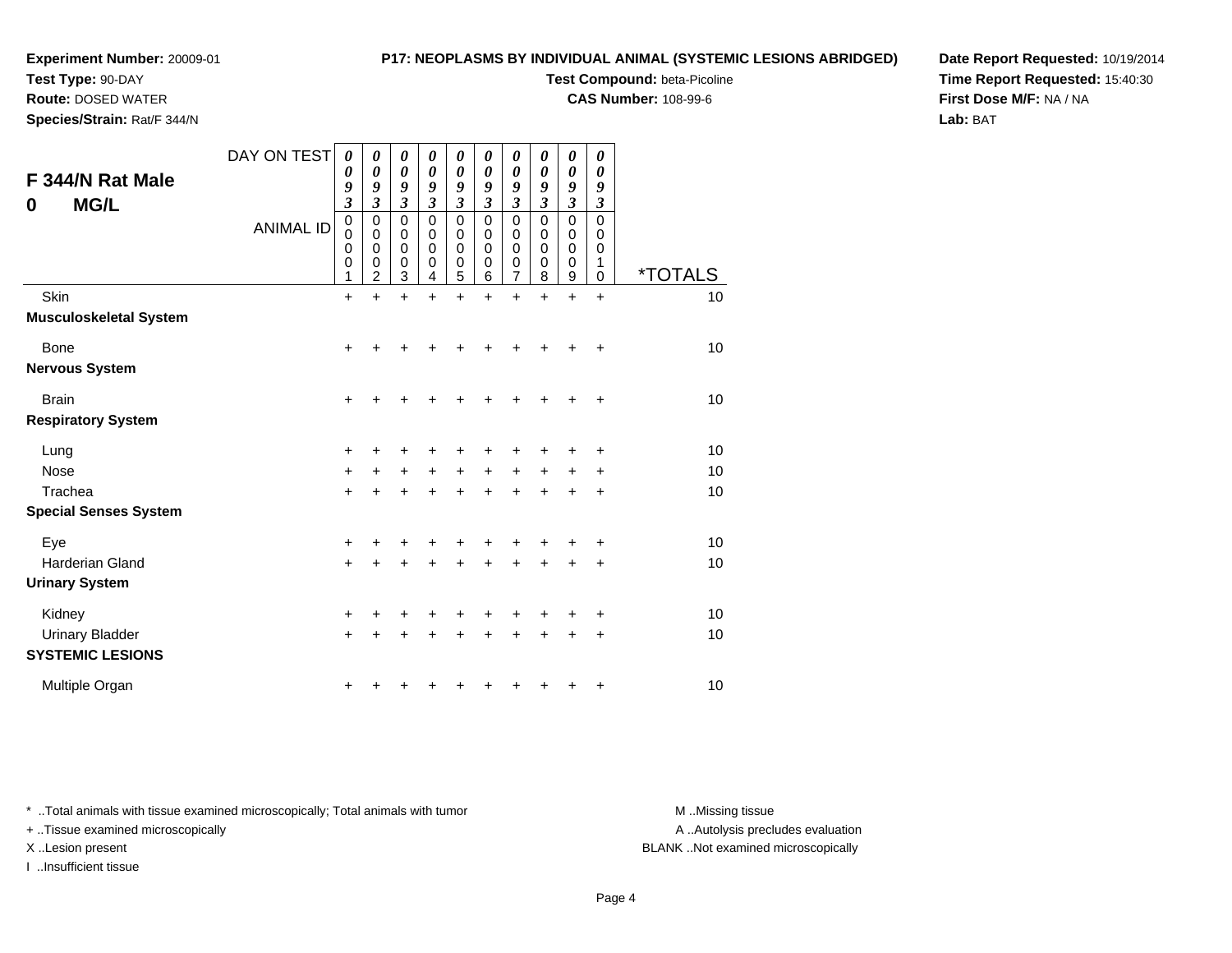# **P17: NEOPLASMS BY INDIVIDUAL ANIMAL (SYSTEMIC LESIONS ABRIDGED)**

**Test Compound:** beta-Picoline

**CAS Number:** 108-99-6

**Species/Strain:** Rat/F 344/N

**Route:** DOSED WATER

**Date Report Requested:** 10/19/2014**Time Report Requested:** 15:40:30**First Dose M/F:** NA / NA**Lab:** BAT

| F 344/N Rat Male<br><b>MG/L</b><br>78                            | DAY ON TEST<br><b>ANIMAL ID</b> | $\boldsymbol{\theta}$<br>0<br>9<br>$\overline{\mathbf{3}}$<br>$\mathbf 0$<br>0<br>0<br>1<br>1 | 0<br>$\boldsymbol{\theta}$<br>$\boldsymbol{g}$<br>$\mathfrak{z}$<br>$\mathbf 0$<br>$\mathbf 0$<br>$\pmb{0}$<br>$\mathbf{1}$<br>$\overline{2}$ | $\pmb{\theta}$<br>$\pmb{\theta}$<br>9<br>$\mathfrak{z}$<br>$\pmb{0}$<br>0<br>$\pmb{0}$<br>1<br>3 | 0<br>$\pmb{\theta}$<br>$\boldsymbol{g}$<br>$\mathfrak{z}$<br>$\mathbf 0$<br>0<br>$\pmb{0}$<br>1<br>4 | 0<br>$\pmb{\theta}$<br>$\frac{9}{3}$<br>$\pmb{0}$<br>$\mathbf 0$<br>0<br>1<br>5 | $\boldsymbol{\theta}$<br>$\pmb{\theta}$<br>$\boldsymbol{g}$<br>$\boldsymbol{\mathfrak{z}}$<br>$\pmb{0}$<br>0<br>0<br>1<br>6 | 0<br>$\boldsymbol{\theta}$<br>$\boldsymbol{g}$<br>$\mathfrak{z}$<br>$\pmb{0}$<br>0<br>$\,0\,$<br>1<br>$\overline{7}$ | $\pmb{\theta}$<br>$\pmb{\theta}$<br>9<br>$\mathfrak{z}$<br>$\pmb{0}$<br>0<br>$\pmb{0}$<br>$\mathbf{1}$<br>8 | $\boldsymbol{\theta}$<br>$\pmb{\theta}$<br>9<br>$\mathfrak{z}$<br>0<br>0<br>$\pmb{0}$<br>1<br>9 | 0<br>0<br>9<br>$\boldsymbol{\mathfrak{z}}$<br>0<br>0<br>0<br>$\overline{c}$<br>0 | <i><b>*TOTALS</b></i> |
|------------------------------------------------------------------|---------------------------------|-----------------------------------------------------------------------------------------------|-----------------------------------------------------------------------------------------------------------------------------------------------|--------------------------------------------------------------------------------------------------|------------------------------------------------------------------------------------------------------|---------------------------------------------------------------------------------|-----------------------------------------------------------------------------------------------------------------------------|----------------------------------------------------------------------------------------------------------------------|-------------------------------------------------------------------------------------------------------------|-------------------------------------------------------------------------------------------------|----------------------------------------------------------------------------------|-----------------------|
| <b>Alimentary System</b>                                         |                                 |                                                                                               |                                                                                                                                               |                                                                                                  |                                                                                                      |                                                                                 |                                                                                                                             |                                                                                                                      |                                                                                                             |                                                                                                 |                                                                                  |                       |
| <b>NONE</b><br><b>Cardiovascular System</b>                      |                                 |                                                                                               |                                                                                                                                               |                                                                                                  |                                                                                                      |                                                                                 |                                                                                                                             |                                                                                                                      |                                                                                                             |                                                                                                 |                                                                                  |                       |
| <b>NONE</b><br><b>Endocrine System</b>                           |                                 |                                                                                               |                                                                                                                                               |                                                                                                  |                                                                                                      |                                                                                 |                                                                                                                             |                                                                                                                      |                                                                                                             |                                                                                                 |                                                                                  |                       |
| <b>NONE</b><br><b>General Body System</b>                        |                                 |                                                                                               |                                                                                                                                               |                                                                                                  |                                                                                                      |                                                                                 |                                                                                                                             |                                                                                                                      |                                                                                                             |                                                                                                 |                                                                                  |                       |
| <b>NONE</b><br><b>Genital System</b>                             |                                 |                                                                                               |                                                                                                                                               |                                                                                                  |                                                                                                      |                                                                                 |                                                                                                                             |                                                                                                                      |                                                                                                             |                                                                                                 |                                                                                  |                       |
| <b>Preputial Gland</b><br>Adenoma<br><b>Hematopoietic System</b> |                                 |                                                                                               |                                                                                                                                               | $\ddot{}$<br>$\pmb{\times}$                                                                      |                                                                                                      |                                                                                 |                                                                                                                             |                                                                                                                      |                                                                                                             |                                                                                                 |                                                                                  | 1<br>1                |
| <b>NONE</b><br><b>Integumentary System</b>                       |                                 |                                                                                               |                                                                                                                                               |                                                                                                  |                                                                                                      |                                                                                 |                                                                                                                             |                                                                                                                      |                                                                                                             |                                                                                                 |                                                                                  |                       |
| <b>NONE</b><br><b>Musculoskeletal System</b>                     |                                 |                                                                                               |                                                                                                                                               |                                                                                                  |                                                                                                      |                                                                                 |                                                                                                                             |                                                                                                                      |                                                                                                             |                                                                                                 |                                                                                  |                       |
| <b>NONE</b><br><b>Nervous System</b>                             |                                 |                                                                                               |                                                                                                                                               |                                                                                                  |                                                                                                      |                                                                                 |                                                                                                                             |                                                                                                                      |                                                                                                             |                                                                                                 |                                                                                  |                       |

\* ..Total animals with tissue examined microscopically; Total animals with tumor **M** . Missing tissue M ..Missing tissue

+ ..Tissue examined microscopically

I ..Insufficient tissue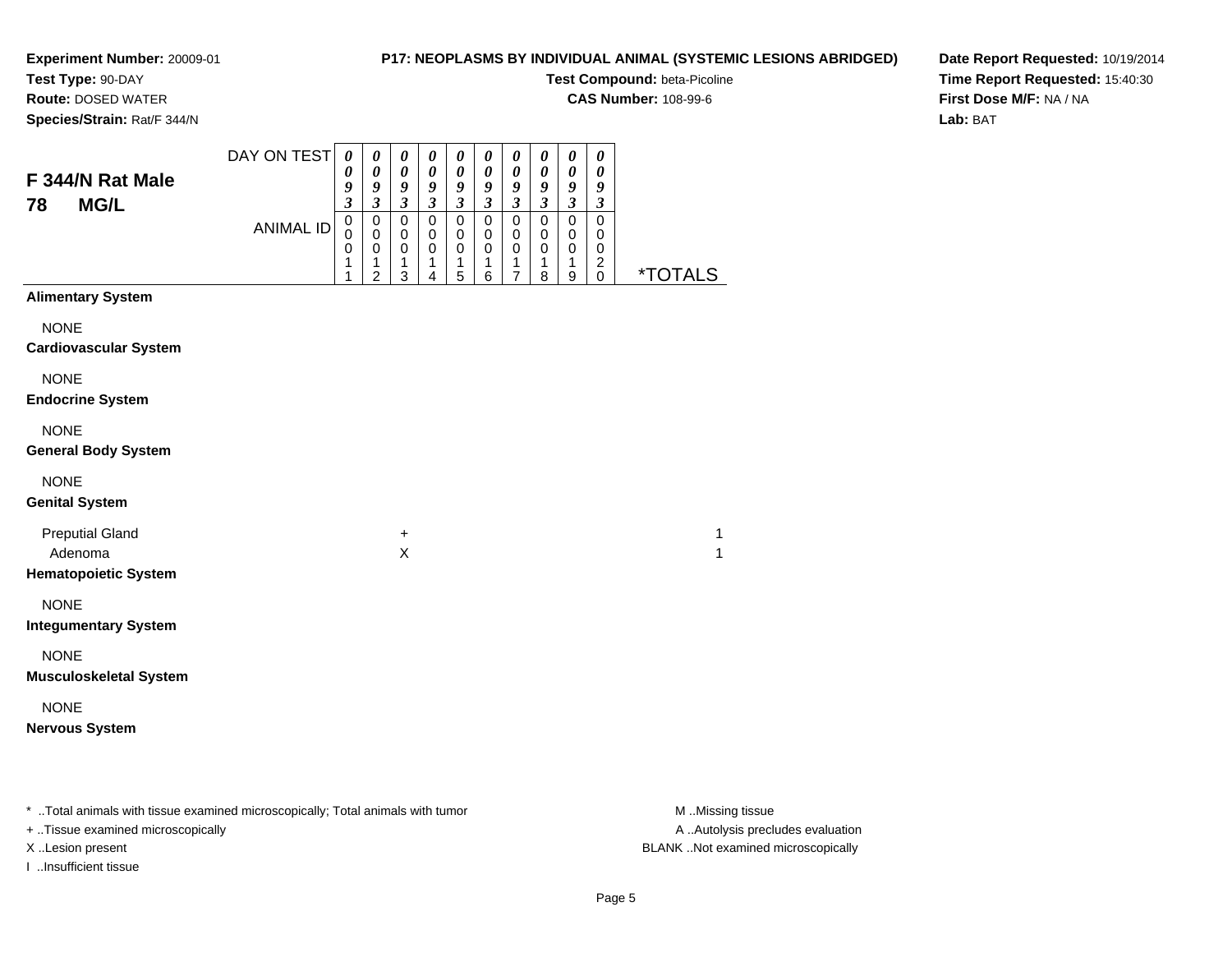**Route:** DOSED WATER**Species/Strain:** Rat/F 344/N

# **P17: NEOPLASMS BY INDIVIDUAL ANIMAL (SYSTEMIC LESIONS ABRIDGED)**

**Test Compound:** beta-Picoline

**CAS Number:** 108-99-6

**Date Report Requested:** 10/19/2014**Time Report Requested:** 15:40:30**First Dose M/F:** NA / NA**Lab:** BAT

| F 344/N Rat Male<br><b>MG/L</b><br>78       | DAY ON TEST<br><b>ANIMAL ID</b> | 0<br>0<br>9<br>3<br>0<br>0<br>$\mathbf 0$<br>1 | $\boldsymbol{\theta}$<br>$\boldsymbol{\theta}$<br>9<br>3<br>$\pmb{0}$<br>$\mathbf 0$<br>$\mathbf 0$<br>2 | $\boldsymbol{\theta}$<br>$\boldsymbol{\theta}$<br>9<br>$\mathfrak{z}$<br>$\pmb{0}$<br>$\mathbf 0$<br>$\mathbf 0$<br>3 | $\boldsymbol{\theta}$<br>$\boldsymbol{\theta}$<br>9<br>$\mathfrak{z}$<br>$\pmb{0}$<br>$\mathbf 0$<br>$\mathbf 0$<br>4 | 0<br>$\boldsymbol{\theta}$<br>9<br>3<br>$\mathbf 0$<br>$\mathbf 0$<br>$\mathbf 0$<br>1<br>5 | 0<br>$\boldsymbol{\theta}$<br>9<br>3<br>0<br>0<br>$\mathbf 0$<br>6 | 0<br>$\boldsymbol{\theta}$<br>9<br>$\boldsymbol{\beta}$<br>$\mathbf 0$<br>$\pmb{0}$<br>$\mathbf 0$<br>1<br>7 | 0<br>0<br>9<br>3<br>$\mathbf 0$<br>0<br>0<br>8 | 0<br>0<br>9<br>$\mathfrak{z}$<br>0<br>0<br>$\mathbf 0$<br>9 | 0<br>0<br>9<br>3<br>$\Omega$<br>0<br>0<br>2<br>$\Omega$ | <i><b>*TOTALS</b></i> |
|---------------------------------------------|---------------------------------|------------------------------------------------|----------------------------------------------------------------------------------------------------------|-----------------------------------------------------------------------------------------------------------------------|-----------------------------------------------------------------------------------------------------------------------|---------------------------------------------------------------------------------------------|--------------------------------------------------------------------|--------------------------------------------------------------------------------------------------------------|------------------------------------------------|-------------------------------------------------------------|---------------------------------------------------------|-----------------------|
| <b>NONE</b><br><b>Respiratory System</b>    |                                 |                                                |                                                                                                          |                                                                                                                       |                                                                                                                       |                                                                                             |                                                                    |                                                                                                              |                                                |                                                             |                                                         |                       |
| <b>NONE</b><br><b>Special Senses System</b> |                                 |                                                |                                                                                                          |                                                                                                                       |                                                                                                                       |                                                                                             |                                                                    |                                                                                                              |                                                |                                                             |                                                         |                       |
| <b>NONE</b><br><b>Urinary System</b>        |                                 |                                                |                                                                                                          |                                                                                                                       |                                                                                                                       |                                                                                             |                                                                    |                                                                                                              |                                                |                                                             |                                                         |                       |
| Kidney<br><b>SYSTEMIC LESIONS</b>           |                                 | $\ddot{}$                                      |                                                                                                          | +                                                                                                                     |                                                                                                                       | $\div$                                                                                      |                                                                    | $\div$                                                                                                       | $\ddot{}$                                      | ÷                                                           | $\ddot{}$                                               | 10                    |
| Multiple Organ                              |                                 | ٠                                              |                                                                                                          |                                                                                                                       |                                                                                                                       |                                                                                             |                                                                    |                                                                                                              |                                                |                                                             | ٠                                                       | 10                    |

\* ..Total animals with tissue examined microscopically; Total animals with tumor **M** . Missing tissue M ..Missing tissue

+ ..Tissue examined microscopically

I ..Insufficient tissue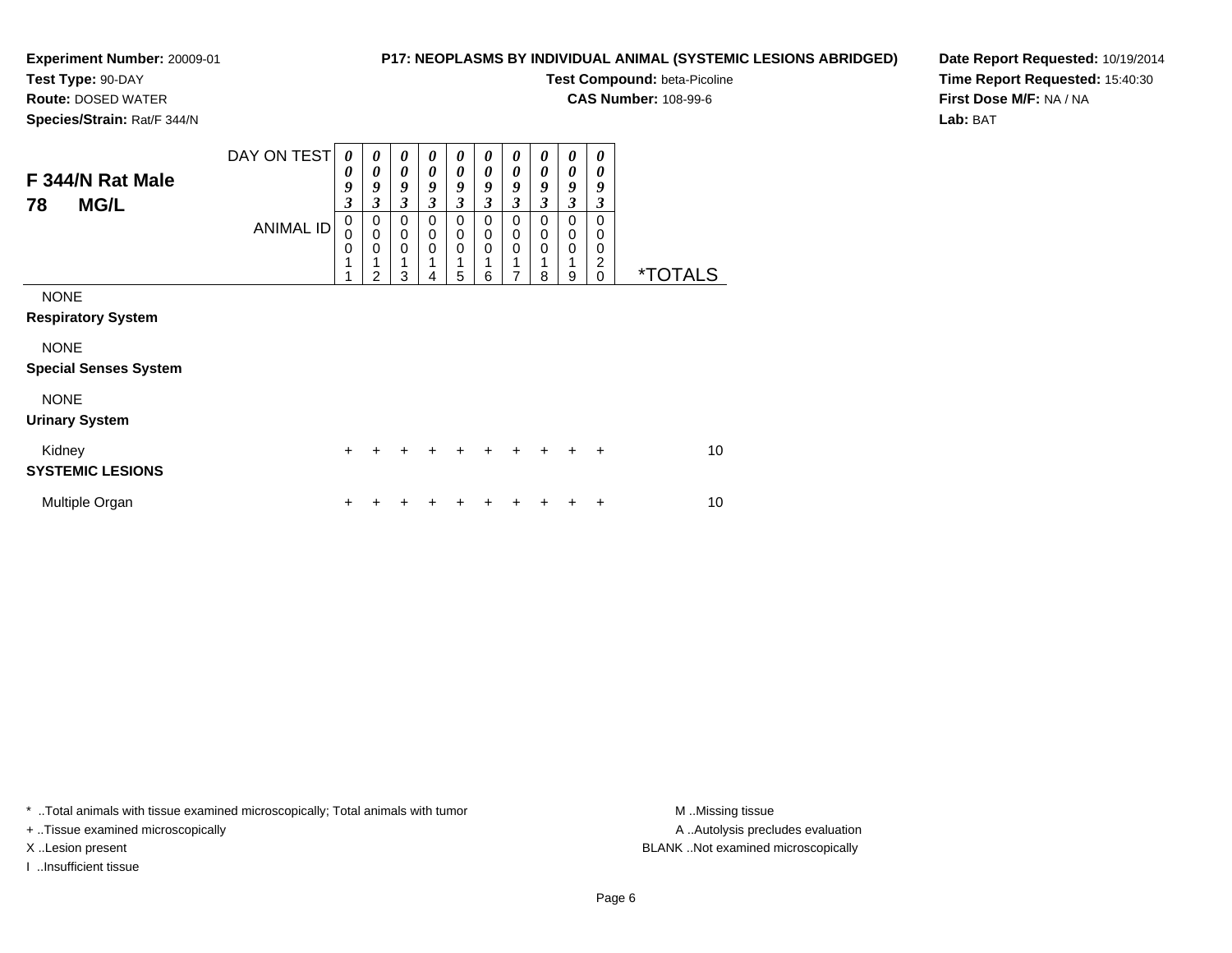# **P17: NEOPLASMS BY INDIVIDUAL ANIMAL (SYSTEMIC LESIONS ABRIDGED)**

**Test Compound:** beta-Picoline

**CAS Number:** 108-99-6

**Date Report Requested:** 10/19/2014**Time Report Requested:** 15:40:30**First Dose M/F:** NA / NA**Lab:** BAT

# **F 344/N Rat Male**

 **Route:** DOSED WATER**Species/Strain:** Rat/F 344/N

**156 MG/L**

| DAY ON TEST      | 0 | 0 | U                     | 0 | 0 | 0 | 0 | 0 | $\boldsymbol{\theta}$ | 0 |  |
|------------------|---|---|-----------------------|---|---|---|---|---|-----------------------|---|--|
|                  | 0 | 0 | $\boldsymbol{\theta}$ | 0 | 0 | 0 | 0 | 0 | $\boldsymbol{\theta}$ | 0 |  |
|                  | 9 | 9 | 9                     | 9 | Q | 9 | 9 | 9 | 9                     | g |  |
|                  | 3 | 3 | 3                     | 3 | 3 | 3 | 3 | 3 | 3                     | 3 |  |
|                  | 0 | 0 | 0                     | O | 0 | 0 | 0 | 0 | O                     | 0 |  |
| <b>ANIMAL ID</b> | 0 | 0 | 0                     | O | 0 | 0 | 0 | 0 | 0                     | 0 |  |
|                  | 0 | 0 | 0                     | 0 | 0 | 0 | 0 | 0 | 0                     | 0 |  |
|                  | 2 | 2 | ◠                     | ⌒ | 2 | 2 | 2 | 2 | 2                     | 3 |  |
|                  | ◢ | ົ | 3                     |   | 5 | 6 | ⇁ | 8 | 9                     | 0 |  |

# **Alimentary System**

NONE

#### **Cardiovascular System**

NONE

#### **Endocrine System**

NONE

#### **General Body System**

NONE

# **Genital System**

NONE

# **Hematopoietic System**

NONE

# **Integumentary System**

NONE

# **Musculoskeletal System**

NONE

# **Nervous System**

NONE

\* ..Total animals with tissue examined microscopically; Total animals with tumor **M** ..Missing tissue M ..Missing tissue

+ ..Tissue examined microscopically

I ..Insufficient tissue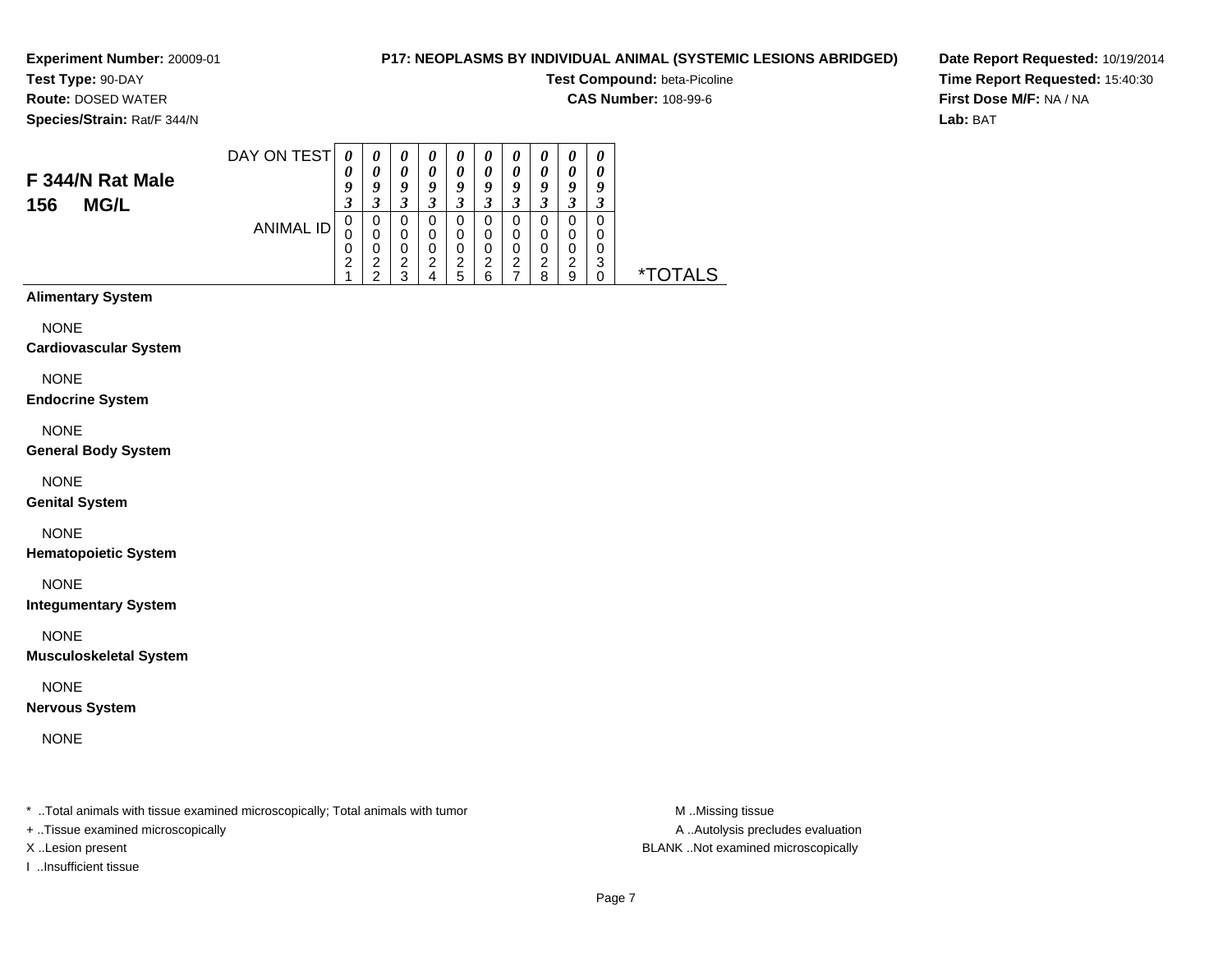# **P17: NEOPLASMS BY INDIVIDUAL ANIMAL (SYSTEMIC LESIONS ABRIDGED)**

**Test Compound:** beta-Picoline

**CAS Number:** 108-99-6

**Species/Strain:** Rat/F 344/N

**Route:** DOSED WATER

**Date Report Requested:** 10/19/2014**Time Report Requested:** 15:40:30**First Dose M/F:** NA / NA**Lab:** BAT

| F 344/N Rat Male<br><b>MG/L</b><br>156      | DAY ON TEST<br><b>ANIMAL ID</b> | $\boldsymbol{\theta}$<br>0<br>9<br>$\boldsymbol{\mathfrak{z}}$<br>$\mathbf 0$<br>0<br>0<br>$\overline{c}$<br>1 | $\boldsymbol{\theta}$<br>$\boldsymbol{\theta}$<br>9<br>$\mathfrak{z}$<br>0<br>$\mathbf 0$<br>$\pmb{0}$<br>$\overline{c}$<br>$\mathfrak{p}$ | $\boldsymbol{\theta}$<br>$\boldsymbol{\theta}$<br>9<br>$\mathfrak{z}$<br>$\mathbf 0$<br>0<br>$\mathbf 0$<br>$\overline{2}$<br>3 | 0<br>0<br>9<br>3<br>$\Omega$<br>0<br>$\mathbf 0$<br>$\overline{c}$<br>4 | 0<br>$\boldsymbol{\theta}$<br>9<br>3<br>0<br>0<br>$\mathbf 0$<br>$\boldsymbol{2}$<br>5 | 0<br>$\theta$<br>9<br>3<br>0<br>0<br>0<br>$\overline{c}$<br>6 | 0<br>0<br>9<br>3<br>0<br>0<br>$\mathbf 0$<br>$\frac{2}{7}$ | 0<br>0<br>9<br>3<br>$\Omega$<br>0<br>0<br>$\overline{2}$<br>8 | 0<br>$\boldsymbol{\theta}$<br>9<br>$\mathfrak{z}$<br>$\Omega$<br>0<br>$\mathbf 0$<br>$\overline{c}$<br>9 | 0<br>0<br>9<br>3<br>$\Omega$<br>0<br>$\mathbf 0$<br>3<br>0 | <i><b>*TOTALS</b></i> |
|---------------------------------------------|---------------------------------|----------------------------------------------------------------------------------------------------------------|--------------------------------------------------------------------------------------------------------------------------------------------|---------------------------------------------------------------------------------------------------------------------------------|-------------------------------------------------------------------------|----------------------------------------------------------------------------------------|---------------------------------------------------------------|------------------------------------------------------------|---------------------------------------------------------------|----------------------------------------------------------------------------------------------------------|------------------------------------------------------------|-----------------------|
| <b>Respiratory System</b>                   |                                 |                                                                                                                |                                                                                                                                            |                                                                                                                                 |                                                                         |                                                                                        |                                                               |                                                            |                                                               |                                                                                                          |                                                            |                       |
| <b>NONE</b><br><b>Special Senses System</b> |                                 |                                                                                                                |                                                                                                                                            |                                                                                                                                 |                                                                         |                                                                                        |                                                               |                                                            |                                                               |                                                                                                          |                                                            |                       |
| <b>NONE</b><br><b>Urinary System</b>        |                                 |                                                                                                                |                                                                                                                                            |                                                                                                                                 |                                                                         |                                                                                        |                                                               |                                                            |                                                               |                                                                                                          |                                                            |                       |
| Kidney<br><b>SYSTEMIC LESIONS</b>           |                                 | $\ddot{}$                                                                                                      | +                                                                                                                                          |                                                                                                                                 |                                                                         | $\div$                                                                                 | $\div$                                                        | $\ddot{}$                                                  | $+$                                                           | $+$                                                                                                      | $+$                                                        | 10                    |
| Multiple Organ                              |                                 | +                                                                                                              |                                                                                                                                            |                                                                                                                                 |                                                                         |                                                                                        |                                                               |                                                            |                                                               |                                                                                                          | ÷                                                          | 10                    |

\* ..Total animals with tissue examined microscopically; Total animals with tumor **M** . Missing tissue M ..Missing tissue

+ ..Tissue examined microscopically

I ..Insufficient tissue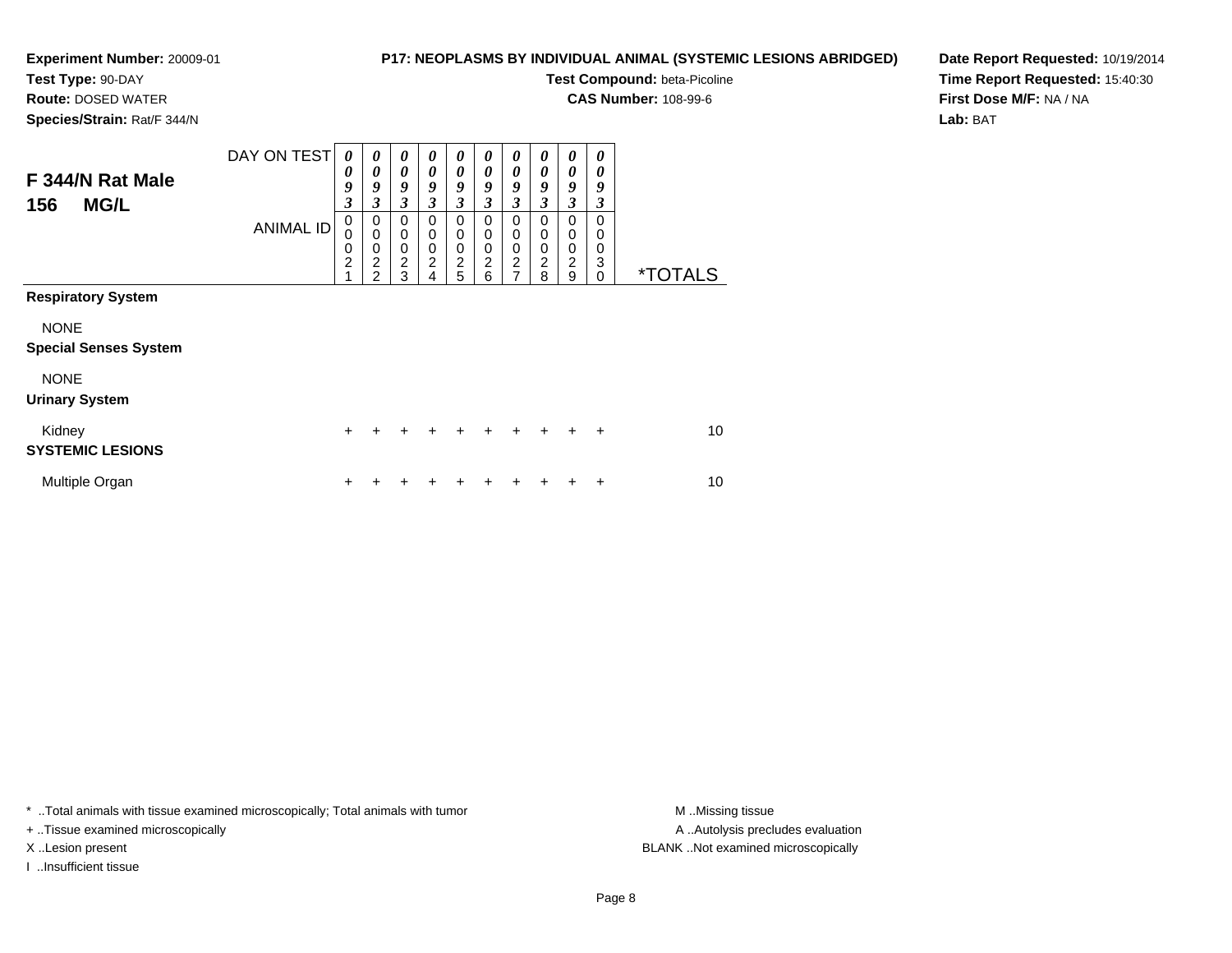# **P17: NEOPLASMS BY INDIVIDUAL ANIMAL (SYSTEMIC LESIONS ABRIDGED)**

**Test Compound:** beta-Picoline

**CAS Number:** 108-99-6

**Date Report Requested:** 10/19/2014**Time Report Requested:** 15:40:30**First Dose M/F:** NA / NA**Lab:** BAT

# **Species/Strain:** Rat/F 344/N

**Route:** DOSED WATER

#### DAY ON TEST**F 344/N Rat Male**ANIMAL ID*0 0 9 3* 0 0 0 3 1*0 0 9 3*0<br>0<br>0<br>3<br>2 *0 0 9 3* 0 0 0 3 3*0 0 9 3* 0 0 0 3 4*0 0 9 3* 0 0 0 3 5*0 0 9 3* 0 0 0 3 6*0 0 9 3* 0 0 0 3 7*0 0 9 3*0<br>0<br>0<br>3<br>8 *0 0 9 3* 0 0 0 3 9*0 0 9 3* 0 0 0 4 $\dot{o}$ 0 \*TOTALS

# **Alimentary System**

**312 MG/L**

**NONE** 

#### **Cardiovascular System**

NONE

#### **Endocrine System**

NONE

#### **General Body System**

NONE

#### **Genital System**

NONE

# **Hematopoietic System**

NONE

# **Integumentary System**

NONE

#### **Musculoskeletal System**

NONE

# **Nervous System**

NONE

\* ..Total animals with tissue examined microscopically; Total animals with tumor **M** ..Missing tissue M ..Missing tissue

- + ..Tissue examined microscopically
- 
- I ..Insufficient tissue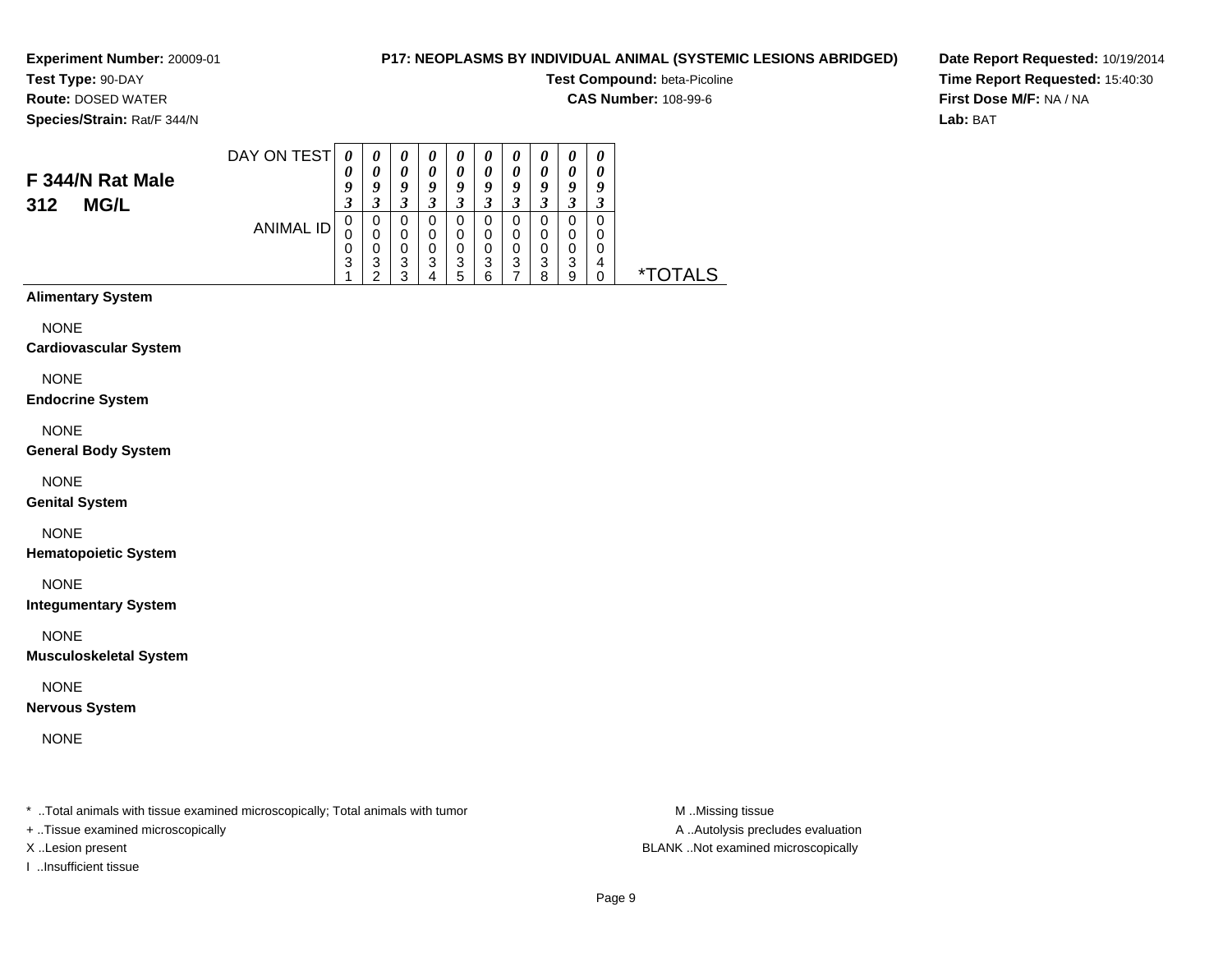**Route:** DOSED WATER**Species/Strain:** Rat/F 344/N

# **P17: NEOPLASMS BY INDIVIDUAL ANIMAL (SYSTEMIC LESIONS ABRIDGED)**

**Test Compound:** beta-Picoline

**CAS Number:** 108-99-6

**Date Report Requested:** 10/19/2014**Time Report Requested:** 15:40:30**First Dose M/F:** NA / NA**Lab:** BAT

| F 344/N Rat Male<br><b>MG/L</b><br>312      | DAY ON TEST      | 0<br>0<br>9<br>$\boldsymbol{\beta}$ | 0<br>0<br>9<br>3                              | $\boldsymbol{\theta}$<br>$\boldsymbol{\theta}$<br>9<br>3 | 0<br>$\boldsymbol{\theta}$<br>9<br>3              | 0<br>0<br>9<br>3              | 0<br>0<br>9<br>3                        | 0<br>0<br>9<br>3      | 0<br>0<br>9<br>$\mathfrak{z}$   | 0<br>0<br>9<br>3                | 0<br>0<br>9<br>3                                    |                       |  |
|---------------------------------------------|------------------|-------------------------------------|-----------------------------------------------|----------------------------------------------------------|---------------------------------------------------|-------------------------------|-----------------------------------------|-----------------------|---------------------------------|---------------------------------|-----------------------------------------------------|-----------------------|--|
|                                             | <b>ANIMAL ID</b> | 0<br>$\mathbf 0$<br>$\frac{0}{3}$   | $\,0\,$<br>$\pmb{0}$<br>$\mathbf 0$<br>3<br>2 | 0<br>$\pmb{0}$<br>$\frac{0}{3}$<br>3                     | $\mathbf 0$<br>$\mathbf 0$<br>$\pmb{0}$<br>3<br>4 | 0<br>0<br>$\pmb{0}$<br>3<br>5 | 0<br>$\mathbf 0$<br>$\pmb{0}$<br>3<br>6 | 0<br>0<br>$_3^0$<br>7 | 0<br>0<br>$\mathbf 0$<br>3<br>8 | 0<br>0<br>$\mathbf 0$<br>3<br>9 | $\mathbf 0$<br>0<br>$\mathbf 0$<br>4<br>$\mathbf 0$ | <i><b>*TOTALS</b></i> |  |
| <b>Respiratory System</b>                   |                  |                                     |                                               |                                                          |                                                   |                               |                                         |                       |                                 |                                 |                                                     |                       |  |
| <b>NONE</b><br><b>Special Senses System</b> |                  |                                     |                                               |                                                          |                                                   |                               |                                         |                       |                                 |                                 |                                                     |                       |  |
| <b>NONE</b><br><b>Urinary System</b>        |                  |                                     |                                               |                                                          |                                                   |                               |                                         |                       |                                 |                                 |                                                     |                       |  |
| Kidney<br><b>SYSTEMIC LESIONS</b>           |                  | $\ddot{}$                           |                                               | ٠                                                        | ٠                                                 | ٠                             | +                                       | ÷                     | $\ddot{}$                       | ٠                               | $\ddot{}$                                           | 10                    |  |
| Multiple Organ                              |                  | ٠                                   |                                               |                                                          |                                                   |                               |                                         |                       |                                 |                                 | +                                                   | 10                    |  |

\* ..Total animals with tissue examined microscopically; Total animals with tumor **M** . Missing tissue M ..Missing tissue

+ ..Tissue examined microscopically

I ..Insufficient tissue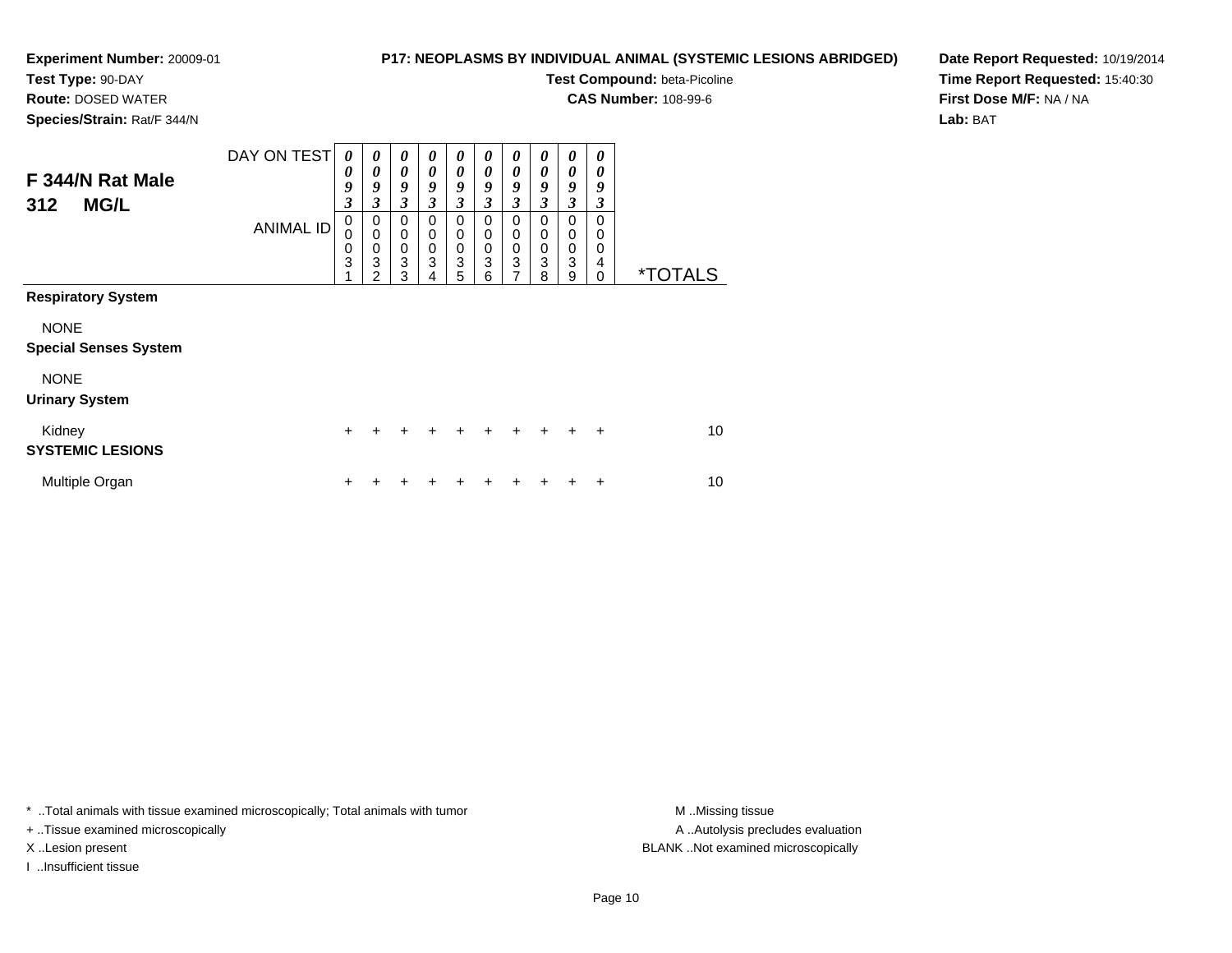# **P17: NEOPLASMS BY INDIVIDUAL ANIMAL (SYSTEMIC LESIONS ABRIDGED)**

**Test Compound:** beta-Picoline

**CAS Number:** 108-99-6

**Date Report Requested:** 10/19/2014**Time Report Requested:** 15:40:30**First Dose M/F:** NA / NA**Lab:** BAT

**Species/Strain:** Rat/F 344/N

**F 344/N Rat Male**

**625 MG/L**

**Test Type:** 90-DAY**Route:** DOSED WATER

| DAY ON TEST      | 0 | 0 | 0 | U | U | $\boldsymbol{\theta}$ | 0 |        |    | U |   |
|------------------|---|---|---|---|---|-----------------------|---|--------|----|---|---|
|                  | U | 0 | 0 | 0 | U | 0                     | 0 |        |    |   |   |
|                  | g | 9 | 9 | y | 9 | g                     | 9 | 9      | u  | о |   |
|                  | 3 | 3 | 3 | 3 | 3 |                       | 3 |        | ш. | 3 |   |
| <b>ANIMAL ID</b> | 0 | 0 | 0 | 0 | 0 | 0                     | 0 |        |    | 0 |   |
|                  | 0 | 0 | 0 | 0 | 0 | 0                     | 0 |        |    | O |   |
|                  | U | 0 | U | 0 | 0 |                       | 0 |        |    |   |   |
|                  | 4 | 4 | 4 | 4 | 4 | 4                     | 4 | 4      | 4  | 5 |   |
|                  |   | ີ | ≏ |   | h | ี่ค                   |   | Ω<br>n | 9  |   | × |

# **Alimentary System**

NONE

#### **Cardiovascular System**

NONE

#### **Endocrine System**

NONE

#### **General Body System**

NONE

#### **Genital System**

NONE

# **Hematopoietic System**

NONE

# **Integumentary System**

NONE

#### **Musculoskeletal System**

NONE

# **Nervous System**

NONE

\* ..Total animals with tissue examined microscopically; Total animals with tumor **M** ..Missing tissue M ..Missing tissue

+ ..Tissue examined microscopically

I ..Insufficient tissue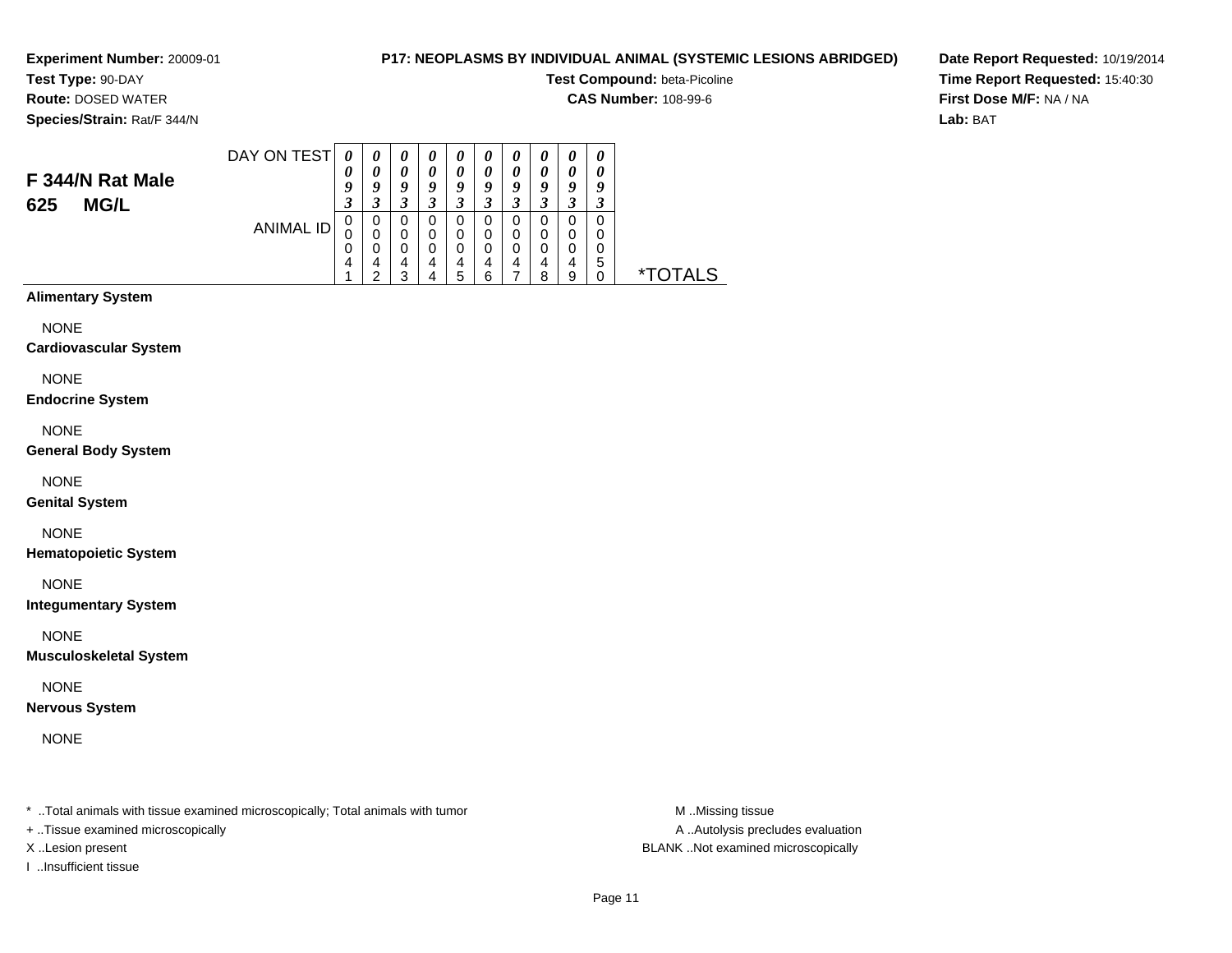# **P17: NEOPLASMS BY INDIVIDUAL ANIMAL (SYSTEMIC LESIONS ABRIDGED)**

**Test Compound:** beta-Picoline

**CAS Number:** 108-99-6

**Date Report Requested:** 10/19/2014**Time Report Requested:** 15:40:30**First Dose M/F:** NA / NA**Lab:** BAT

| <b>Route: DOSED WATER</b>   |  |
|-----------------------------|--|
| Species/Strain: Rat/F 344/N |  |

| F 344/N Rat Male<br><b>MG/L</b><br>625      | DAY ON TEST<br><b>ANIMAL ID</b> | 0<br>0<br>9<br>3<br>0 | $\boldsymbol{\theta}$<br>0<br>9<br>3<br>0         | $\boldsymbol{\theta}$<br>$\boldsymbol{\theta}$<br>9<br>$\mathbf{3}$<br>$\mathbf 0$ | 0<br>0<br>9<br>$\mathbf{3}$<br>$\Omega$ | $\boldsymbol{\theta}$<br>$\boldsymbol{\theta}$<br>9<br>3<br>$\mathbf 0$ | 0<br>0<br>9<br>3<br>$\Omega$ | $\boldsymbol{\theta}$<br>$\boldsymbol{\theta}$<br>9<br>3<br>0 | 0<br>0<br>9<br>3<br>$\Omega$ | 0<br>0<br>9<br>3<br>$\mathbf 0$      | 0<br>0<br>9<br>3<br>$\Omega$ |                       |
|---------------------------------------------|---------------------------------|-----------------------|---------------------------------------------------|------------------------------------------------------------------------------------|-----------------------------------------|-------------------------------------------------------------------------|------------------------------|---------------------------------------------------------------|------------------------------|--------------------------------------|------------------------------|-----------------------|
|                                             |                                 | 0<br>0<br>4<br>4      | $\mathbf 0$<br>$\mathbf 0$<br>4<br>$\overline{2}$ | $\mathbf 0$<br>$\mathbf 0$<br>$\overline{4}$<br>3                                  | 0<br>0<br>$\overline{4}$<br>4           | $\mathbf 0$<br>$\pmb{0}$<br>$\overline{4}$<br>5                         | 0<br>0<br>4<br>6             | 0<br>0<br>$\overline{4}$<br>$\overline{ }$                    | 0<br>0<br>4<br>8             | $\mathbf 0$<br>$\mathbf 0$<br>4<br>9 | 0<br>0<br>5<br>0             | <i><b>*TOTALS</b></i> |
| <b>Respiratory System</b>                   |                                 |                       |                                                   |                                                                                    |                                         |                                                                         |                              |                                                               |                              |                                      |                              |                       |
| <b>NONE</b><br><b>Special Senses System</b> |                                 |                       |                                                   |                                                                                    |                                         |                                                                         |                              |                                                               |                              |                                      |                              |                       |
| <b>NONE</b><br><b>Urinary System</b>        |                                 |                       |                                                   |                                                                                    |                                         |                                                                         |                              |                                                               |                              |                                      |                              |                       |
| Kidney<br><b>SYSTEMIC LESIONS</b>           |                                 | $\ddot{}$             |                                                   | $\div$                                                                             |                                         | +                                                                       | +                            | $\ddot{}$                                                     |                              | +                                    | $\div$                       | 10                    |
| Multiple Organ                              |                                 | ÷                     |                                                   |                                                                                    |                                         |                                                                         |                              |                                                               |                              |                                      | +                            | 10                    |

\* ..Total animals with tissue examined microscopically; Total animals with tumor **M** . Missing tissue M ..Missing tissue

+ ..Tissue examined microscopically

I ..Insufficient tissue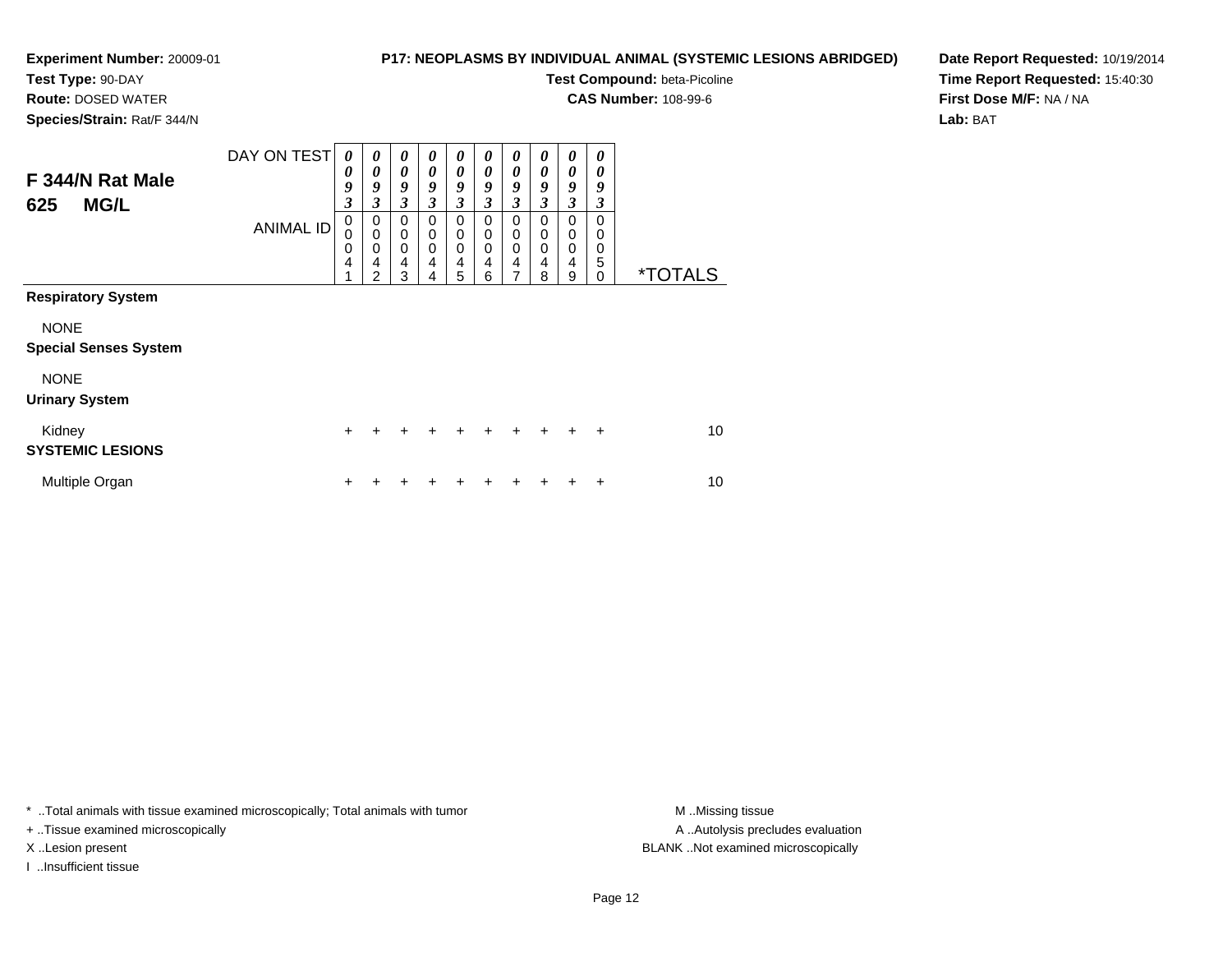**Test Type:** 90-DAY

**Route:** DOSED WATER

**Species/Strain:** Rat/F 344/N

# **P17: NEOPLASMS BY INDIVIDUAL ANIMAL (SYSTEMIC LESIONS ABRIDGED)**

**Test Compound:** beta-Picoline

**CAS Number:** 108-99-6

**Date Report Requested:** 10/19/2014**Time Report Requested:** 15:40:30**First Dose M/F:** NA / NA**Lab:** BAT

| F 344/N Rat Male<br><b>MG/L</b><br>1250 | DAY ON TEST      | 0<br>$\boldsymbol{\theta}$<br>9<br>$\mathfrak{z}$   | 0<br>0<br>9<br>$\mathfrak{z}$                                    | 0<br>0<br>9<br>3                     | 0<br>0<br>9<br>$\boldsymbol{\beta}$           | 0<br>$\boldsymbol{\theta}$<br>9<br>3           | 0<br>0<br>9<br>$\overline{\mathbf{3}}$    | 0<br>0<br>9<br>3                          | 0<br>$\boldsymbol{\theta}$<br>9<br>$\mathfrak{z}$ | 0<br>$\boldsymbol{\theta}$<br>9<br>$\overline{\mathbf{3}}$ | 0<br>0<br>9<br>$\boldsymbol{\mathfrak{z}}$ |                       |
|-----------------------------------------|------------------|-----------------------------------------------------|------------------------------------------------------------------|--------------------------------------|-----------------------------------------------|------------------------------------------------|-------------------------------------------|-------------------------------------------|---------------------------------------------------|------------------------------------------------------------|--------------------------------------------|-----------------------|
|                                         | <b>ANIMAL ID</b> | $\mathbf 0$<br>$\mathbf 0$<br>$\mathbf 0$<br>5<br>1 | $\mathbf 0$<br>$\mathbf 0$<br>$\mathbf 0$<br>5<br>$\overline{2}$ | $\Omega$<br>0<br>$\pmb{0}$<br>5<br>3 | $\Omega$<br>$\Omega$<br>$\mathbf 0$<br>5<br>4 | $\mathbf 0$<br>0<br>$\pmb{0}$<br>$\frac{5}{5}$ | $\mathbf 0$<br>0<br>$\mathbf 0$<br>5<br>6 | $\mathbf 0$<br>0<br>$\mathsf 0$<br>5<br>7 | $\mathbf 0$<br>0<br>$\mathbf 0$<br>5<br>8         | $\mathbf 0$<br>0<br>$\mathbf 0$<br>5<br>9                  | 0<br>0<br>$\mathbf 0$<br>6<br>0            | <i><b>*TOTALS</b></i> |
| <b>Alimentary System</b>                |                  |                                                     |                                                                  |                                      |                                               |                                                |                                           |                                           |                                                   |                                                            |                                            |                       |
| Esophagus                               |                  | +                                                   | +                                                                | +                                    | +                                             | +                                              | +                                         | +                                         |                                                   | +                                                          | +                                          | 10                    |
| Intestine Large, Cecum                  |                  | +                                                   | +                                                                | +                                    | +                                             | +                                              | +                                         | +                                         | +                                                 | +                                                          | +                                          | 10                    |
| Intestine Large, Colon                  |                  | $\ddot{}$                                           | $\ddot{}$                                                        | +                                    | +                                             | +                                              | +                                         | +                                         | $\ddot{}$                                         | $\ddot{}$                                                  | $\ddot{}$                                  | 10                    |
| Intestine Large, Rectum                 |                  | $\ddot{}$                                           | $\ddot{}$                                                        | +                                    | $\ddot{}$                                     | $\ddot{}$                                      | $\ddot{}$                                 | $\ddot{}$                                 | $\ddot{}$                                         | $\ddot{}$                                                  | $\ddot{}$                                  | 10                    |
| Intestine Small, Duodenum               |                  | $\ddot{}$                                           | $\ddot{}$                                                        | $\ddot{}$                            | $\ddot{}$                                     | +                                              | $\ddot{}$                                 | +                                         | $\ddot{}$                                         | $+$                                                        | $\ddot{}$                                  | 10                    |
| Intestine Small, Ileum                  |                  | $\ddot{}$                                           | +                                                                | +                                    | +                                             | +                                              | +                                         | +                                         | +                                                 | +                                                          | +                                          | 10                    |
| Intestine Small, Jejunum                |                  | +                                                   | $\ddot{}$                                                        | $\ddot{}$                            | $\ddot{}$                                     | $\ddot{}$                                      | +                                         | +                                         | $\ddot{}$                                         | $\ddot{}$                                                  | $\ddot{}$                                  | 10                    |
| Liver                                   |                  | +                                                   | +                                                                | +                                    | +                                             | $\ddot{}$                                      | $\ddot{}$                                 | +                                         | $\ddot{}$                                         | $\ddot{}$                                                  | +                                          | 10                    |
| Pancreas                                |                  | +                                                   | $\ddot{}$                                                        | $\ddot{}$                            | $\ddot{}$                                     | $\ddot{}$                                      | $\ddot{}$                                 | +                                         | $\ddot{}$                                         | $\ddot{}$                                                  | $\ddot{}$                                  | 10                    |
| Salivary Glands                         |                  | $\ddot{}$                                           | +                                                                | +                                    | +                                             | +                                              | $\ddot{}$                                 | +                                         | $\ddot{}$                                         | +                                                          | +                                          | 10                    |
| Stomach, Forestomach                    |                  | $\ddot{}$                                           | $\ddot{}$                                                        | $\ddot{}$                            | $\ddot{}$                                     | $\ddot{}$                                      | $+$                                       | $+$                                       | $\ddot{}$                                         | $\ddot{}$                                                  | $\ddot{}$                                  | 10                    |
| Stomach, Glandular                      |                  | $\ddot{}$                                           | $\ddot{}$                                                        | $\ddot{}$                            | $\ddot{}$                                     | $\ddot{}$                                      | $\ddot{}$                                 | $\ddot{}$                                 | $\ddot{}$                                         | $\ddot{}$                                                  | +                                          | 10                    |
| Tooth                                   |                  |                                                     |                                                                  | $\ddot{}$                            |                                               |                                                |                                           |                                           |                                                   |                                                            | $\ddot{}$                                  | $\overline{2}$        |
| <b>Cardiovascular System</b>            |                  |                                                     |                                                                  |                                      |                                               |                                                |                                           |                                           |                                                   |                                                            |                                            |                       |
| <b>Blood Vessel</b>                     |                  | +                                                   | +                                                                | +                                    | +                                             | +                                              | +                                         | +                                         | +                                                 |                                                            | +                                          | 10                    |
| Heart                                   |                  | $\ddot{}$                                           |                                                                  | $\ddot{}$                            | $\ddot{}$                                     | $\ddot{}$                                      | $\ddot{}$                                 | $\ddot{}$                                 | $\ddot{}$                                         | $\ddot{}$                                                  | $\ddot{}$                                  | 10                    |
| <b>Endocrine System</b>                 |                  |                                                     |                                                                  |                                      |                                               |                                                |                                           |                                           |                                                   |                                                            |                                            |                       |
| <b>Adrenal Cortex</b>                   |                  | +                                                   | +                                                                | +                                    | +                                             | +                                              | +                                         | +                                         | +                                                 | +                                                          | +                                          | 10                    |
| Adrenal Medulla                         |                  | $\ddot{}$                                           |                                                                  | $\ddot{}$                            | $\ddot{}$                                     | $\ddot{}$                                      | $\ddot{}$                                 | $\ddot{}$                                 | $\ddot{}$                                         | $\ddot{}$                                                  | +                                          | 10                    |
| Islets, Pancreatic                      |                  | +                                                   | +                                                                | +                                    | +                                             | $\pmb{+}$                                      | +                                         | +                                         | $\ddot{}$                                         | +                                                          | +                                          | 10                    |

\* ..Total animals with tissue examined microscopically; Total animals with tumor **M** . Missing tissue M ..Missing tissue

+ ..Tissue examined microscopically

I ..Insufficient tissue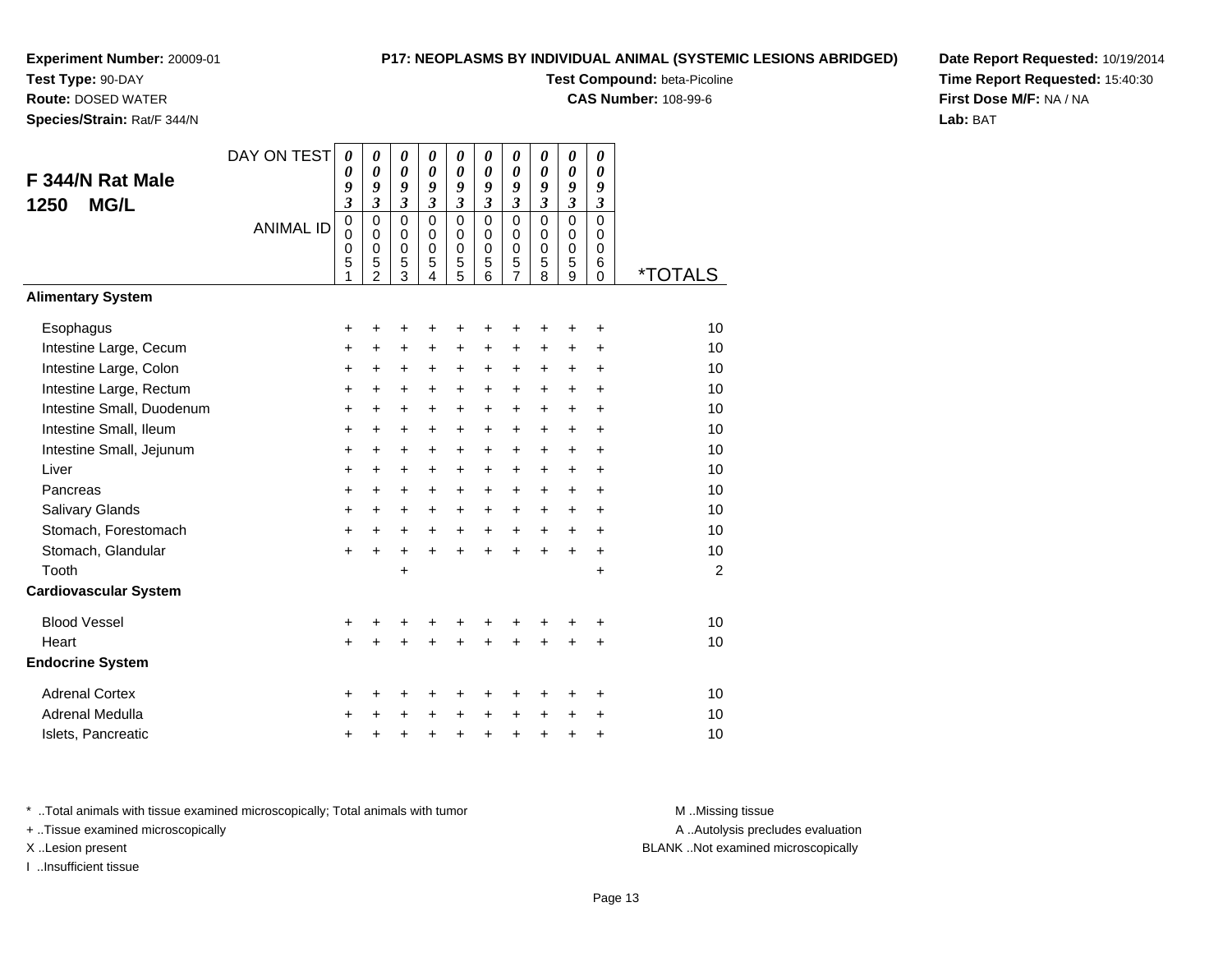# **Test Type:** 90-DAY

**Route:** DOSED WATER

**Species/Strain:** Rat/F 344/N

# **P17: NEOPLASMS BY INDIVIDUAL ANIMAL (SYSTEMIC LESIONS ABRIDGED)**

**Test Compound:** beta-Picoline

**CAS Number:** 108-99-6

**Date Report Requested:** 10/19/2014**Time Report Requested:** 15:40:30**First Dose M/F:** NA / NA**Lab:** BAT

| F 344/N Rat Male<br><b>MG/L</b><br>1250 | DAY ON TEST      | $\boldsymbol{\theta}$<br>0<br>9<br>$\overline{\mathbf{3}}$ | 0<br>$\boldsymbol{\theta}$<br>9<br>3                   | 0<br>$\boldsymbol{\theta}$<br>9<br>$\overline{\mathbf{3}}$ | 0<br>0<br>9<br>$\mathfrak{z}$                                   | 0<br>$\boldsymbol{\theta}$<br>9<br>$\mathfrak{z}$ | 0<br>$\boldsymbol{\theta}$<br>9<br>$\mathfrak{z}$ | 0<br>$\boldsymbol{\theta}$<br>9<br>3                           | 0<br>0<br>9<br>$\overline{\mathbf{3}}$    | 0<br>$\pmb{\theta}$<br>9<br>$\overline{\mathbf{3}}$      | 0<br>0<br>9<br>3                |                       |
|-----------------------------------------|------------------|------------------------------------------------------------|--------------------------------------------------------|------------------------------------------------------------|-----------------------------------------------------------------|---------------------------------------------------|---------------------------------------------------|----------------------------------------------------------------|-------------------------------------------|----------------------------------------------------------|---------------------------------|-----------------------|
|                                         | <b>ANIMAL ID</b> | $\pmb{0}$<br>0<br>0<br>5<br>1                              | $\mathbf 0$<br>0<br>$\mathbf 0$<br>5<br>$\overline{c}$ | $\mathbf 0$<br>$\mathbf 0$<br>$\mathbf 0$<br>5<br>3        | $\mathbf 0$<br>0<br>$\mathbf 0$<br>5<br>$\overline{\mathbf{4}}$ | $\pmb{0}$<br>0<br>$\mathbf 0$<br>$\mathbf 5$<br>5 | $\mathbf 0$<br>0<br>$\mathbf 0$<br>5<br>6         | $\mathbf 0$<br>$\mathbf 0$<br>$\pmb{0}$<br>5<br>$\overline{7}$ | $\mathbf 0$<br>0<br>$\mathbf 0$<br>5<br>8 | $\mathsf 0$<br>$\mathbf 0$<br>0<br>5<br>$\boldsymbol{9}$ | $\mathsf 0$<br>0<br>0<br>6<br>0 | <i><b>*TOTALS</b></i> |
| Parathyroid Gland                       |                  | $\ddot{}$                                                  | $\ddot{}$                                              | $\ddot{}$                                                  | $\ddot{}$                                                       | $\ddot{}$                                         | $\ddot{}$                                         | $\ddot{}$                                                      | $\ddot{}$                                 | $+$                                                      | M                               | 9                     |
| <b>Pituitary Gland</b>                  |                  | +                                                          | +                                                      | +                                                          | $\ddot{}$                                                       | $\ddot{}$                                         | $\ddot{}$                                         | $\ddot{}$                                                      | $\pm$                                     | $\ddot{}$                                                | $\ddot{}$                       | 10                    |
| <b>Thyroid Gland</b>                    |                  | $\ddot{}$                                                  |                                                        | ÷                                                          | $\ddot{}$                                                       | $\ddot{}$                                         | ÷                                                 | $\ddot{}$                                                      | $\ddot{}$                                 | $\ddot{}$                                                | $\ddot{}$                       | 10                    |
| <b>General Body System</b>              |                  |                                                            |                                                        |                                                            |                                                                 |                                                   |                                                   |                                                                |                                           |                                                          |                                 |                       |
| <b>NONE</b>                             |                  |                                                            |                                                        |                                                            |                                                                 |                                                   |                                                   |                                                                |                                           |                                                          |                                 |                       |
| <b>Genital System</b>                   |                  |                                                            |                                                        |                                                            |                                                                 |                                                   |                                                   |                                                                |                                           |                                                          |                                 |                       |
| <b>Coagulating Gland</b>                |                  |                                                            |                                                        |                                                            |                                                                 |                                                   |                                                   |                                                                |                                           | +                                                        |                                 | 1                     |
| Epididymis                              |                  | +                                                          |                                                        | +                                                          | +                                                               | +                                                 | +                                                 | +                                                              | +                                         | $\ddot{}$                                                | $\ddot{}$                       | 10                    |
| <b>Preputial Gland</b>                  |                  | +                                                          | +                                                      | +                                                          | +                                                               | +                                                 | +                                                 | +                                                              | +                                         | +                                                        | +                               | 10                    |
| Prostate                                |                  | +                                                          | +                                                      | +                                                          | +                                                               | +                                                 | +                                                 | +                                                              | $\ddot{}$                                 | $\ddot{}$                                                | +                               | 10                    |
| <b>Seminal Vesicle</b>                  |                  | $\pmb{+}$                                                  | +                                                      | $\ddot{}$                                                  | $\ddot{}$                                                       | $+$                                               | $+$                                               | $+$                                                            | $+$                                       | $\ddot{}$                                                | $\ddot{}$                       | 10                    |
| <b>Testes</b>                           |                  | $\ddot{}$                                                  | $\ddot{}$                                              | $\ddot{}$                                                  | $\ddot{}$                                                       | $\ddot{}$                                         | $\ddot{}$                                         | $\ddot{}$                                                      | $\ddot{}$                                 | $+$                                                      | $\ddot{}$                       | 10                    |
| <b>Hematopoietic System</b>             |                  |                                                            |                                                        |                                                            |                                                                 |                                                   |                                                   |                                                                |                                           |                                                          |                                 |                       |
| <b>Bone Marrow</b>                      |                  | $\ddot{}$                                                  | $\ddot{}$                                              | +                                                          | ٠                                                               | +                                                 | +                                                 | +                                                              | +                                         | $\div$                                                   | +                               | 10                    |
| Lymph Node, Mandibular                  |                  | M                                                          | M                                                      | M                                                          | M                                                               | M                                                 | м                                                 | M                                                              | м                                         | M                                                        | M                               | $\Omega$              |
| Lymph Node, Mesenteric                  |                  | $\ddot{}$                                                  | +                                                      | +                                                          | +                                                               | +                                                 | +                                                 | +                                                              | $\pm$                                     | +                                                        | $\ddot{}$                       | 10                    |
| Spleen                                  |                  | +                                                          | +                                                      | +                                                          | +                                                               | $\ddot{}$                                         | $\ddot{}$                                         | $\ddot{}$                                                      | $\ddot{}$                                 | $\ddot{}$                                                | +                               | 10                    |
| Thymus                                  |                  | $\ddot{}$                                                  | $\div$                                                 | $\ddot{}$                                                  | $\ddot{}$                                                       | $\ddot{}$                                         | $\ddot{}$                                         | $\ddot{}$                                                      | $\ddot{}$                                 | $\ddot{}$                                                | $\ddot{}$                       | 10                    |
| <b>Integumentary System</b>             |                  |                                                            |                                                        |                                                            |                                                                 |                                                   |                                                   |                                                                |                                           |                                                          |                                 |                       |
| <b>Mammary Gland</b>                    |                  | +                                                          |                                                        | M                                                          |                                                                 | +                                                 |                                                   | +                                                              |                                           |                                                          | +                               | 9                     |
| Skin                                    |                  | $\ddot{}$                                                  |                                                        | +                                                          | +                                                               | +                                                 | +                                                 | +                                                              | +                                         | ٠                                                        | +                               | 10                    |

\* ..Total animals with tissue examined microscopically; Total animals with tumor **M** . Missing tissue M ..Missing tissue A ..Autolysis precludes evaluation + ..Tissue examined microscopically X ..Lesion present BLANK ..Not examined microscopicallyI ..Insufficient tissue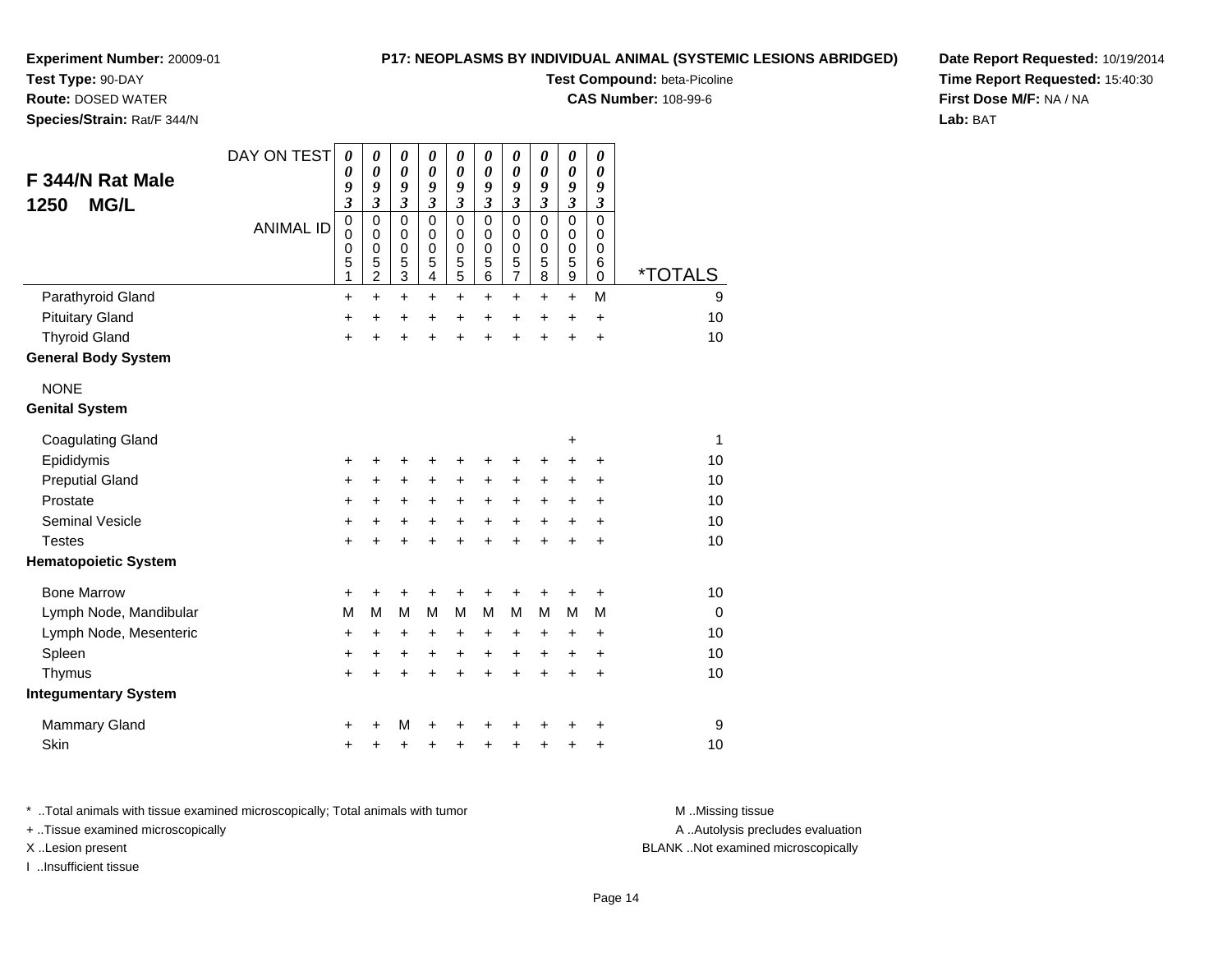# **Test Type:** 90-DAY

**Route:** DOSED WATER

**Species/Strain:** Rat/F 344/N

# **P17: NEOPLASMS BY INDIVIDUAL ANIMAL (SYSTEMIC LESIONS ABRIDGED)**

**Test Compound:** beta-Picoline

**CAS Number:** 108-99-6

**Date Report Requested:** 10/19/2014**Time Report Requested:** 15:40:30**First Dose M/F:** NA / NA**Lab:** BAT

| F 344/N Rat Male<br><b>MG/L</b><br>1250 | DAY ON TEST<br><b>ANIMAL ID</b> | 0<br>0<br>9<br>$\mathfrak{z}$<br>$\pmb{0}$<br>$\mathbf 0$<br>0 | 0<br>$\boldsymbol{\theta}$<br>9<br>3<br>0<br>0<br>$\mathbf 0$ | 0<br>$\boldsymbol{\theta}$<br>9<br>3<br>0<br>0<br>$\pmb{0}$ | 0<br>$\boldsymbol{\theta}$<br>9<br>$\overline{\mathbf{3}}$<br>0<br>0<br>0 | 0<br>$\boldsymbol{\theta}$<br>9<br>$\overline{\mathbf{3}}$<br>$\mathbf 0$<br>0<br>0 | 0<br>0<br>9<br>3<br>0<br>0<br>0 | 0<br>$\boldsymbol{\theta}$<br>9<br>$\mathfrak{z}$<br>0<br>$\mathbf 0$<br>0 | 0<br>$\boldsymbol{\theta}$<br>9<br>3<br>$\mathbf 0$<br>0<br>0 | 0<br>$\boldsymbol{\theta}$<br>9<br>$\overline{\mathbf{3}}$<br>$\mathbf 0$<br>0<br>$\mathbf 0$ | 0<br>$\boldsymbol{\theta}$<br>9<br>3<br>0<br>0<br>0 |                            |
|-----------------------------------------|---------------------------------|----------------------------------------------------------------|---------------------------------------------------------------|-------------------------------------------------------------|---------------------------------------------------------------------------|-------------------------------------------------------------------------------------|---------------------------------|----------------------------------------------------------------------------|---------------------------------------------------------------|-----------------------------------------------------------------------------------------------|-----------------------------------------------------|----------------------------|
|                                         |                                 | 5<br>1                                                         | 5<br>$\overline{2}$                                           | 5<br>3                                                      | 5<br>4                                                                    | 5<br>5                                                                              | 5<br>6                          | 5<br>7                                                                     | 5<br>8                                                        | 5<br>9                                                                                        | 6<br>$\Omega$                                       | <i><b>*TOTALS</b></i>      |
| Skin                                    |                                 | $\ddot{}$                                                      | +                                                             | $\ddot{}$                                                   | +                                                                         | $\ddot{}$                                                                           | +                               | $\ddot{}$                                                                  | +                                                             | $\ddot{}$                                                                                     | $\ddot{}$                                           | 10                         |
| <b>Musculoskeletal System</b>           |                                 |                                                                |                                                               |                                                             |                                                                           |                                                                                     |                                 |                                                                            |                                                               |                                                                                               |                                                     |                            |
| <b>Bone</b>                             |                                 | +                                                              |                                                               |                                                             |                                                                           |                                                                                     |                                 |                                                                            |                                                               |                                                                                               | ٠                                                   | 10                         |
| <b>Nervous System</b>                   |                                 |                                                                |                                                               |                                                             |                                                                           |                                                                                     |                                 |                                                                            |                                                               |                                                                                               |                                                     |                            |
| <b>Brain</b>                            |                                 | $\ddot{}$                                                      |                                                               |                                                             |                                                                           |                                                                                     |                                 |                                                                            |                                                               |                                                                                               | +                                                   | 10                         |
| <b>Respiratory System</b>               |                                 |                                                                |                                                               |                                                             |                                                                           |                                                                                     |                                 |                                                                            |                                                               |                                                                                               |                                                     |                            |
| Lung                                    |                                 | +                                                              |                                                               | +                                                           |                                                                           | +                                                                                   | +                               | +                                                                          |                                                               |                                                                                               | +                                                   | 10                         |
| <b>Nose</b>                             |                                 | $\ddot{}$                                                      | +                                                             | +                                                           |                                                                           | $\ddot{}$                                                                           | +                               | +                                                                          |                                                               |                                                                                               | +                                                   | 10                         |
| Pleura                                  |                                 |                                                                |                                                               | +                                                           |                                                                           |                                                                                     |                                 |                                                                            |                                                               |                                                                                               |                                                     | 1                          |
| Trachea                                 |                                 | $\ddot{}$                                                      | +                                                             | $\ddot{}$                                                   |                                                                           | +                                                                                   |                                 |                                                                            |                                                               |                                                                                               | ٠                                                   | 10                         |
| <b>Special Senses System</b>            |                                 |                                                                |                                                               |                                                             |                                                                           |                                                                                     |                                 |                                                                            |                                                               |                                                                                               |                                                     |                            |
| Eye                                     |                                 | $\ddot{}$                                                      |                                                               |                                                             |                                                                           |                                                                                     |                                 |                                                                            |                                                               |                                                                                               |                                                     | 10                         |
| <b>Harderian Gland</b>                  |                                 | $\ddot{}$                                                      |                                                               | +                                                           |                                                                           | +                                                                                   |                                 | +                                                                          |                                                               |                                                                                               |                                                     | 10                         |
| <b>Urinary System</b>                   |                                 |                                                                |                                                               |                                                             |                                                                           |                                                                                     |                                 |                                                                            |                                                               |                                                                                               |                                                     |                            |
| Kidney                                  |                                 | $\ddot{}$                                                      |                                                               |                                                             |                                                                           | +                                                                                   |                                 |                                                                            |                                                               |                                                                                               |                                                     | 10                         |
| <b>Urinary Bladder</b>                  |                                 | +                                                              |                                                               | +                                                           | +                                                                         | +                                                                                   | +                               | +                                                                          | ÷                                                             | ÷                                                                                             | $\ddot{}$                                           | 10                         |
| <b>SYSTEMIC LESIONS</b>                 |                                 |                                                                |                                                               |                                                             |                                                                           |                                                                                     |                                 |                                                                            |                                                               |                                                                                               |                                                     |                            |
| Multiple Organ                          |                                 | +                                                              |                                                               |                                                             |                                                                           |                                                                                     |                                 |                                                                            |                                                               |                                                                                               |                                                     | 10                         |
|                                         |                                 |                                                                |                                                               |                                                             |                                                                           |                                                                                     |                                 |                                                                            |                                                               |                                                                                               |                                                     | ***<br>***END OF MALE DATA |

\* ..Total animals with tissue examined microscopically; Total animals with tumor **M** . Missing tissue M ..Missing tissue

+ ..Tissue examined microscopically

I ..Insufficient tissue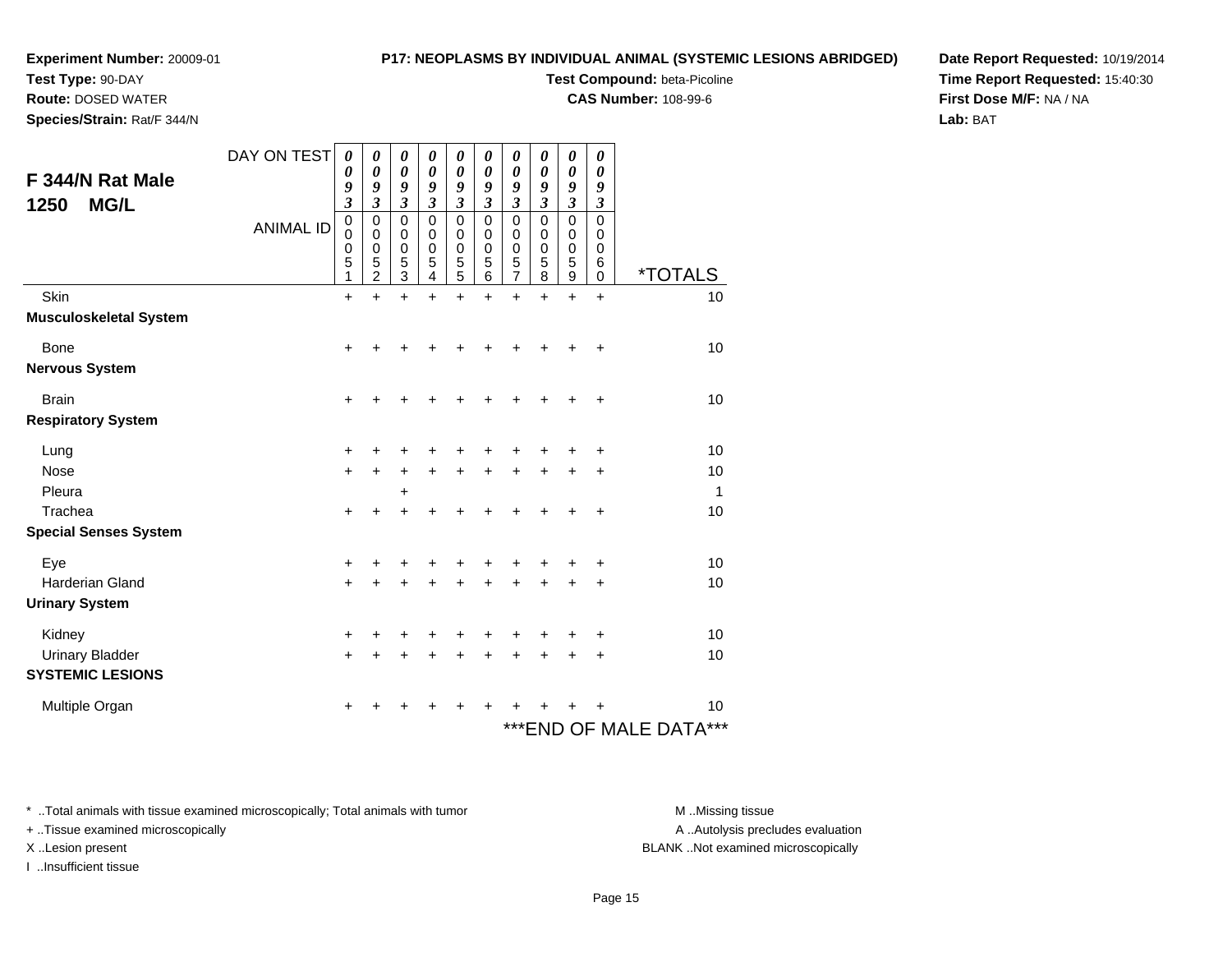**Test Type:** 90-DAY

**Route:** DOSED WATER

**Species/Strain:** Rat/F 344/N

# **P17: NEOPLASMS BY INDIVIDUAL ANIMAL (SYSTEMIC LESIONS ABRIDGED)**

**Test Compound:** beta-Picoline

**CAS Number:** 108-99-6

**Date Report Requested:** 10/19/2014**Time Report Requested:** 15:40:30**First Dose M/F:** NA / NA**Lab:** BAT

| F 344/N Rat Female<br><b>MG/L</b><br>0 | DAY ON TEST<br><b>ANIMAL ID</b> | 0<br>0<br>9<br>$\overline{\mathbf{3}}$<br>$\pmb{0}$<br>0<br>0<br>6 | 0<br>0<br>9<br>$\overline{\mathbf{3}}$<br>$\mathbf 0$<br>$\Omega$<br>$\mathbf 0$<br>6 | $\boldsymbol{\theta}$<br>0<br>9<br>$\mathfrak{z}$<br>$\overline{0}$<br>0<br>$\mathbf 0$<br>6 | $\boldsymbol{\theta}$<br>0<br>9<br>$\overline{\mathbf{3}}$<br>$\mathbf 0$<br>$\Omega$<br>$\mathbf 0$<br>6 | 0<br>0<br>9<br>3<br>$\overline{0}$<br>0<br>$\mathsf 0$<br>6 | 0<br>$\boldsymbol{\theta}$<br>9<br>$\mathfrak{z}$<br>$\overline{0}$<br>$\Omega$<br>$\Omega$<br>6 | 0<br>0<br>9<br>$\mathfrak{z}$<br>$\mathbf 0$<br>$\mathbf 0$<br>$\mathbf 0$<br>6 | 0<br>0<br>9<br>$\overline{\mathbf{3}}$<br>$\mathbf 0$<br>$\mathbf 0$<br>$\mathbf 0$<br>6 | $\boldsymbol{\theta}$<br>0<br>9<br>$\boldsymbol{\beta}$<br>$\mathbf 0$<br>$\Omega$<br>$\mathbf 0$<br>6 | 0<br>0<br>9<br>$\boldsymbol{\beta}$<br>$\mathbf 0$<br>0<br>$\mathbf 0$<br>$\overline{7}$ |                       |
|----------------------------------------|---------------------------------|--------------------------------------------------------------------|---------------------------------------------------------------------------------------|----------------------------------------------------------------------------------------------|-----------------------------------------------------------------------------------------------------------|-------------------------------------------------------------|--------------------------------------------------------------------------------------------------|---------------------------------------------------------------------------------|------------------------------------------------------------------------------------------|--------------------------------------------------------------------------------------------------------|------------------------------------------------------------------------------------------|-----------------------|
|                                        |                                 | 1                                                                  | $\overline{2}$                                                                        | 3                                                                                            | 4                                                                                                         | 5                                                           | 6                                                                                                | $\overline{7}$                                                                  | 8                                                                                        | 9                                                                                                      | $\mathbf 0$                                                                              | <i><b>*TOTALS</b></i> |
| <b>Alimentary System</b>               |                                 |                                                                    |                                                                                       |                                                                                              |                                                                                                           |                                                             |                                                                                                  |                                                                                 |                                                                                          |                                                                                                        |                                                                                          |                       |
| Esophagus                              |                                 | +                                                                  | +                                                                                     | +                                                                                            | +                                                                                                         | +                                                           | +                                                                                                |                                                                                 | +                                                                                        | +                                                                                                      | +                                                                                        | 10                    |
| Intestine Large, Cecum                 |                                 | +                                                                  | +                                                                                     | +                                                                                            | $\ddot{}$                                                                                                 | $\pm$                                                       | $\ddot{}$                                                                                        | $\ddot{}$                                                                       | +                                                                                        | +                                                                                                      | +                                                                                        | 10                    |
| Intestine Large, Colon                 |                                 | $\ddot{}$                                                          | $\ddot{}$                                                                             | $\ddot{}$                                                                                    | $\ddot{}$                                                                                                 | $\ddot{}$                                                   | $\ddot{}$                                                                                        | $\ddot{}$                                                                       | $\ddot{}$                                                                                | $\ddot{}$                                                                                              | $\ddot{}$                                                                                | 10                    |
| Intestine Large, Rectum                |                                 | +                                                                  | +                                                                                     | +                                                                                            | $\ddot{}$                                                                                                 | $\ddot{}$                                                   | $\ddot{}$                                                                                        | $\ddot{}$                                                                       | $\ddot{}$                                                                                | +                                                                                                      | +                                                                                        | 10                    |
| Intestine Small, Duodenum              |                                 | $\ddot{}$                                                          | $\ddot{}$                                                                             | $\ddot{}$                                                                                    | $\ddot{}$                                                                                                 | $\ddot{}$                                                   | $\ddot{}$                                                                                        | $+$                                                                             | $\ddot{}$                                                                                | $\ddot{}$                                                                                              | $\ddot{}$                                                                                | 10                    |
| Intestine Small, Ileum                 |                                 | +                                                                  | $\ddot{}$                                                                             | $\ddot{}$                                                                                    | $\ddot{}$                                                                                                 | $\ddot{}$                                                   | $\ddot{}$                                                                                        | $\ddot{}$                                                                       | $\ddot{}$                                                                                | $\ddot{}$                                                                                              | $\ddot{}$                                                                                | 10                    |
| Intestine Small, Jejunum               |                                 | $\ddot{}$                                                          | $\ddot{}$                                                                             | $\ddot{}$                                                                                    | $\ddot{}$                                                                                                 | $\ddot{}$                                                   | $\ddot{}$                                                                                        | $\ddot{}$                                                                       | $\ddot{}$                                                                                | $\ddot{}$                                                                                              | $\ddot{}$                                                                                | 10                    |
| Liver                                  |                                 | $\ddot{}$                                                          | $\ddot{}$                                                                             | $\ddot{}$                                                                                    | $\ddot{}$                                                                                                 | $+$                                                         | $\ddot{}$                                                                                        | $\ddot{}$                                                                       | $\ddot{}$                                                                                | $\ddot{}$                                                                                              | $\ddot{}$                                                                                | 10                    |
| Pancreas                               |                                 | $\ddot{}$                                                          | $\ddot{}$                                                                             | $\ddot{}$                                                                                    | $+$                                                                                                       | $+$                                                         | $\ddot{}$                                                                                        | $\ddot{}$                                                                       | $\ddot{}$                                                                                | $\ddot{}$                                                                                              | $\ddot{}$                                                                                | 10                    |
| Salivary Glands                        |                                 | $\ddot{}$                                                          | $\ddot{}$                                                                             | $\ddot{}$                                                                                    | $\ddot{}$                                                                                                 | $\ddot{}$                                                   | $\ddot{}$                                                                                        | $\ddot{}$                                                                       | $\ddot{}$                                                                                | +                                                                                                      | $\ddot{}$                                                                                | 10                    |
| Stomach, Forestomach                   |                                 | $\ddot{}$                                                          | $\ddot{}$                                                                             | $\ddot{}$                                                                                    | $+$                                                                                                       | $+$                                                         | $\ddot{}$                                                                                        | $\ddot{}$                                                                       | $\ddot{}$                                                                                | +                                                                                                      | $\ddot{}$                                                                                | 10                    |
| Stomach, Glandular                     |                                 | $\ddot{}$                                                          | $\ddot{}$                                                                             | $\ddot{}$                                                                                    | $\ddot{}$                                                                                                 | $\ddot{}$                                                   | $\ddot{}$                                                                                        | $\ddot{}$                                                                       | $\ddot{}$                                                                                | $\ddot{}$                                                                                              | $\ddot{}$                                                                                | 10                    |
| <b>Cardiovascular System</b>           |                                 |                                                                    |                                                                                       |                                                                                              |                                                                                                           |                                                             |                                                                                                  |                                                                                 |                                                                                          |                                                                                                        |                                                                                          |                       |
| <b>Blood Vessel</b>                    |                                 | +                                                                  | +                                                                                     | +                                                                                            | +                                                                                                         | ٠                                                           | +                                                                                                |                                                                                 | +                                                                                        | +                                                                                                      | +                                                                                        | 10                    |
| Heart                                  |                                 | $\ddot{}$                                                          |                                                                                       | $\ddot{}$                                                                                    |                                                                                                           | $\ddot{}$                                                   |                                                                                                  |                                                                                 | ÷                                                                                        | $\ddot{}$                                                                                              | $\ddot{}$                                                                                | 10                    |
| <b>Endocrine System</b>                |                                 |                                                                    |                                                                                       |                                                                                              |                                                                                                           |                                                             |                                                                                                  |                                                                                 |                                                                                          |                                                                                                        |                                                                                          |                       |
| <b>Adrenal Cortex</b>                  |                                 | +                                                                  | +                                                                                     | +                                                                                            | +                                                                                                         | +                                                           | +                                                                                                | ٠                                                                               | +                                                                                        | +                                                                                                      | +                                                                                        | 10                    |
| Adrenal Medulla                        |                                 | +                                                                  | $\ddot{}$                                                                             | +                                                                                            | $\ddot{}$                                                                                                 | $\ddot{}$                                                   | $\ddot{}$                                                                                        | $\ddot{}$                                                                       | +                                                                                        | +                                                                                                      | +                                                                                        | 10                    |
| Islets, Pancreatic                     |                                 | +                                                                  | +                                                                                     | +                                                                                            | +                                                                                                         | $\ddot{}$                                                   | $\ddot{}$                                                                                        | $\ddot{}$                                                                       | +                                                                                        | +                                                                                                      | +                                                                                        | 10                    |
| Parathyroid Gland                      |                                 | +                                                                  | +                                                                                     | M                                                                                            | $\ddot{}$                                                                                                 | $\ddot{}$                                                   | $\ddot{}$                                                                                        | $\ddot{}$                                                                       | $\ddot{}$                                                                                | M                                                                                                      | +                                                                                        | 8                     |

\* ..Total animals with tissue examined microscopically; Total animals with tumor **M** . Missing tissue M ..Missing tissue

+ ..Tissue examined microscopically

I ..Insufficient tissue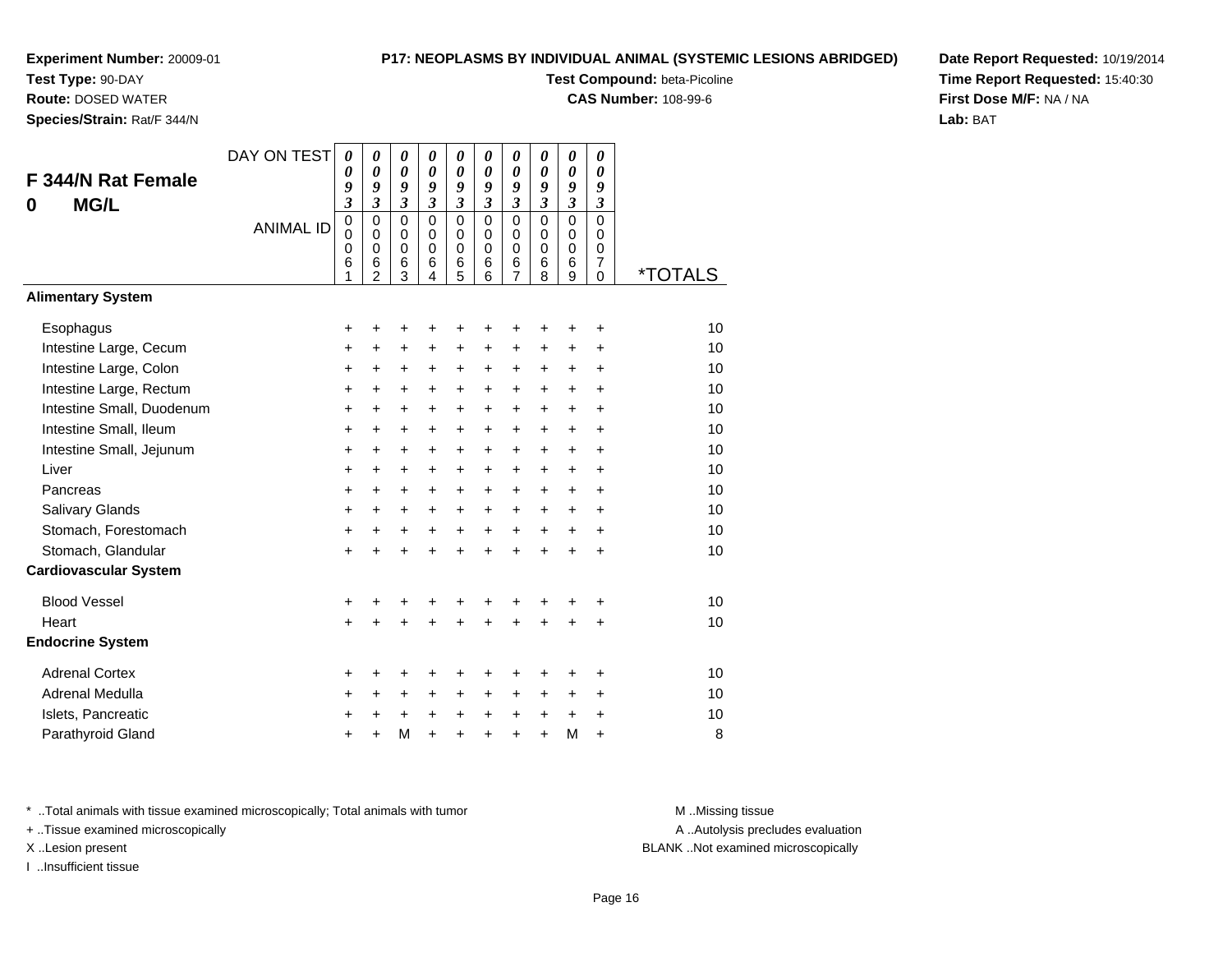**Test Type:** 90-DAY

**Route:** DOSED WATER

**Species/Strain:** Rat/F 344/N

# **P17: NEOPLASMS BY INDIVIDUAL ANIMAL (SYSTEMIC LESIONS ABRIDGED)**

**Test Compound:** beta-Picoline

**CAS Number:** 108-99-6

**Date Report Requested:** 10/19/2014**Time Report Requested:** 15:40:31**First Dose M/F:** NA / NA**Lab:** BAT

| <b>F 344/N Rat Female</b><br><b>MG/L</b><br>0 | DAY ON TEST      | 0<br>0<br>9<br>$\overline{\mathbf{3}}$    | 0<br>$\boldsymbol{\theta}$<br>9<br>$\overline{\mathbf{3}}$       | 0<br>$\boldsymbol{\theta}$<br>9<br>$\mathfrak{z}$              | 0<br>$\boldsymbol{\theta}$<br>9<br>$\mathfrak{z}$   | 0<br>$\boldsymbol{\theta}$<br>9<br>$\mathfrak{z}$   | 0<br>$\boldsymbol{\theta}$<br>9<br>$\overline{\mathbf{3}}$ | 0<br>$\boldsymbol{\theta}$<br>9<br>$\mathfrak{z}$ | 0<br>0<br>9<br>$\mathfrak{z}$             | $\boldsymbol{\theta}$<br>$\boldsymbol{\theta}$<br>9<br>$\mathfrak{z}$ | $\boldsymbol{\theta}$<br>0<br>9<br>$\mathfrak{z}$ |                       |
|-----------------------------------------------|------------------|-------------------------------------------|------------------------------------------------------------------|----------------------------------------------------------------|-----------------------------------------------------|-----------------------------------------------------|------------------------------------------------------------|---------------------------------------------------|-------------------------------------------|-----------------------------------------------------------------------|---------------------------------------------------|-----------------------|
|                                               | <b>ANIMAL ID</b> | $\mathbf 0$<br>$\mathbf 0$<br>0<br>6<br>1 | $\mathbf 0$<br>$\mathbf 0$<br>$\mathbf 0$<br>6<br>$\overline{2}$ | $\mathbf 0$<br>$\mathbf 0$<br>$\mathbf 0$<br>6<br>$\mathbf{3}$ | $\mathbf 0$<br>$\mathbf 0$<br>$\mathbf 0$<br>6<br>4 | $\mathbf 0$<br>$\mathbf 0$<br>$\mathbf 0$<br>6<br>5 | $\mathbf 0$<br>0<br>0<br>6<br>6                            | $\mathbf 0$<br>0<br>0<br>6<br>$\overline{7}$      | $\mathbf 0$<br>$\mathbf 0$<br>0<br>6<br>8 | $\mathbf 0$<br>$\mathbf 0$<br>$\mathbf 0$<br>6<br>$\mathsf g$         | $\Omega$<br>$\mathbf 0$<br>0<br>7<br>$\mathbf 0$  | <i><b>*TOTALS</b></i> |
| <b>Pituitary Gland</b>                        |                  | $\ddot{}$                                 | $\ddot{}$                                                        | $\pm$                                                          | $\pm$                                               | +                                                   | $\pm$                                                      | +                                                 | +                                         | $\ddot{}$                                                             | $\ddot{}$                                         | 10                    |
| <b>Thyroid Gland</b>                          |                  | $\ddot{}$                                 | +                                                                | +                                                              | +                                                   | +                                                   | +                                                          | +                                                 | +                                         | $\ddot{}$                                                             | $\ddot{}$                                         | 10                    |
| <b>General Body System</b>                    |                  |                                           |                                                                  |                                                                |                                                     |                                                     |                                                            |                                                   |                                           |                                                                       |                                                   |                       |
| <b>NONE</b>                                   |                  |                                           |                                                                  |                                                                |                                                     |                                                     |                                                            |                                                   |                                           |                                                                       |                                                   |                       |
| <b>Genital System</b>                         |                  |                                           |                                                                  |                                                                |                                                     |                                                     |                                                            |                                                   |                                           |                                                                       |                                                   |                       |
| <b>Clitoral Gland</b>                         |                  | +                                         |                                                                  |                                                                |                                                     | +                                                   |                                                            | +                                                 |                                           |                                                                       |                                                   | 10                    |
| Ovary                                         |                  | +                                         | +                                                                | $\ddot{}$                                                      | +                                                   | +                                                   | +                                                          | $\ddot{}$                                         | $\ddot{}$                                 | $\ddot{}$                                                             | +                                                 | 10                    |
| Oviduct                                       |                  |                                           |                                                                  | $\ddot{}$                                                      |                                                     |                                                     |                                                            |                                                   |                                           |                                                                       |                                                   | $\mathbf 1$           |
| <b>Uterus</b>                                 |                  | +                                         | +                                                                | $\ddot{}$                                                      | +                                                   | +                                                   | +                                                          | +                                                 | +                                         | +                                                                     | $\ddot{}$                                         | 10                    |
| <b>Hematopoietic System</b>                   |                  |                                           |                                                                  |                                                                |                                                     |                                                     |                                                            |                                                   |                                           |                                                                       |                                                   |                       |
| <b>Bone Marrow</b>                            |                  | +                                         | +                                                                |                                                                |                                                     | +                                                   |                                                            | +                                                 |                                           | +                                                                     | +                                                 | 10                    |
| Lymph Node, Mandibular                        |                  | M                                         | M                                                                | M                                                              | M                                                   | M                                                   | M                                                          | M                                                 | M                                         | M                                                                     | M                                                 | $\overline{0}$        |
| Lymph Node, Mesenteric                        |                  | +                                         | $\ddot{}$                                                        | $\ddot{}$                                                      | $\ddot{}$                                           | $\ddot{}$                                           | +                                                          | $\ddot{}$                                         | +                                         | $\ddot{}$                                                             | $\ddot{}$                                         | 10                    |
| Spleen                                        |                  | +                                         | +                                                                | +                                                              | +                                                   | $\ddot{}$                                           | +                                                          | $\ddot{}$                                         | +                                         | +                                                                     | +                                                 | 10                    |
| Thymus                                        |                  | $\ddot{}$                                 | $\ddot{}$                                                        | $\ddot{}$                                                      | $\ddot{}$                                           | $\ddot{}$                                           | $\ddot{}$                                                  | $\ddot{}$                                         | $\ddot{}$                                 | $\ddot{}$                                                             | $\ddot{}$                                         | 10                    |
| <b>Integumentary System</b>                   |                  |                                           |                                                                  |                                                                |                                                     |                                                     |                                                            |                                                   |                                           |                                                                       |                                                   |                       |
| <b>Mammary Gland</b>                          |                  | +                                         | +                                                                | ٠                                                              | ٠                                                   | +                                                   | +                                                          | +                                                 | +                                         | +                                                                     | +                                                 | 10                    |
| Skin                                          |                  | $\ddot{}$                                 |                                                                  | +                                                              | +                                                   | +                                                   | +                                                          | +                                                 | +                                         | $\ddot{}$                                                             | $\ddot{}$                                         | 10                    |
| <b>Musculoskeletal System</b>                 |                  |                                           |                                                                  |                                                                |                                                     |                                                     |                                                            |                                                   |                                           |                                                                       |                                                   |                       |
| <b>Bone</b>                                   |                  | +                                         |                                                                  |                                                                |                                                     |                                                     |                                                            |                                                   |                                           | +                                                                     | +                                                 | 10                    |

\* ..Total animals with tissue examined microscopically; Total animals with tumor **M** . Missing tissue M ..Missing tissue + ..Tissue examined microscopically X ..Lesion present BLANK ..Not examined microscopically

I ..Insufficient tissue

A ..Autolysis precludes evaluation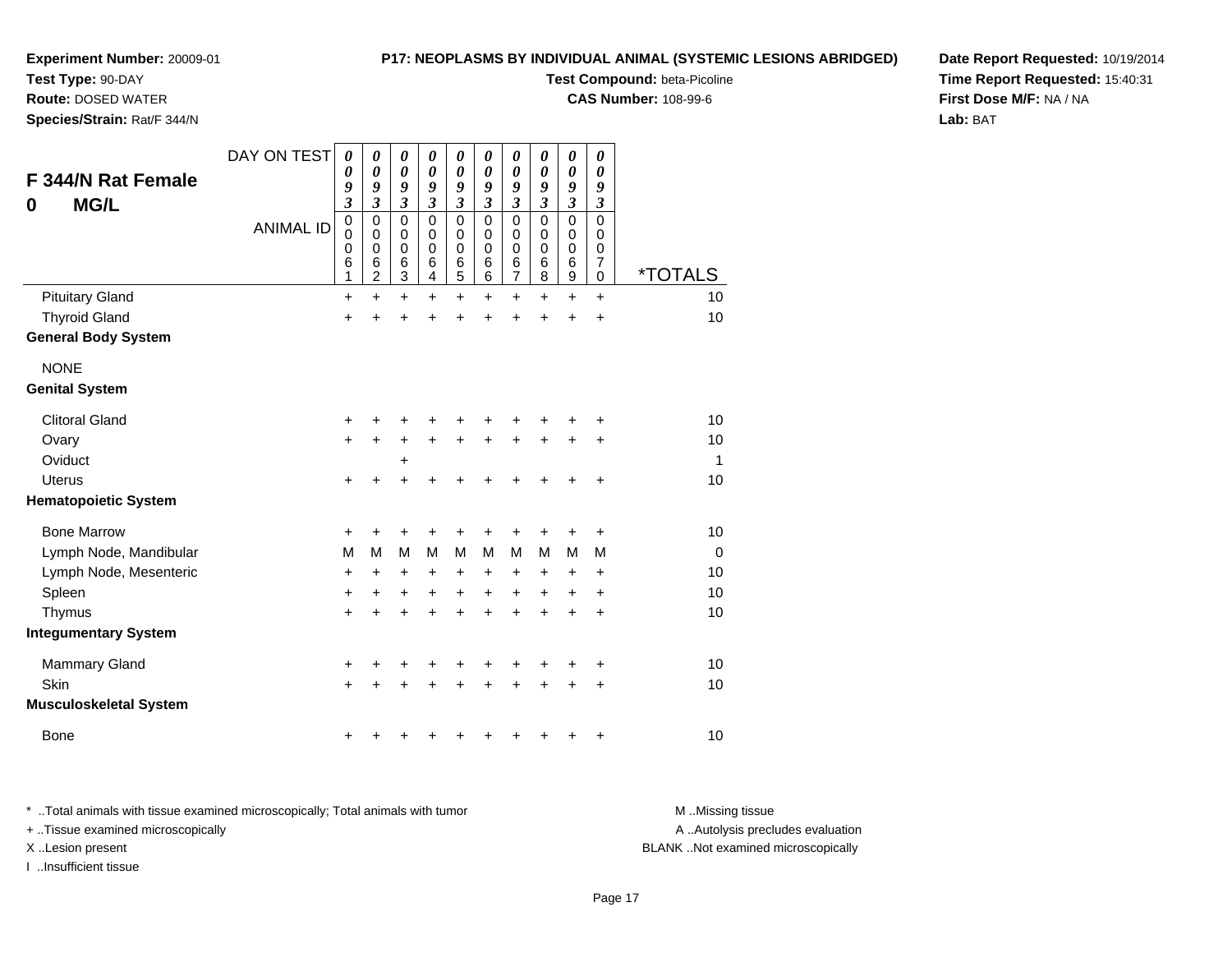**Test Type:** 90-DAY **Route:** DOSED WATER**Species/Strain:** Rat/F 344/N

# **P17: NEOPLASMS BY INDIVIDUAL ANIMAL (SYSTEMIC LESIONS ABRIDGED)**

**Test Compound:** beta-Picoline

**CAS Number:** 108-99-6

**Date Report Requested:** 10/19/2014**Time Report Requested:** 15:40:31**First Dose M/F:** NA / NA**Lab:** BAT

| F 344/N Rat Female<br><b>MG/L</b><br>0 | DAY ON TEST<br><b>ANIMAL ID</b> | $\boldsymbol{\theta}$<br>0<br>9<br>$\overline{\mathbf{3}}$<br>0<br>0<br>$\mathbf 0$<br>$\,6$<br>1 | 0<br>0<br>9<br>$\boldsymbol{\beta}$<br>0<br>$\mathbf 0$<br>$\mathbf 0$<br>$\,6$<br>$\overline{2}$ | 0<br>$\boldsymbol{\theta}$<br>9<br>$\boldsymbol{\beta}$<br>0<br>$\mathbf 0$<br>$\mathbf 0$<br>$\,6$<br>3 | 0<br>0<br>9<br>$\boldsymbol{\beta}$<br>0<br>0<br>$\mathbf 0$<br>6<br>4 | 0<br>0<br>9<br>$\boldsymbol{\beta}$<br>0<br>0<br>$\mathbf 0$<br>6<br>5 | 0<br>0<br>9<br>$\boldsymbol{\beta}$<br>0<br>0<br>0<br>$\,6$<br>6 | 0<br>0<br>9<br>$\mathfrak{z}$<br>0<br>0<br>$\mathbf 0$<br>$\,6$<br>$\overline{7}$ | 0<br>0<br>9<br>$\boldsymbol{\beta}$<br>0<br>0<br>0<br>$\,6$<br>8 | 0<br>0<br>9<br>$\mathfrak{z}$<br>0<br>0<br>$\mathbf 0$<br>$\,6$<br>9 | 0<br>0<br>9<br>$\boldsymbol{\beta}$<br>$\Omega$<br>0<br>0<br>7<br>$\Omega$ | <i><b>*TOTALS</b></i> |
|----------------------------------------|---------------------------------|---------------------------------------------------------------------------------------------------|---------------------------------------------------------------------------------------------------|----------------------------------------------------------------------------------------------------------|------------------------------------------------------------------------|------------------------------------------------------------------------|------------------------------------------------------------------|-----------------------------------------------------------------------------------|------------------------------------------------------------------|----------------------------------------------------------------------|----------------------------------------------------------------------------|-----------------------|
| <b>Nervous System</b>                  |                                 |                                                                                                   |                                                                                                   |                                                                                                          |                                                                        |                                                                        |                                                                  |                                                                                   |                                                                  |                                                                      |                                                                            |                       |
| <b>Brain</b>                           |                                 | $\pm$                                                                                             |                                                                                                   |                                                                                                          |                                                                        |                                                                        |                                                                  |                                                                                   |                                                                  |                                                                      | +                                                                          | $10$                  |
| <b>Respiratory System</b>              |                                 |                                                                                                   |                                                                                                   |                                                                                                          |                                                                        |                                                                        |                                                                  |                                                                                   |                                                                  |                                                                      |                                                                            |                       |
| Lung                                   |                                 | +                                                                                                 |                                                                                                   |                                                                                                          |                                                                        |                                                                        |                                                                  |                                                                                   |                                                                  |                                                                      | ÷                                                                          | 10                    |
| Nose                                   |                                 | $\ddot{}$                                                                                         | $\ddot{}$                                                                                         | $\ddot{}$                                                                                                | $\ddot{}$                                                              | $\ddot{}$                                                              | $\ddot{}$                                                        | $\ddot{}$                                                                         | $\ddot{}$                                                        | $\ddot{}$                                                            | $\ddot{}$                                                                  | 10                    |
| Trachea                                |                                 | $\ddot{}$                                                                                         |                                                                                                   | $\ddot{}$                                                                                                |                                                                        | $\ddot{}$                                                              | $\ddot{}$                                                        | M                                                                                 | $\ddot{}$                                                        | $\ddot{}$                                                            | $\ddot{}$                                                                  | 9                     |
| <b>Special Senses System</b>           |                                 |                                                                                                   |                                                                                                   |                                                                                                          |                                                                        |                                                                        |                                                                  |                                                                                   |                                                                  |                                                                      |                                                                            |                       |
| Eye                                    |                                 | +                                                                                                 |                                                                                                   |                                                                                                          |                                                                        |                                                                        |                                                                  |                                                                                   |                                                                  |                                                                      | ÷                                                                          | 10                    |
| <b>Harderian Gland</b>                 |                                 | $+$                                                                                               | +                                                                                                 | $\pm$                                                                                                    | +                                                                      | $\ddot{}$                                                              | +                                                                | $\ddot{}$                                                                         | $\ddot{}$                                                        | $\ddot{}$                                                            | $\ddot{}$                                                                  | 10                    |
| <b>Urinary System</b>                  |                                 |                                                                                                   |                                                                                                   |                                                                                                          |                                                                        |                                                                        |                                                                  |                                                                                   |                                                                  |                                                                      |                                                                            |                       |
| Kidney                                 |                                 | $\ddot{}$                                                                                         |                                                                                                   | ٠                                                                                                        |                                                                        | ٠                                                                      |                                                                  | ٠                                                                                 | ٠                                                                | ٠                                                                    | +                                                                          | 10                    |
| <b>Urinary Bladder</b>                 |                                 | $\ddot{}$                                                                                         |                                                                                                   |                                                                                                          |                                                                        | ٠                                                                      | ٠                                                                | +                                                                                 | +                                                                | +                                                                    | $\ddot{}$                                                                  | 10                    |

\* ..Total animals with tissue examined microscopically; Total animals with tumor **M** ...Missing tissue M ...Missing tissue

n  $+$ 

+ ..Tissue examined microscopically

I ..Insufficient tissue

**SYSTEMIC LESIONS**

Multiple Organ

A ..Autolysis precludes evaluation X ..Lesion present BLANK ..Not examined microscopically

<sup>+</sup> <sup>+</sup> <sup>+</sup> <sup>+</sup> <sup>+</sup> <sup>+</sup> <sup>+</sup> <sup>+</sup> <sup>+</sup> <sup>10</sup>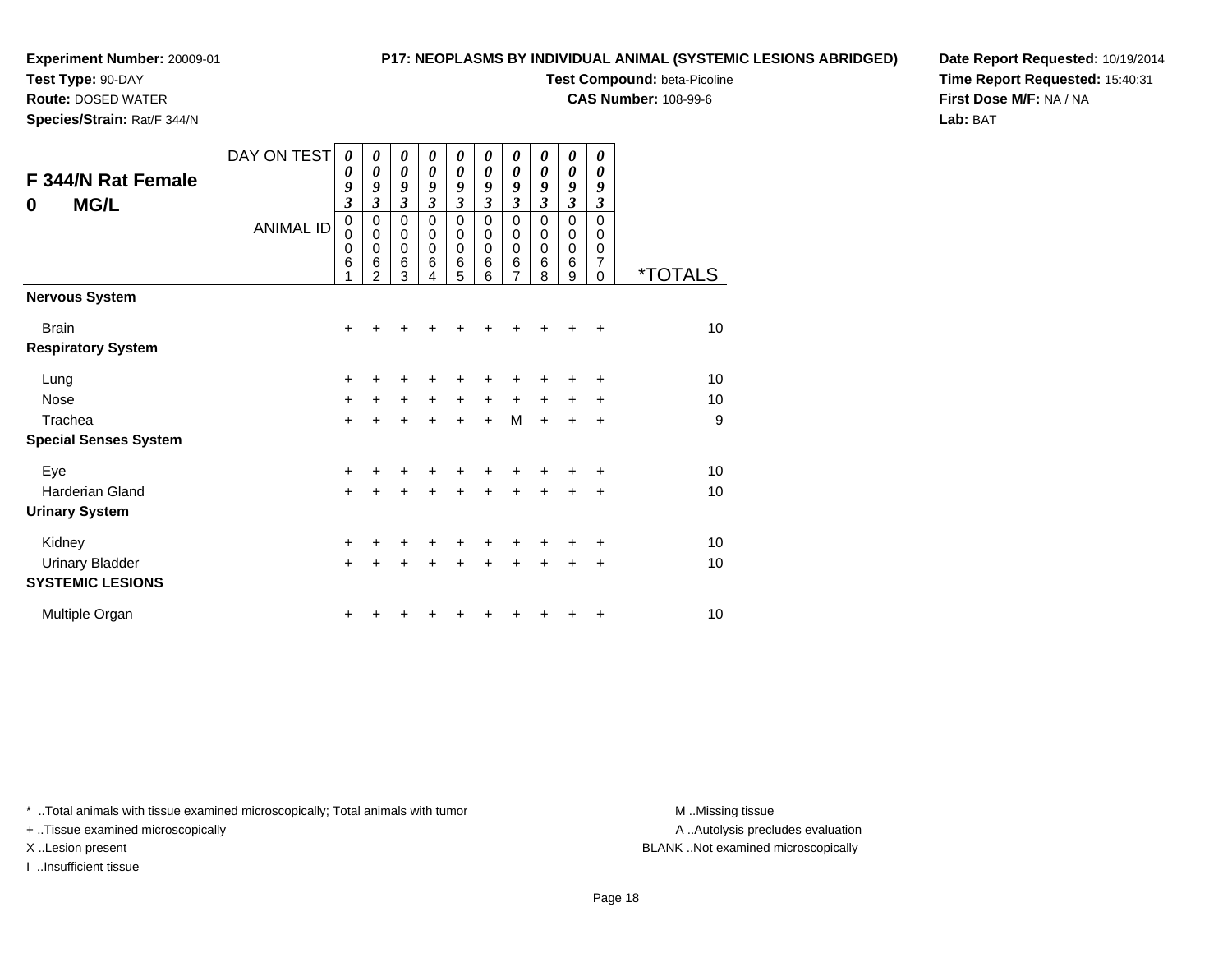# **Test Type:** 90-DAY

**Route:** DOSED WATER

**Species/Strain:** Rat/F 344/N

# **P17: NEOPLASMS BY INDIVIDUAL ANIMAL (SYSTEMIC LESIONS ABRIDGED)**

**Test Compound:** beta-Picoline

**CAS Number:** 108-99-6

**Date Report Requested:** 10/19/2014**Time Report Requested:** 15:40:31**First Dose M/F:** NA / NA**Lab:** BAT

| F 344/N Rat Female                                                             | DAY ON TEST      | $\boldsymbol{\theta}$<br>$\boldsymbol{\theta}$<br>9                            | $\pmb{\theta}$<br>$\boldsymbol{\theta}$<br>9                                                  | $\pmb{\theta}$<br>$\pmb{\theta}$<br>9                                      | $\pmb{\theta}$<br>$\pmb{\theta}$<br>9                                                  | $\boldsymbol{\theta}$<br>$\boldsymbol{\theta}$<br>9                      | $\pmb{\theta}$<br>$\boldsymbol{\theta}$<br>9                                        | $\pmb{\theta}$<br>$\boldsymbol{\theta}$<br>9                                                  | $\pmb{\theta}$<br>0<br>9                                                 | $\boldsymbol{\theta}$<br>$\boldsymbol{\theta}$<br>9                                                     | $\pmb{\theta}$<br>$\boldsymbol{\theta}$<br>$\boldsymbol{g}$               |                       |
|--------------------------------------------------------------------------------|------------------|--------------------------------------------------------------------------------|-----------------------------------------------------------------------------------------------|----------------------------------------------------------------------------|----------------------------------------------------------------------------------------|--------------------------------------------------------------------------|-------------------------------------------------------------------------------------|-----------------------------------------------------------------------------------------------|--------------------------------------------------------------------------|---------------------------------------------------------------------------------------------------------|---------------------------------------------------------------------------|-----------------------|
| <b>MG/L</b><br>78                                                              | <b>ANIMAL ID</b> | $\boldsymbol{\beta}$<br>$\mathbf 0$<br>0<br>$\mathbf 0$<br>$\overline{7}$<br>1 | $\mathfrak{z}$<br>$\mathbf 0$<br>$\mathbf 0$<br>$\pmb{0}$<br>$\overline{7}$<br>$\overline{2}$ | $\boldsymbol{\beta}$<br>$\pmb{0}$<br>0<br>$\,0\,$<br>$\boldsymbol{7}$<br>3 | $\boldsymbol{\beta}$<br>$\pmb{0}$<br>$\mathbf 0$<br>$\pmb{0}$<br>$\boldsymbol{7}$<br>4 | $\boldsymbol{\beta}$<br>$\pmb{0}$<br>0<br>$\,0\,$<br>$\overline{7}$<br>5 | $\mathfrak{z}$<br>$\pmb{0}$<br>0<br>$\pmb{0}$<br>$\boldsymbol{7}$<br>$6\phantom{a}$ | $\mathfrak{z}$<br>$\pmb{0}$<br>$\mathbf 0$<br>$\mathbf 0$<br>$\overline{7}$<br>$\overline{7}$ | $\boldsymbol{\beta}$<br>$\pmb{0}$<br>0<br>$\,0\,$<br>$\overline{7}$<br>8 | $\boldsymbol{\beta}$<br>$\mathsf 0$<br>$\mathbf 0$<br>$\mathbf 0$<br>$\overline{7}$<br>$\boldsymbol{9}$ | $\boldsymbol{\beta}$<br>$\pmb{0}$<br>0<br>$\mathbf 0$<br>8<br>$\mathbf 0$ | <i><b>*TOTALS</b></i> |
| <b>Alimentary System</b>                                                       |                  |                                                                                |                                                                                               |                                                                            |                                                                                        |                                                                          |                                                                                     |                                                                                               |                                                                          |                                                                                                         |                                                                           |                       |
| Liver<br><b>Cardiovascular System</b>                                          |                  | +                                                                              |                                                                                               |                                                                            |                                                                                        |                                                                          |                                                                                     |                                                                                               |                                                                          | $\ddot{}$                                                                                               | $\ddot{}$                                                                 | 10                    |
| <b>NONE</b><br><b>Endocrine System</b>                                         |                  |                                                                                |                                                                                               |                                                                            |                                                                                        |                                                                          |                                                                                     |                                                                                               |                                                                          |                                                                                                         |                                                                           |                       |
| <b>NONE</b><br><b>General Body System</b>                                      |                  |                                                                                |                                                                                               |                                                                            |                                                                                        |                                                                          |                                                                                     |                                                                                               |                                                                          |                                                                                                         |                                                                           |                       |
| <b>NONE</b><br><b>Genital System</b>                                           |                  |                                                                                |                                                                                               |                                                                            |                                                                                        |                                                                          |                                                                                     |                                                                                               |                                                                          |                                                                                                         |                                                                           |                       |
| <b>NONE</b><br><b>Hematopoietic System</b>                                     |                  |                                                                                |                                                                                               |                                                                            |                                                                                        |                                                                          |                                                                                     |                                                                                               |                                                                          |                                                                                                         |                                                                           |                       |
| <b>NONE</b><br><b>Integumentary System</b>                                     |                  |                                                                                |                                                                                               |                                                                            |                                                                                        |                                                                          |                                                                                     |                                                                                               |                                                                          |                                                                                                         |                                                                           |                       |
| <b>NONE</b><br><b>Musculoskeletal System</b>                                   |                  |                                                                                |                                                                                               |                                                                            |                                                                                        |                                                                          |                                                                                     |                                                                                               |                                                                          |                                                                                                         |                                                                           |                       |
| <b>NONE</b><br><b>Nervous System</b>                                           |                  |                                                                                |                                                                                               |                                                                            |                                                                                        |                                                                          |                                                                                     |                                                                                               |                                                                          |                                                                                                         |                                                                           |                       |
| <b>NONE</b>                                                                    |                  |                                                                                |                                                                                               |                                                                            |                                                                                        |                                                                          |                                                                                     |                                                                                               |                                                                          |                                                                                                         |                                                                           |                       |
| * Total animals with tissue examined microscopically; Total animals with tumor |                  |                                                                                |                                                                                               |                                                                            |                                                                                        |                                                                          |                                                                                     |                                                                                               |                                                                          |                                                                                                         |                                                                           | M Missing tissue      |

+ ..Tissue examined microscopically

- 
- 
- I ..Insufficient tissue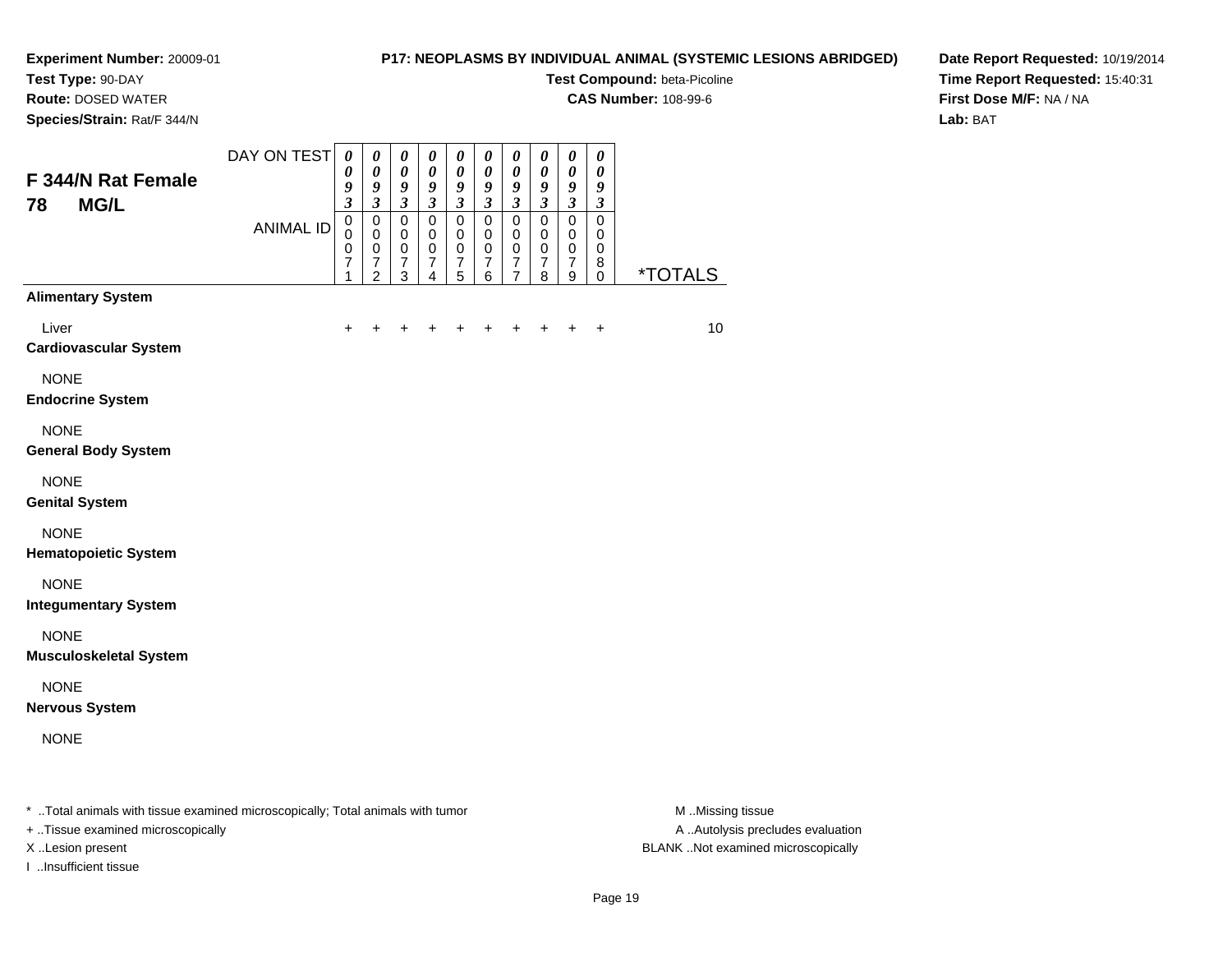**Route:** DOSED WATER**Species/Strain:** Rat/F 344/N

# **P17: NEOPLASMS BY INDIVIDUAL ANIMAL (SYSTEMIC LESIONS ABRIDGED)**

**Test Compound:** beta-Picoline

**CAS Number:** 108-99-6

**Date Report Requested:** 10/19/2014**Time Report Requested:** 15:40:31**First Dose M/F:** NA / NA**Lab:** BAT

| F 344/N Rat Female<br>78<br><b>MG/L</b>     | DAY ON TEST<br><b>ANIMAL ID</b> | 0<br>$\boldsymbol{\theta}$<br>9<br>$\mathfrak{z}$<br>0<br>0<br>0<br>7 | $\boldsymbol{\theta}$<br>$\boldsymbol{\theta}$<br>9<br>3<br>0<br>$\mathbf 0$<br>0<br>7 | 0<br>$\boldsymbol{\theta}$<br>9<br>3<br>0<br>$\pmb{0}$<br>$\mathbf 0$<br>7 | 0<br>$\boldsymbol{\theta}$<br>9<br>3<br>0<br>$\mathbf 0$<br>$\mathbf 0$<br>7 | 0<br>0<br>9<br>3<br>0<br>0<br>$\boldsymbol{0}$<br>7 | 0<br>0<br>9<br>3<br>0<br>0<br>$\mathbf 0$<br>7 | 0<br>0<br>9<br>3<br>0<br>0<br>0<br>7 | 0<br>$\boldsymbol{\theta}$<br>9<br>3<br>0<br>0<br>0<br>$\overline{7}$ | 0<br>$\boldsymbol{\theta}$<br>9<br>3<br>0<br>0<br>$\mathbf 0$<br>7 | 0<br>0<br>9<br>3<br>0<br>0<br>0 |                       |
|---------------------------------------------|---------------------------------|-----------------------------------------------------------------------|----------------------------------------------------------------------------------------|----------------------------------------------------------------------------|------------------------------------------------------------------------------|-----------------------------------------------------|------------------------------------------------|--------------------------------------|-----------------------------------------------------------------------|--------------------------------------------------------------------|---------------------------------|-----------------------|
| <b>Respiratory System</b>                   |                                 |                                                                       | 2                                                                                      | 3                                                                          | 4                                                                            | 5                                                   | 6                                              | 7                                    | 8                                                                     | 9                                                                  | 8<br>$\mathbf 0$                | <i><b>*TOTALS</b></i> |
| <b>NONE</b><br><b>Special Senses System</b> |                                 |                                                                       |                                                                                        |                                                                            |                                                                              |                                                     |                                                |                                      |                                                                       |                                                                    |                                 |                       |
| <b>NONE</b><br><b>Urinary System</b>        |                                 |                                                                       |                                                                                        |                                                                            |                                                                              |                                                     |                                                |                                      |                                                                       |                                                                    |                                 |                       |
| Kidney<br><b>SYSTEMIC LESIONS</b>           |                                 | $\div$                                                                |                                                                                        |                                                                            |                                                                              |                                                     | $\div$                                         | $\pm$                                | $\ddot{}$                                                             | $\div$                                                             | $\ddot{}$                       | 10                    |
| Multiple Organ                              |                                 | +                                                                     |                                                                                        |                                                                            |                                                                              |                                                     |                                                |                                      | ٠                                                                     |                                                                    | ÷                               | 10                    |

\* ..Total animals with tissue examined microscopically; Total animals with tumor **M** . Missing tissue M ..Missing tissue

+ ..Tissue examined microscopically

I ..Insufficient tissue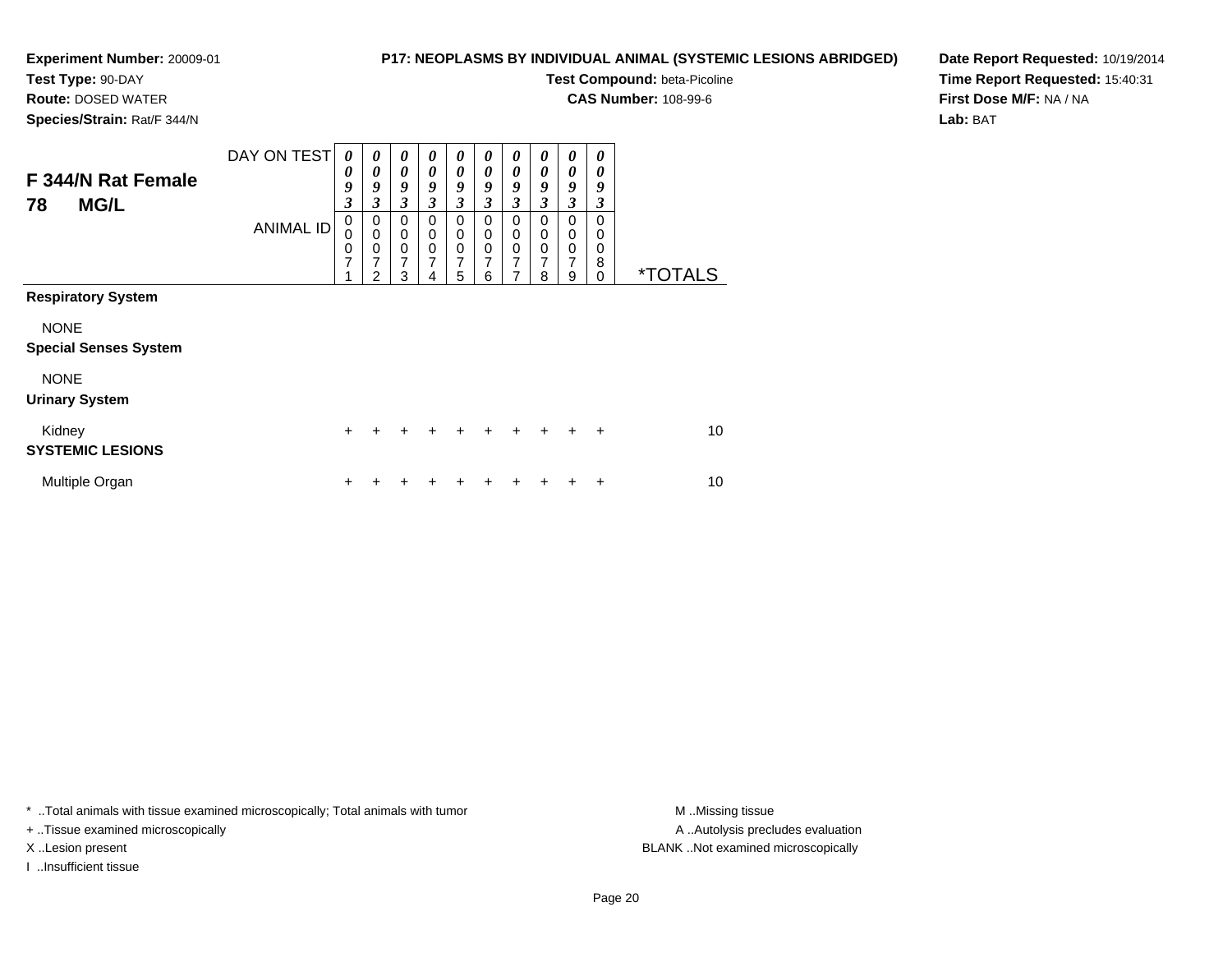**Test Type:** 90-DAY

**Route:** DOSED WATER

**Species/Strain:** Rat/F 344/N

# **P17: NEOPLASMS BY INDIVIDUAL ANIMAL (SYSTEMIC LESIONS ABRIDGED)**

**Test Compound:** beta-Picoline

**CAS Number:** 108-99-6

**Date Report Requested:** 10/19/2014**Time Report Requested:** 15:40:31**First Dose M/F:** NA / NA**Lab:** BAT

| F 344/N Rat Female<br><b>MG/L</b><br>156                                       | DAY ON TEST      | $\boldsymbol{\theta}$<br>0<br>9<br>3              | $\boldsymbol{\theta}$<br>$\boldsymbol{\theta}$<br>$\boldsymbol{g}$<br>$\mathfrak{z}$ | $\pmb{\theta}$<br>$\boldsymbol{\theta}$<br>$\boldsymbol{g}$<br>$\boldsymbol{\beta}$ | $\pmb{\theta}$<br>$\boldsymbol{\theta}$<br>$\boldsymbol{g}$<br>$\mathfrak{z}$ | $\pmb{\theta}$<br>$\boldsymbol{\theta}$<br>$\boldsymbol{g}$<br>$\boldsymbol{\beta}$ | $\pmb{\theta}$<br>$\boldsymbol{\theta}$<br>$\boldsymbol{g}$<br>$\boldsymbol{\beta}$ | $\pmb{\theta}$<br>0<br>9<br>$\mathfrak{z}$      | 0<br>0<br>9<br>$\boldsymbol{\mathfrak{z}}$ | $\boldsymbol{\theta}$<br>$\boldsymbol{\theta}$<br>$\boldsymbol{g}$<br>$\boldsymbol{\beta}$ | $\boldsymbol{\theta}$<br>0<br>$\boldsymbol{g}$<br>$\boldsymbol{\beta}$ |                       |
|--------------------------------------------------------------------------------|------------------|---------------------------------------------------|--------------------------------------------------------------------------------------|-------------------------------------------------------------------------------------|-------------------------------------------------------------------------------|-------------------------------------------------------------------------------------|-------------------------------------------------------------------------------------|-------------------------------------------------|--------------------------------------------|--------------------------------------------------------------------------------------------|------------------------------------------------------------------------|-----------------------|
|                                                                                | <b>ANIMAL ID</b> | $\pmb{0}$<br>$\mathbf 0$<br>$\mathbf 0$<br>8<br>1 | $\pmb{0}$<br>$\mathbf 0$<br>$\mathbf 0$<br>8<br>$\overline{2}$                       | $\mathsf 0$<br>0<br>$\pmb{0}$<br>8<br>$\mathfrak{S}$                                | $\mathsf 0$<br>$\mathbf 0$<br>$\mathbf 0$<br>8<br>$\overline{4}$              | $\mathsf 0$<br>0<br>$\pmb{0}$<br>8<br>5                                             | $\pmb{0}$<br>0<br>$\mathbf 0$<br>8<br>6                                             | $\pmb{0}$<br>$\mathbf 0$<br>$\pmb{0}$<br>8<br>7 | $\mathsf 0$<br>0<br>0<br>8<br>8            | $\pmb{0}$<br>$\mathbf 0$<br>$\pmb{0}$<br>8<br>9                                            | $\mathsf 0$<br>0<br>$\pmb{0}$<br>9<br>$\mathbf 0$                      | <i><b>*TOTALS</b></i> |
| <b>Alimentary System</b>                                                       |                  |                                                   |                                                                                      |                                                                                     |                                                                               |                                                                                     |                                                                                     |                                                 |                                            |                                                                                            |                                                                        |                       |
| Liver<br><b>Cardiovascular System</b>                                          |                  | +                                                 |                                                                                      | ٠                                                                                   |                                                                               | +                                                                                   | +                                                                                   | +                                               |                                            | ÷                                                                                          | $\ddot{}$                                                              | 10                    |
| <b>NONE</b><br><b>Endocrine System</b>                                         |                  |                                                   |                                                                                      |                                                                                     |                                                                               |                                                                                     |                                                                                     |                                                 |                                            |                                                                                            |                                                                        |                       |
| <b>NONE</b><br><b>General Body System</b>                                      |                  |                                                   |                                                                                      |                                                                                     |                                                                               |                                                                                     |                                                                                     |                                                 |                                            |                                                                                            |                                                                        |                       |
| <b>NONE</b><br><b>Genital System</b>                                           |                  |                                                   |                                                                                      |                                                                                     |                                                                               |                                                                                     |                                                                                     |                                                 |                                            |                                                                                            |                                                                        |                       |
| <b>NONE</b><br><b>Hematopoietic System</b>                                     |                  |                                                   |                                                                                      |                                                                                     |                                                                               |                                                                                     |                                                                                     |                                                 |                                            |                                                                                            |                                                                        |                       |
| <b>NONE</b><br><b>Integumentary System</b>                                     |                  |                                                   |                                                                                      |                                                                                     |                                                                               |                                                                                     |                                                                                     |                                                 |                                            |                                                                                            |                                                                        |                       |
| <b>NONE</b><br><b>Musculoskeletal System</b>                                   |                  |                                                   |                                                                                      |                                                                                     |                                                                               |                                                                                     |                                                                                     |                                                 |                                            |                                                                                            |                                                                        |                       |
| <b>NONE</b><br><b>Nervous System</b>                                           |                  |                                                   |                                                                                      |                                                                                     |                                                                               |                                                                                     |                                                                                     |                                                 |                                            |                                                                                            |                                                                        |                       |
| <b>NONE</b>                                                                    |                  |                                                   |                                                                                      |                                                                                     |                                                                               |                                                                                     |                                                                                     |                                                 |                                            |                                                                                            |                                                                        |                       |
| * Total animals with tissue examined microscopically; Total animals with tumor |                  |                                                   |                                                                                      |                                                                                     |                                                                               |                                                                                     |                                                                                     |                                                 |                                            |                                                                                            |                                                                        | M Missing tissue      |

+ ..Tissue examined microscopically

I ..Insufficient tissue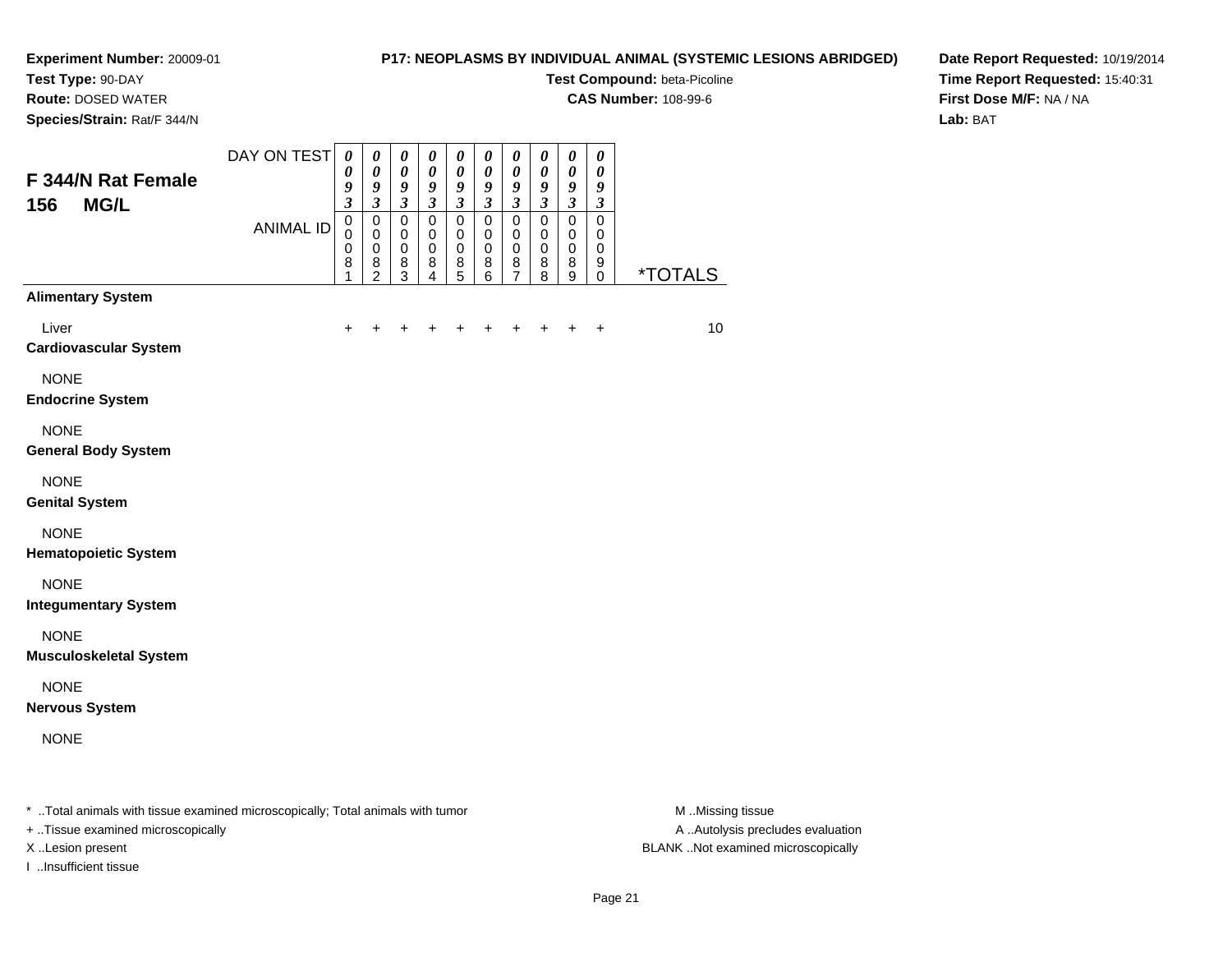# **P17: NEOPLASMS BY INDIVIDUAL ANIMAL (SYSTEMIC LESIONS ABRIDGED)**

**Test Compound:** beta-Picoline

**CAS Number:** 108-99-6

**Species/Strain:** Rat/F 344/N

**Route:** DOSED WATER

**Date Report Requested:** 10/19/2014**Time Report Requested:** 15:40:31**First Dose M/F:** NA / NA**Lab:** BAT

| F 344/N Rat Female<br><b>MG/L</b><br>156    | DAY ON TEST<br><b>ANIMAL ID</b> | 0<br>0<br>9<br>3<br>0<br>0<br>0<br>8 | 0<br>0<br>9<br>3<br>0<br>$\mathbf 0$<br>0<br>8<br>$\mathfrak{p}$ | 0<br>$\boldsymbol{\theta}$<br>9<br>3<br>$\mathbf 0$<br>$\mathbf 0$<br>$\mathbf 0$<br>8<br>3 | 0<br>$\boldsymbol{\theta}$<br>9<br>3<br>$\Omega$<br>0<br>0<br>8<br>4 | 0<br>$\boldsymbol{\theta}$<br>9<br>3<br>$\mathbf 0$<br>$\mathbf 0$<br>$\mathbf 0$<br>8<br>5 | 0<br>0<br>9<br>3<br>$\Omega$<br>0<br>0<br>8<br>6 | 0<br>0<br>9<br>3<br>$\mathbf 0$<br>0<br>0<br>8<br>7 | 0<br>0<br>9<br>3<br>0<br>0<br>0<br>8<br>8 | 0<br>0<br>9<br>3<br>0<br>0<br>0<br>8<br>9 | 0<br>0<br>9<br>3<br>0<br>0<br>0<br>9<br>0 | <i><b>*TOTALS</b></i> |
|---------------------------------------------|---------------------------------|--------------------------------------|------------------------------------------------------------------|---------------------------------------------------------------------------------------------|----------------------------------------------------------------------|---------------------------------------------------------------------------------------------|--------------------------------------------------|-----------------------------------------------------|-------------------------------------------|-------------------------------------------|-------------------------------------------|-----------------------|
| <b>Respiratory System</b>                   |                                 |                                      |                                                                  |                                                                                             |                                                                      |                                                                                             |                                                  |                                                     |                                           |                                           |                                           |                       |
| <b>NONE</b><br><b>Special Senses System</b> |                                 |                                      |                                                                  |                                                                                             |                                                                      |                                                                                             |                                                  |                                                     |                                           |                                           |                                           |                       |
| <b>NONE</b><br><b>Urinary System</b>        |                                 |                                      |                                                                  |                                                                                             |                                                                      |                                                                                             |                                                  |                                                     |                                           |                                           |                                           |                       |
| Kidney<br><b>SYSTEMIC LESIONS</b>           |                                 | $\ddot{}$                            | +                                                                | $\div$                                                                                      | +                                                                    | ÷                                                                                           | $\div$                                           | $\div$                                              | ÷                                         | +                                         | $\div$                                    | 10                    |
| Multiple Organ                              |                                 | ÷                                    |                                                                  |                                                                                             |                                                                      |                                                                                             |                                                  |                                                     |                                           |                                           | +                                         | 10                    |

\* ..Total animals with tissue examined microscopically; Total animals with tumor **M** . Missing tissue M ..Missing tissue

+ ..Tissue examined microscopically

I ..Insufficient tissue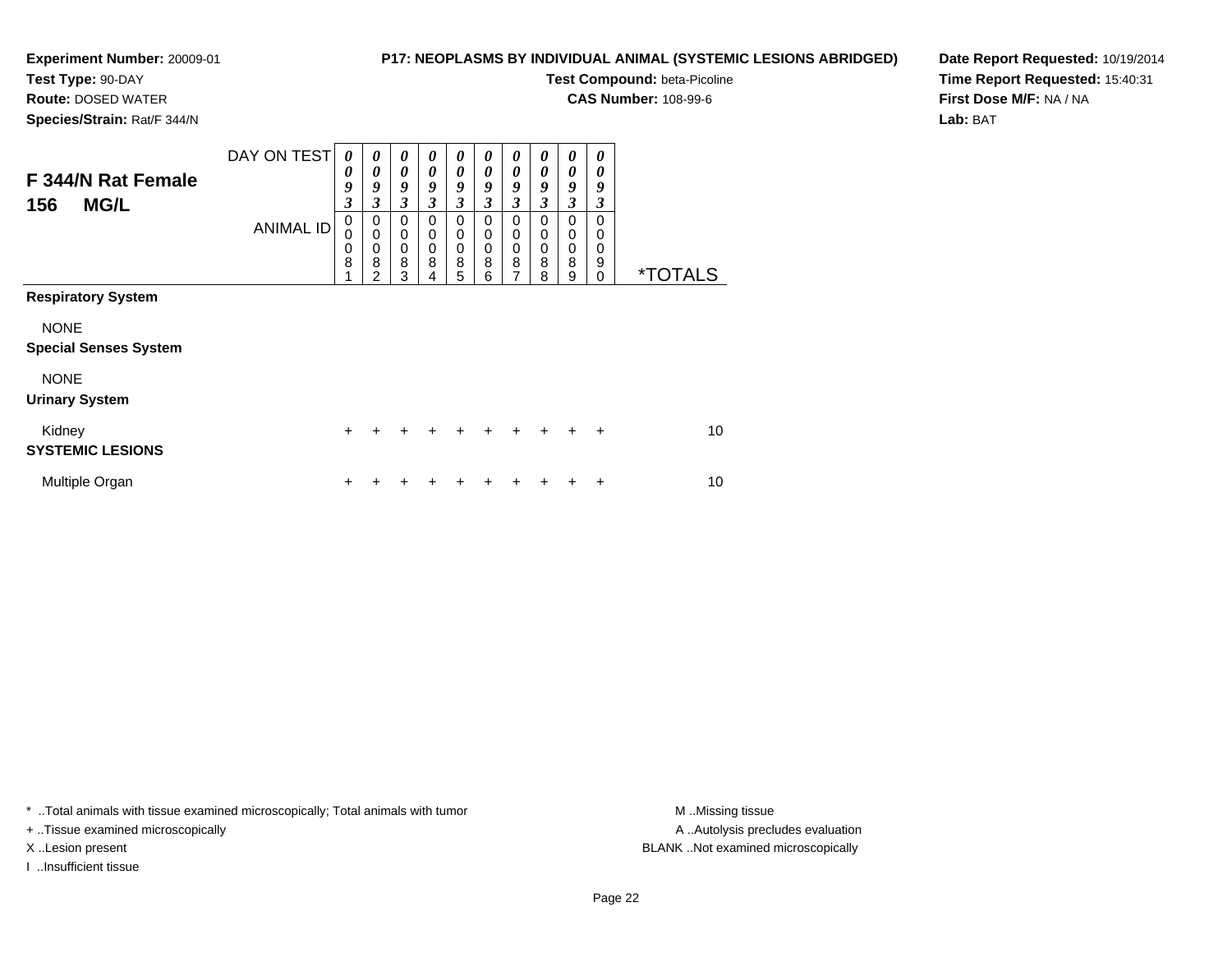**Route:** DOSED WATER**Species/Strain:** Rat/F 344/N

# **P17: NEOPLASMS BY INDIVIDUAL ANIMAL (SYSTEMIC LESIONS ABRIDGED)**

**Test Compound:** beta-Picoline

**CAS Number:** 108-99-6

**Date Report Requested:** 10/19/2014**Time Report Requested:** 15:40:31**First Dose M/F:** NA / NA**Lab:** BAT

| F 344/N Rat Female<br><b>MG/L</b><br>312                                       | DAY ON TEST      | $\boldsymbol{\theta}$<br>0<br>9                             | 0<br>$\boldsymbol{\theta}$<br>$\boldsymbol{g}$                               | 0<br>$\boldsymbol{\theta}$<br>$\boldsymbol{g}$                        | 0<br>$\boldsymbol{\theta}$<br>9                                | 0<br>$\boldsymbol{\theta}$<br>9                                         | 0<br>$\boldsymbol{\theta}$<br>$\boldsymbol{g}$            | 0<br>$\boldsymbol{\theta}$<br>9                                          | 0<br>$\boldsymbol{\theta}$<br>9                           | 0<br>$\pmb{\theta}$<br>$\pmb{9}$                                                     | 0<br>$\boldsymbol{\theta}$<br>9                             |                       |
|--------------------------------------------------------------------------------|------------------|-------------------------------------------------------------|------------------------------------------------------------------------------|-----------------------------------------------------------------------|----------------------------------------------------------------|-------------------------------------------------------------------------|-----------------------------------------------------------|--------------------------------------------------------------------------|-----------------------------------------------------------|--------------------------------------------------------------------------------------|-------------------------------------------------------------|-----------------------|
|                                                                                | <b>ANIMAL ID</b> | $\mathfrak{z}$<br>$\mathbf 0$<br>0<br>$\mathbf 0$<br>9<br>1 | $\mathfrak{z}$<br>$\mathbf 0$<br>$\mathbf 0$<br>$\mathbf 0$<br>$\frac{9}{2}$ | $\mathfrak{z}$<br>$\mathbf 0$<br>$\mathbf 0$<br>$\mathbf 0$<br>$^9_3$ | $\mathfrak{z}$<br>$\mathbf 0$<br>0<br>0<br>9<br>$\overline{4}$ | $\mathfrak{z}$<br>$\mathbf 0$<br>0<br>$\boldsymbol{0}$<br>$\frac{9}{5}$ | $\mathfrak{z}$<br>$\mathbf 0$<br>0<br>$\pmb{0}$<br>9<br>6 | $\mathfrak{z}$<br>$\mathbf 0$<br>$\pmb{0}$<br>$\pmb{0}$<br>$\frac{9}{7}$ | $\mathfrak{z}$<br>$\mathbf 0$<br>0<br>$\pmb{0}$<br>9<br>8 | $\mathfrak{z}$<br>$\mathbf 0$<br>$\mathbf 0$<br>$\mathbf 0$<br>9<br>$\boldsymbol{9}$ | $\mathfrak{z}$<br>$\mathbf 0$<br>0<br>1<br>0<br>$\mathbf 0$ | <i><b>*TOTALS</b></i> |
| <b>Alimentary System</b>                                                       |                  |                                                             |                                                                              |                                                                       |                                                                |                                                                         |                                                           |                                                                          |                                                           |                                                                                      |                                                             |                       |
| Liver<br><b>Cardiovascular System</b>                                          |                  | $\ddot{}$                                                   | +                                                                            | $\ddot{}$                                                             | +                                                              | +                                                                       | +                                                         | +                                                                        | +                                                         | +                                                                                    | $\ddot{}$                                                   | 10                    |
| <b>NONE</b><br><b>Endocrine System</b>                                         |                  |                                                             |                                                                              |                                                                       |                                                                |                                                                         |                                                           |                                                                          |                                                           |                                                                                      |                                                             |                       |
| <b>NONE</b><br><b>General Body System</b>                                      |                  |                                                             |                                                                              |                                                                       |                                                                |                                                                         |                                                           |                                                                          |                                                           |                                                                                      |                                                             |                       |
| <b>NONE</b><br><b>Genital System</b>                                           |                  |                                                             |                                                                              |                                                                       |                                                                |                                                                         |                                                           |                                                                          |                                                           |                                                                                      |                                                             |                       |
| <b>NONE</b><br><b>Hematopoietic System</b>                                     |                  |                                                             |                                                                              |                                                                       |                                                                |                                                                         |                                                           |                                                                          |                                                           |                                                                                      |                                                             |                       |
| <b>NONE</b><br><b>Integumentary System</b>                                     |                  |                                                             |                                                                              |                                                                       |                                                                |                                                                         |                                                           |                                                                          |                                                           |                                                                                      |                                                             |                       |
| <b>NONE</b><br><b>Musculoskeletal System</b>                                   |                  |                                                             |                                                                              |                                                                       |                                                                |                                                                         |                                                           |                                                                          |                                                           |                                                                                      |                                                             |                       |
| <b>NONE</b><br><b>Nervous System</b>                                           |                  |                                                             |                                                                              |                                                                       |                                                                |                                                                         |                                                           |                                                                          |                                                           |                                                                                      |                                                             |                       |
| <b>NONE</b>                                                                    |                  |                                                             |                                                                              |                                                                       |                                                                |                                                                         |                                                           |                                                                          |                                                           |                                                                                      |                                                             |                       |
| * Total animals with tissue examined microscopically: Total animals with tumor |                  |                                                             |                                                                              |                                                                       |                                                                |                                                                         |                                                           |                                                                          |                                                           |                                                                                      |                                                             | M <sub>Ndicc</sub> i  |

..Total animals with tissue examined microscopically; Total animals with tumor M ..Missing tissue M ..Missing tissue

+ ..Tissue examined microscopically

I ..Insufficient tissue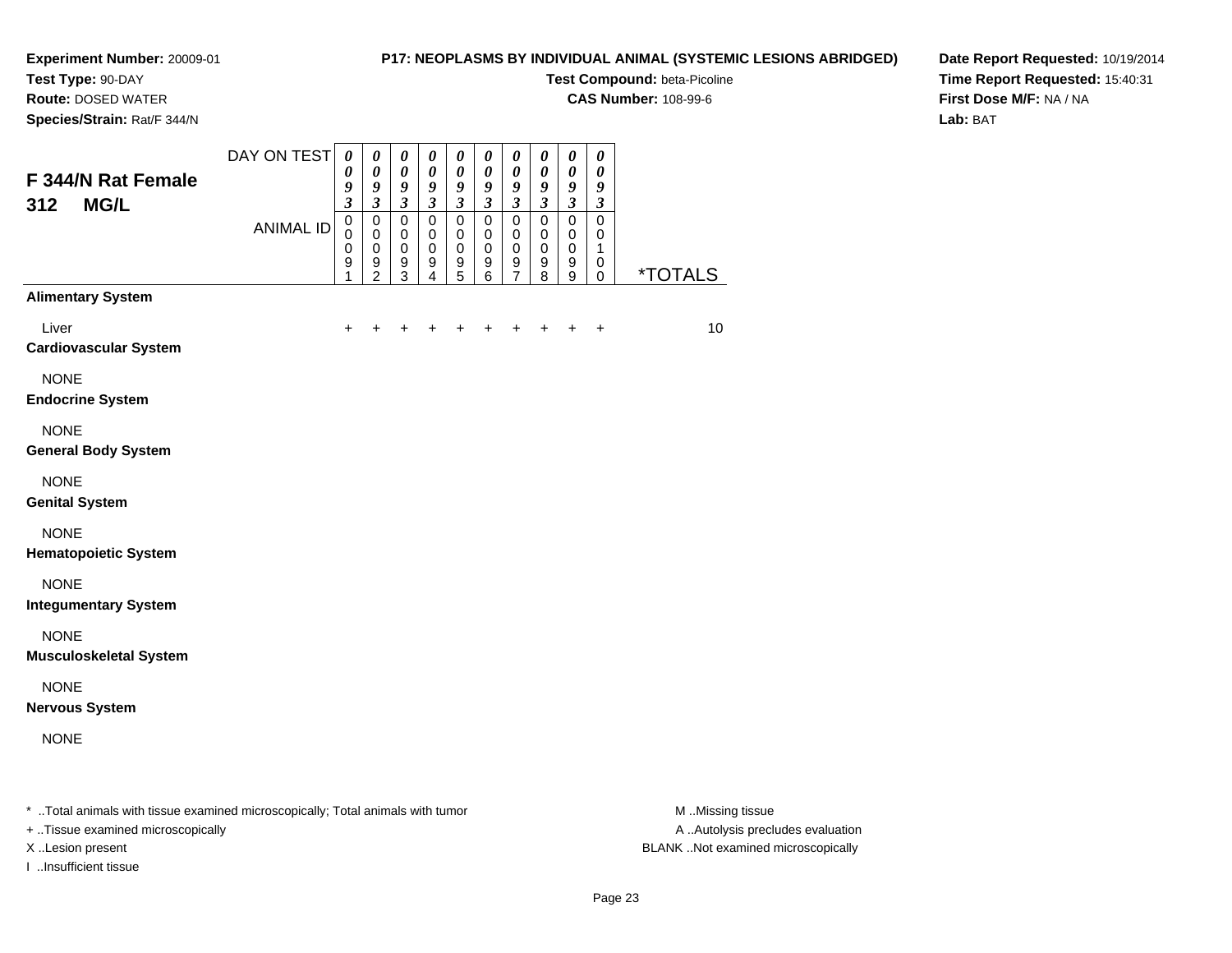# **P17: NEOPLASMS BY INDIVIDUAL ANIMAL (SYSTEMIC LESIONS ABRIDGED)**

**Test Compound:** beta-Picoline

**CAS Number:** 108-99-6

**Date Report Requested:** 10/19/2014**Time Report Requested:** 15:40:31**First Dose M/F:** NA / NA**Lab:** BAT

**Species/Strain:** Rat/F 344/N

**Route:** DOSED WATER

| F 344/N Rat Female<br><b>MG/L</b><br>312    | DAY ON TEST<br><b>ANIMAL ID</b> | 0<br>0<br>9<br>$\boldsymbol{\beta}$<br>0<br>0 | $\boldsymbol{\theta}$<br>$\boldsymbol{\theta}$<br>9<br>3<br>0<br>$\mathbf 0$ | $\boldsymbol{\theta}$<br>$\boldsymbol{\theta}$<br>9<br>$\mathfrak{z}$<br>$\mathbf 0$<br>$\mathbf 0$ | 0<br>0<br>9<br>3<br>$\Omega$<br>0 | $\boldsymbol{\theta}$<br>$\boldsymbol{\theta}$<br>9<br>3<br>0<br>0 | 0<br>$\boldsymbol{\theta}$<br>9<br>$\mathfrak{z}$<br>0<br>0 | 0<br>0<br>9<br>3<br>0<br>0       | 0<br>0<br>9<br>3<br>$\Omega$<br>$\Omega$ | 0<br>$\boldsymbol{\theta}$<br>9<br>3<br>0<br>0 | 0<br>0<br>9<br>3<br>$\Omega$<br>$\mathbf 0$ |                       |
|---------------------------------------------|---------------------------------|-----------------------------------------------|------------------------------------------------------------------------------|-----------------------------------------------------------------------------------------------------|-----------------------------------|--------------------------------------------------------------------|-------------------------------------------------------------|----------------------------------|------------------------------------------|------------------------------------------------|---------------------------------------------|-----------------------|
|                                             |                                 | 0<br>9                                        | $\mathbf 0$<br>9<br>2                                                        | $\mathbf 0$<br>9<br>3                                                                               | 0<br>9<br>4                       | $\mathbf 0$<br>9<br>5                                              | 0<br>9<br>6                                                 | $\pmb{0}$<br>9<br>$\overline{7}$ | 0<br>9<br>8                              | 0<br>9<br>9                                    | $\mathbf 0$<br>0                            | <i><b>*TOTALS</b></i> |
| <b>Respiratory System</b>                   |                                 |                                               |                                                                              |                                                                                                     |                                   |                                                                    |                                                             |                                  |                                          |                                                |                                             |                       |
| <b>NONE</b><br><b>Special Senses System</b> |                                 |                                               |                                                                              |                                                                                                     |                                   |                                                                    |                                                             |                                  |                                          |                                                |                                             |                       |
| <b>NONE</b><br><b>Urinary System</b>        |                                 |                                               |                                                                              |                                                                                                     |                                   |                                                                    |                                                             |                                  |                                          |                                                |                                             |                       |
| Kidney<br><b>SYSTEMIC LESIONS</b>           |                                 | $\ddot{}$                                     | $\div$                                                                       |                                                                                                     |                                   | $\div$                                                             | $\div$                                                      | $\ddot{}$                        | $+$                                      | $+$                                            | $\ddot{}$                                   | 10                    |
| Multiple Organ                              |                                 | +                                             |                                                                              |                                                                                                     |                                   |                                                                    |                                                             |                                  |                                          |                                                | ÷                                           | 10                    |

\* ..Total animals with tissue examined microscopically; Total animals with tumor **M** . Missing tissue M ..Missing tissue

+ ..Tissue examined microscopically

I ..Insufficient tissue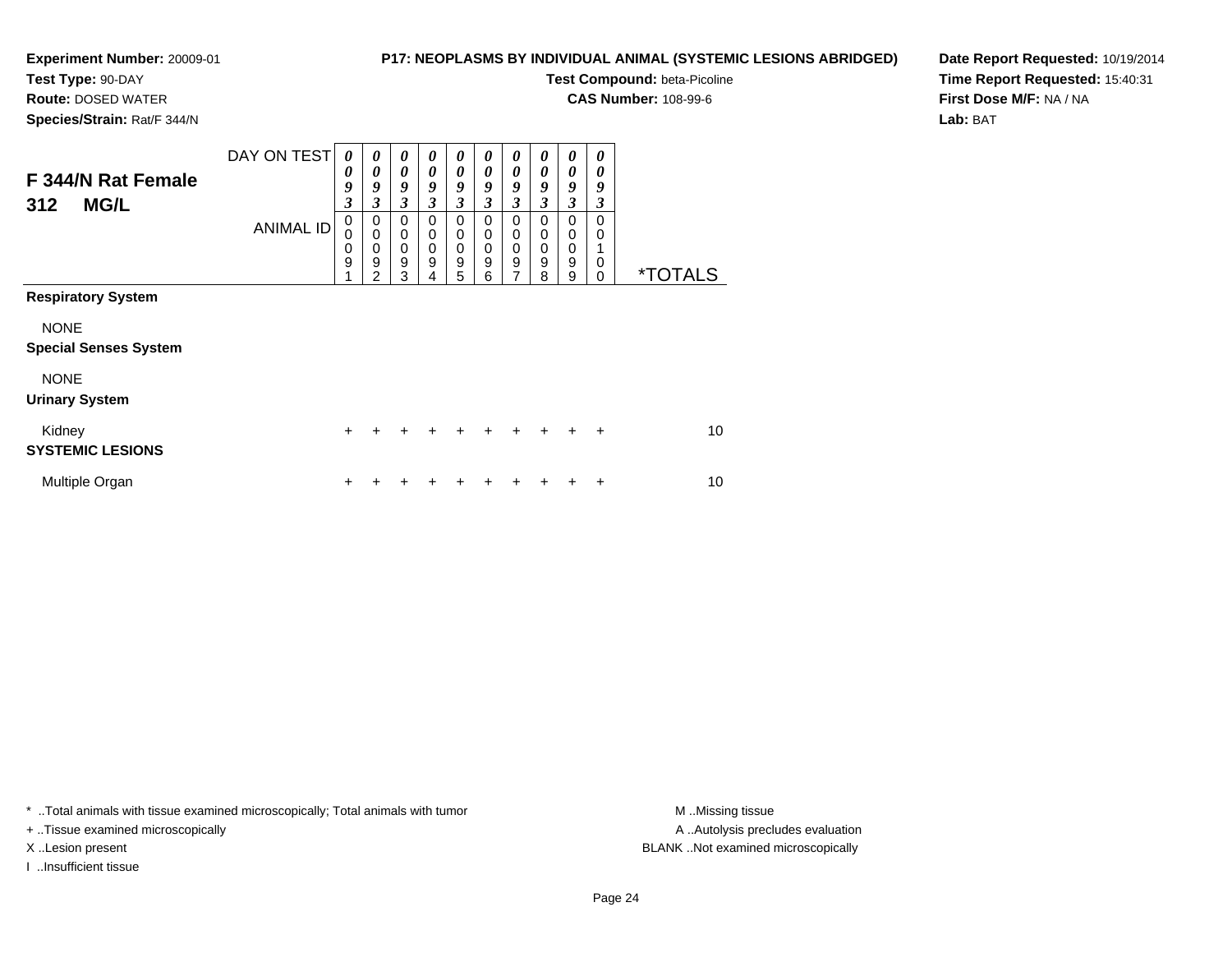# **P17: NEOPLASMS BY INDIVIDUAL ANIMAL (SYSTEMIC LESIONS ABRIDGED)**

**Test Compound:** beta-Picoline

**CAS Number:** 108-99-6

**Species/Strain:** Rat/F 344/N

**Route:** DOSED WATER

# **Date Report Requested:** 10/19/2014**Time Report Requested:** 15:40:31**First Dose M/F:** NA / NA**Lab:** BAT

| F 344/N Rat Female<br><b>MG/L</b><br>625           | DAY ON TEST<br><b>ANIMAL ID</b> | $\pmb{\theta}$<br>$\boldsymbol{\theta}$<br>9<br>$\overline{\mathbf{3}}$<br>$\mathbf 0$<br>$\mathbf 0$<br>1<br>$\pmb{0}$<br>1 | $\pmb{\theta}$<br>$\boldsymbol{\theta}$<br>9<br>$\overline{\mathbf{3}}$<br>$\mathbf 0$<br>$\mathbf 0$<br>$\mathbf{1}$<br>0<br>$\overline{2}$ | $\pmb{\theta}$<br>$\boldsymbol{\theta}$<br>9<br>$\mathfrak{z}$<br>$\pmb{0}$<br>$\mathbf 0$<br>1<br>$\pmb{0}$<br>3 | $\pmb{\theta}$<br>$\boldsymbol{\theta}$<br>$\boldsymbol{g}$<br>$\overline{\mathbf{3}}$<br>$\mathbf 0$<br>$\mathbf 0$<br>$\mathbf{1}$<br>$\mathbf 0$ | $\boldsymbol{\theta}$<br>$\boldsymbol{\theta}$<br>9<br>$\overline{\mathbf{3}}$<br>$\mathbf 0$<br>$\mathbf 0$<br>$\mathbf{1}$<br>$\mathbf 0$ | $\pmb{\theta}$<br>$\pmb{\theta}$<br>9<br>$\overline{\mathbf{3}}$<br>$\mathbf 0$<br>0<br>$\mathbf{1}$<br>$\pmb{0}$ | $\pmb{\theta}$<br>$\boldsymbol{\theta}$<br>9<br>$\overline{\mathbf{3}}$<br>$\mathbf 0$<br>$\mathbf 0$<br>$\mathbf{1}$<br>$\pmb{0}$<br>7 | $\pmb{\theta}$<br>$\pmb{\theta}$<br>9<br>$\overline{\mathbf{3}}$<br>$\pmb{0}$<br>$\pmb{0}$<br>$\mathbf{1}$<br>$\pmb{0}$ | $\pmb{\theta}$<br>$\pmb{\theta}$<br>9<br>$\mathfrak{z}$<br>$\pmb{0}$<br>$\mathbf 0$<br>$\mathbf{1}$<br>$\mathbf 0$<br>9 | $\boldsymbol{\theta}$<br>$\boldsymbol{\theta}$<br>9<br>$\boldsymbol{\mathfrak{z}}$<br>$\mathbf 0$<br>0<br>1<br>$\mathbf{1}$ | *TOTALS |
|----------------------------------------------------|---------------------------------|------------------------------------------------------------------------------------------------------------------------------|----------------------------------------------------------------------------------------------------------------------------------------------|-------------------------------------------------------------------------------------------------------------------|-----------------------------------------------------------------------------------------------------------------------------------------------------|---------------------------------------------------------------------------------------------------------------------------------------------|-------------------------------------------------------------------------------------------------------------------|-----------------------------------------------------------------------------------------------------------------------------------------|-------------------------------------------------------------------------------------------------------------------------|-------------------------------------------------------------------------------------------------------------------------|-----------------------------------------------------------------------------------------------------------------------------|---------|
| <b>Alimentary System</b>                           |                                 |                                                                                                                              |                                                                                                                                              |                                                                                                                   | 4                                                                                                                                                   | 5                                                                                                                                           | 6                                                                                                                 |                                                                                                                                         | 8                                                                                                                       |                                                                                                                         | 0                                                                                                                           |         |
| Liver<br>Mesentery<br><b>Cardiovascular System</b> |                                 | $\ddot{}$                                                                                                                    | $\ddot{}$                                                                                                                                    | +                                                                                                                 | $\ddot{}$                                                                                                                                           | +<br>+                                                                                                                                      | +                                                                                                                 | $\ddot{}$                                                                                                                               | $\ddot{}$                                                                                                               | $\ddot{}$                                                                                                               | $+$                                                                                                                         | 10<br>1 |
| <b>NONE</b><br><b>Endocrine System</b>             |                                 |                                                                                                                              |                                                                                                                                              |                                                                                                                   |                                                                                                                                                     |                                                                                                                                             |                                                                                                                   |                                                                                                                                         |                                                                                                                         |                                                                                                                         |                                                                                                                             |         |
| <b>NONE</b><br><b>General Body System</b>          |                                 |                                                                                                                              |                                                                                                                                              |                                                                                                                   |                                                                                                                                                     |                                                                                                                                             |                                                                                                                   |                                                                                                                                         |                                                                                                                         |                                                                                                                         |                                                                                                                             |         |
| <b>NONE</b><br><b>Genital System</b>               |                                 |                                                                                                                              |                                                                                                                                              |                                                                                                                   |                                                                                                                                                     |                                                                                                                                             |                                                                                                                   |                                                                                                                                         |                                                                                                                         |                                                                                                                         |                                                                                                                             |         |
| <b>NONE</b><br><b>Hematopoietic System</b>         |                                 |                                                                                                                              |                                                                                                                                              |                                                                                                                   |                                                                                                                                                     |                                                                                                                                             |                                                                                                                   |                                                                                                                                         |                                                                                                                         |                                                                                                                         |                                                                                                                             |         |
| <b>NONE</b><br><b>Integumentary System</b>         |                                 |                                                                                                                              |                                                                                                                                              |                                                                                                                   |                                                                                                                                                     |                                                                                                                                             |                                                                                                                   |                                                                                                                                         |                                                                                                                         |                                                                                                                         |                                                                                                                             |         |
| <b>NONE</b><br><b>Musculoskeletal System</b>       |                                 |                                                                                                                              |                                                                                                                                              |                                                                                                                   |                                                                                                                                                     |                                                                                                                                             |                                                                                                                   |                                                                                                                                         |                                                                                                                         |                                                                                                                         |                                                                                                                             |         |
| <b>NONE</b><br><b>Nervous System</b>               |                                 |                                                                                                                              |                                                                                                                                              |                                                                                                                   |                                                                                                                                                     |                                                                                                                                             |                                                                                                                   |                                                                                                                                         |                                                                                                                         |                                                                                                                         |                                                                                                                             |         |

\* ..Total animals with tissue examined microscopically; Total animals with tumor **M** . Missing tissue M ..Missing tissue

+ ..Tissue examined microscopically

I ..Insufficient tissue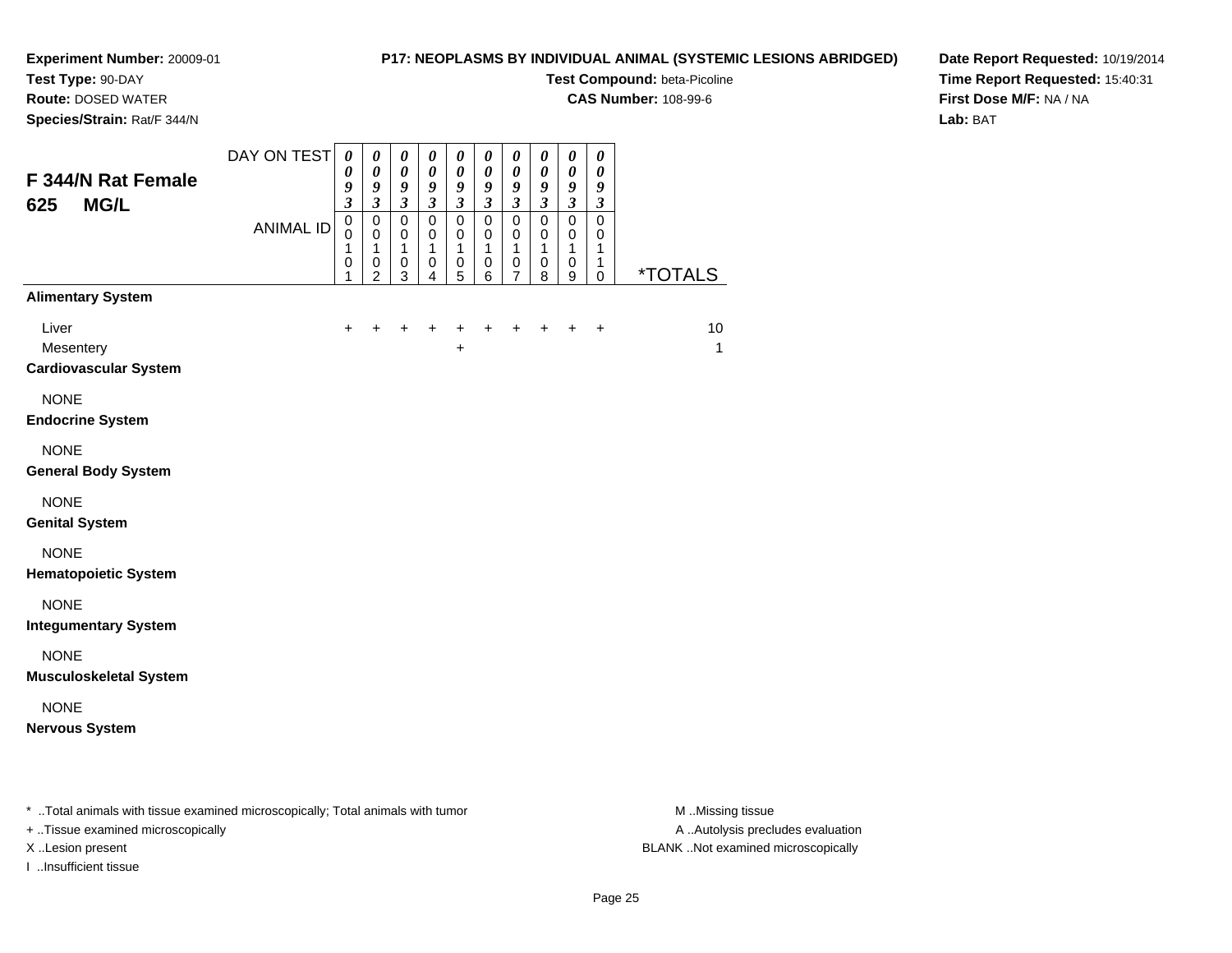# **Test Type:** 90-DAY

**Route:** DOSED WATER

**Species/Strain:** Rat/F 344/N

# **P17: NEOPLASMS BY INDIVIDUAL ANIMAL (SYSTEMIC LESIONS ABRIDGED)**

**Test Compound:** beta-Picoline

**CAS Number:** 108-99-6

**Date Report Requested:** 10/19/2014**Time Report Requested:** 15:40:31**First Dose M/F:** NA / NA**Lab:** BAT

| F 344/N Rat Female<br><b>MG/L</b><br>625    | DAY ON TEST<br><b>ANIMAL ID</b> | $\theta$<br>0<br>9<br>$\overline{\mathbf{3}}$<br>$\mathbf 0$<br>0<br>1<br>$\mathbf 0$ | 0<br>0<br>9<br>3<br>$\mathbf 0$<br>$\mathbf 0$<br>1<br>0<br>2 | 0<br>$\boldsymbol{\theta}$<br>9<br>3<br>$\mathbf 0$<br>0<br>0<br>3 | 0<br>0<br>9<br>3<br>0<br>0<br>$\mathbf 0$ | 0<br>$\boldsymbol{\theta}$<br>9<br>$\mathfrak{z}$<br>$\mathbf 0$<br>0<br>0<br>5 | 0<br>0<br>9<br>3<br>0<br>0<br>$\mathbf 0$<br>6 | 0<br>$\boldsymbol{\theta}$<br>9<br>$\mathfrak{z}$<br>$\mathbf 0$<br>$\mathbf 0$<br>1<br>$\mathbf 0$<br>$\overline{7}$ | 0<br>0<br>9<br>3<br>0<br>0<br>1<br>0<br>8 | $\boldsymbol{\theta}$<br>$\boldsymbol{\theta}$<br>9<br>$\mathfrak{z}$<br>0<br>$\mathbf 0$<br>1<br>0<br>9 | 0<br>0<br>9<br>3<br>0<br>0<br>0 | <i><b>*TOTALS</b></i> |
|---------------------------------------------|---------------------------------|---------------------------------------------------------------------------------------|---------------------------------------------------------------|--------------------------------------------------------------------|-------------------------------------------|---------------------------------------------------------------------------------|------------------------------------------------|-----------------------------------------------------------------------------------------------------------------------|-------------------------------------------|----------------------------------------------------------------------------------------------------------|---------------------------------|-----------------------|
| <b>NONE</b><br><b>Respiratory System</b>    |                                 |                                                                                       |                                                               |                                                                    |                                           |                                                                                 |                                                |                                                                                                                       |                                           |                                                                                                          |                                 |                       |
| <b>NONE</b><br><b>Special Senses System</b> |                                 |                                                                                       |                                                               |                                                                    |                                           |                                                                                 |                                                |                                                                                                                       |                                           |                                                                                                          |                                 |                       |
| <b>NONE</b><br><b>Urinary System</b>        |                                 |                                                                                       |                                                               |                                                                    |                                           |                                                                                 |                                                |                                                                                                                       |                                           |                                                                                                          |                                 |                       |
| Kidney<br><b>SYSTEMIC LESIONS</b>           |                                 | $\ddot{}$                                                                             | +                                                             |                                                                    |                                           | +                                                                               | +                                              | $\div$                                                                                                                | $\div$                                    | $\div$                                                                                                   | $\ddot{}$                       | 10                    |
| Multiple Organ                              |                                 | +                                                                                     |                                                               |                                                                    |                                           |                                                                                 |                                                |                                                                                                                       |                                           |                                                                                                          | ÷                               | 10                    |

\* ..Total animals with tissue examined microscopically; Total animals with tumor **M** . Missing tissue M ..Missing tissue

+ ..Tissue examined microscopically

I ..Insufficient tissue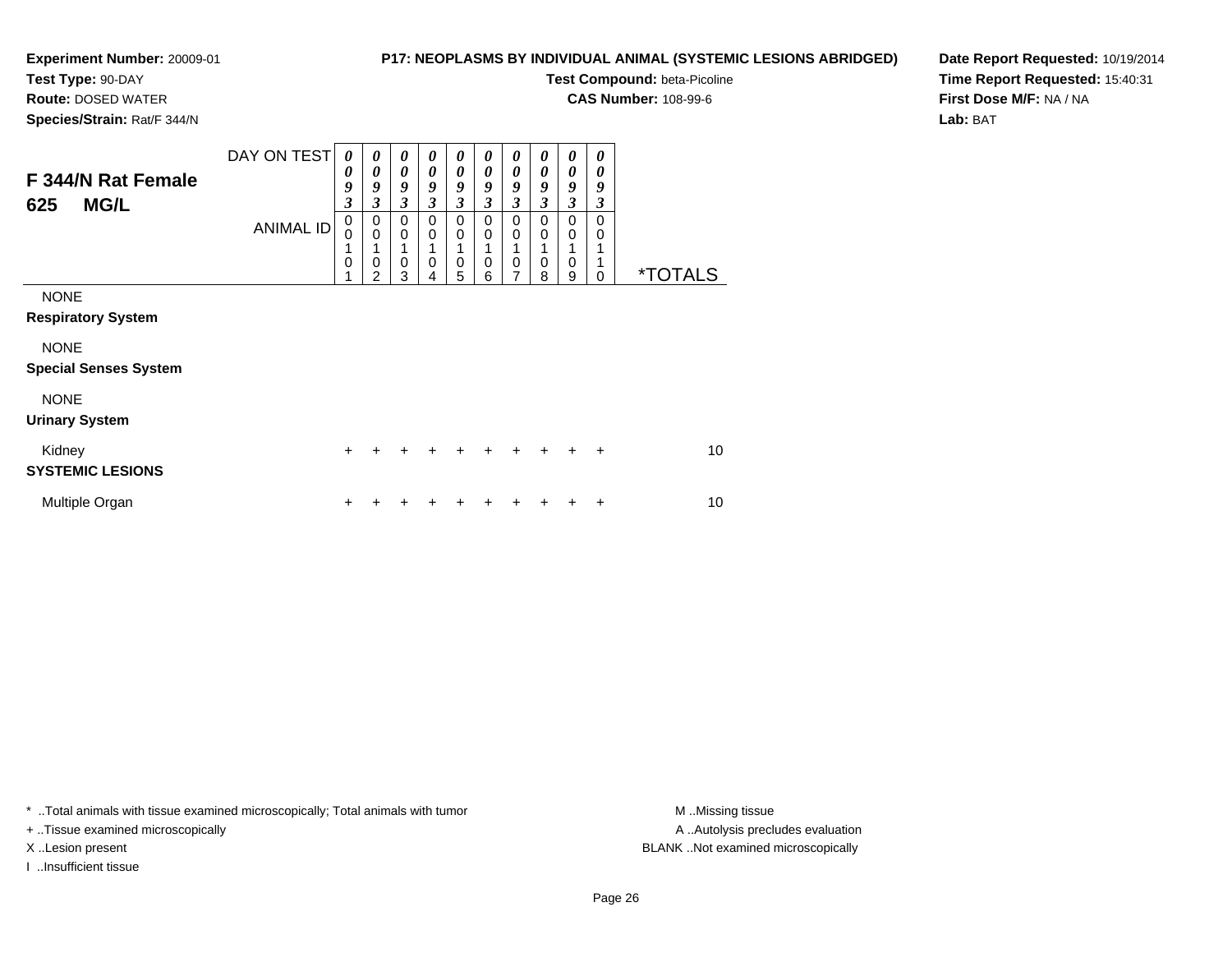**Test Type:** 90-DAY

**Route:** DOSED WATER

**Species/Strain:** Rat/F 344/N

# **P17: NEOPLASMS BY INDIVIDUAL ANIMAL (SYSTEMIC LESIONS ABRIDGED)**

**Test Compound:** beta-Picoline

**CAS Number:** 108-99-6

**Date Report Requested:** 10/19/2014**Time Report Requested:** 15:40:31**First Dose M/F:** NA / NA**Lab:** BAT

| <b>F 344/N Rat Female</b><br><b>MG/L</b><br>1250                                                                                                                                                                                                                                                  | DAY ON TEST<br><b>ANIMAL ID</b> | 0<br>$\boldsymbol{\theta}$<br>9<br>$\mathfrak{z}$<br>$\mathbf 0$<br>$\mathbf 0$<br>1<br>$\mathbf{1}$<br>1                          | $\boldsymbol{\theta}$<br>$\boldsymbol{\theta}$<br>9<br>$\mathfrak{z}$<br>$\mathbf 0$<br>$\mathbf 0$<br>1<br>$\mathbf{1}$<br>$\overline{2}$ | 0<br>$\boldsymbol{\theta}$<br>9<br>$\mathfrak{z}$<br>$\mathbf 0$<br>$\mathbf 0$<br>1<br>$\mathbf{1}$<br>3                                | $\boldsymbol{\theta}$<br>$\boldsymbol{\theta}$<br>9<br>$\mathfrak{z}$<br>$\mathbf 0$<br>$\Omega$<br>1<br>1<br>4                                  | $\pmb{\theta}$<br>0<br>9<br>$\overline{\mathbf{3}}$<br>$\mathsf 0$<br>$\mathbf 0$<br>1<br>1<br>5                                   | 0<br>$\boldsymbol{\theta}$<br>9<br>$\overline{\mathbf{3}}$<br>$\mathbf 0$<br>$\mathbf 0$<br>1<br>1<br>6            | 0<br>0<br>9<br>$\overline{\mathbf{3}}$<br>$\mathbf 0$<br>$\mathbf 0$<br>1<br>1<br>$\overline{7}$         | 0<br>$\boldsymbol{\theta}$<br>9<br>$\boldsymbol{\mathfrak{z}}$<br>$\mathbf 0$<br>$\mathbf 0$<br>1<br>1<br>8                                | 0<br>0<br>9<br>$\boldsymbol{\mathfrak{z}}$<br>$\overline{0}$<br>$\mathbf 0$<br>1<br>1<br>9                             | 0<br>0<br>9<br>$\boldsymbol{\beta}$<br>0<br>0<br>1<br>$\overline{2}$<br>$\mathbf 0$                                                      | <i><b>*TOTALS</b></i>                                                |
|---------------------------------------------------------------------------------------------------------------------------------------------------------------------------------------------------------------------------------------------------------------------------------------------------|---------------------------------|------------------------------------------------------------------------------------------------------------------------------------|--------------------------------------------------------------------------------------------------------------------------------------------|------------------------------------------------------------------------------------------------------------------------------------------|--------------------------------------------------------------------------------------------------------------------------------------------------|------------------------------------------------------------------------------------------------------------------------------------|--------------------------------------------------------------------------------------------------------------------|----------------------------------------------------------------------------------------------------------|--------------------------------------------------------------------------------------------------------------------------------------------|------------------------------------------------------------------------------------------------------------------------|------------------------------------------------------------------------------------------------------------------------------------------|----------------------------------------------------------------------|
| <b>Alimentary System</b>                                                                                                                                                                                                                                                                          |                                 |                                                                                                                                    |                                                                                                                                            |                                                                                                                                          |                                                                                                                                                  |                                                                                                                                    |                                                                                                                    |                                                                                                          |                                                                                                                                            |                                                                                                                        |                                                                                                                                          |                                                                      |
| Esophagus<br>Intestine Large, Cecum<br>Intestine Large, Colon<br>Intestine Large, Rectum<br>Intestine Small, Duodenum<br>Intestine Small, Ileum<br>Intestine Small, Jejunum<br>Liver<br>Pancreas<br>Salivary Glands<br>Stomach, Forestomach<br>Stomach, Glandular<br><b>Cardiovascular System</b> |                                 | +<br>$\ddot{}$<br>$\ddot{}$<br>$\ddot{}$<br>$\ddot{}$<br>$\ddot{}$<br>+<br>$\ddot{}$<br>$\ddot{}$<br>$\ddot{}$<br>$\ddot{}$<br>$+$ | +<br>$\ddot{}$<br>$\ddot{}$<br>$+$<br>$\ddot{}$<br>+<br>$\ddot{}$<br>$\ddot{}$<br>$\ddot{}$<br>+<br>$\ddot{}$<br>$\ddot{}$                 | +<br>$\ddot{}$<br>$\ddot{}$<br>$\ddot{}$<br>$\ddot{}$<br>$\ddot{}$<br>$\ddot{}$<br>$\ddot{}$<br>$\ddot{}$<br>+<br>$\ddot{}$<br>$\ddot{}$ | +<br>$\ddot{}$<br>$\ddot{}$<br>$\ddot{}$<br>$\ddot{}$<br>$\ddot{}$<br>$\ddot{}$<br>$\ddot{}$<br>$\ddot{}$<br>$\ddot{}$<br>$\ddot{}$<br>$\ddot{}$ | +<br>$\ddot{}$<br>$\ddot{}$<br>$+$<br>$\ddot{}$<br>$\ddot{}$<br>$\ddot{}$<br>$\ddot{}$<br>$\ddot{}$<br>+<br>$\ddot{}$<br>$\ddot{}$ | +<br>$\ddot{}$<br>+<br>$\ddot{}$<br>$\ddot{}$<br>+<br>+<br>$\ddot{}$<br>$\ddot{}$<br>$\ddot{}$<br>$+$<br>$\ddot{}$ | +<br>$\ddot{}$<br>+<br>$\ddot{}$<br>$\ddot{}$<br>$\ddot{}$<br>+<br>+<br>+<br>+<br>$\ddot{}$<br>$\ddot{}$ | +<br>$\ddot{}$<br>$\ddot{}$<br>$+$<br>$\ddot{}$<br>$\ddot{}$<br>$\ddot{}$<br>$\ddot{}$<br>$\ddot{}$<br>$\ddot{}$<br>$\ddot{}$<br>$\ddot{}$ | ٠<br>$\ddot{}$<br>$\ddot{}$<br>$+$<br>$\ddot{}$<br>$\ddot{}$<br>$\ddot{}$<br>$\ddot{}$<br>$+$<br>+<br>$+$<br>$\ddot{}$ | +<br>$\ddot{}$<br>$\ddot{}$<br>$\ddot{}$<br>$\ddot{}$<br>$\ddot{}$<br>$\ddot{}$<br>$\ddot{}$<br>$\ddot{}$<br>+<br>$\ddot{}$<br>$\ddot{}$ | 10<br>10<br>10<br>10<br>10<br>10<br>10<br>10<br>10<br>10<br>10<br>10 |
| <b>Blood Vessel</b><br>Heart<br><b>Endocrine System</b>                                                                                                                                                                                                                                           |                                 | $\ddot{}$<br>$\ddot{}$                                                                                                             | ٠                                                                                                                                          | +<br>$\ddot{}$                                                                                                                           | +<br>$\ddot{}$                                                                                                                                   | +<br>$\ddot{}$                                                                                                                     | +<br>$\ddot{}$                                                                                                     | +<br>$\ddot{}$                                                                                           | $\ddot{}$                                                                                                                                  | $\ddot{}$                                                                                                              | +<br>$\ddot{}$                                                                                                                           | 10<br>10                                                             |
| <b>Adrenal Cortex</b><br>Adrenal Medulla<br>Islets, Pancreatic<br>Parathyroid Gland                                                                                                                                                                                                               |                                 | +<br>+<br>$\pm$<br>$\ddot{}$                                                                                                       | ٠<br>$\ddot{}$<br>$\ddot{}$                                                                                                                | +<br>+<br>+<br>$\ddot{}$                                                                                                                 | +<br>+<br>$\ddot{}$<br>$\ddot{}$                                                                                                                 | +<br>+<br>$\ddot{}$<br>$\ddot{}$                                                                                                   | +<br>+<br>$\ddot{}$<br>M                                                                                           | +<br>+<br>$\ddot{}$<br>$\ddot{}$                                                                         | ٠<br>+<br>+<br>$\ddot{}$                                                                                                                   | ٠<br>+<br>+<br>$\ddot{}$                                                                                               | ٠<br>+<br>+<br>+                                                                                                                         | 10<br>10<br>10<br>9                                                  |

\* ..Total animals with tissue examined microscopically; Total animals with tumor **M** . Missing tissue M ..Missing tissue

+ ..Tissue examined microscopically

I ..Insufficient tissue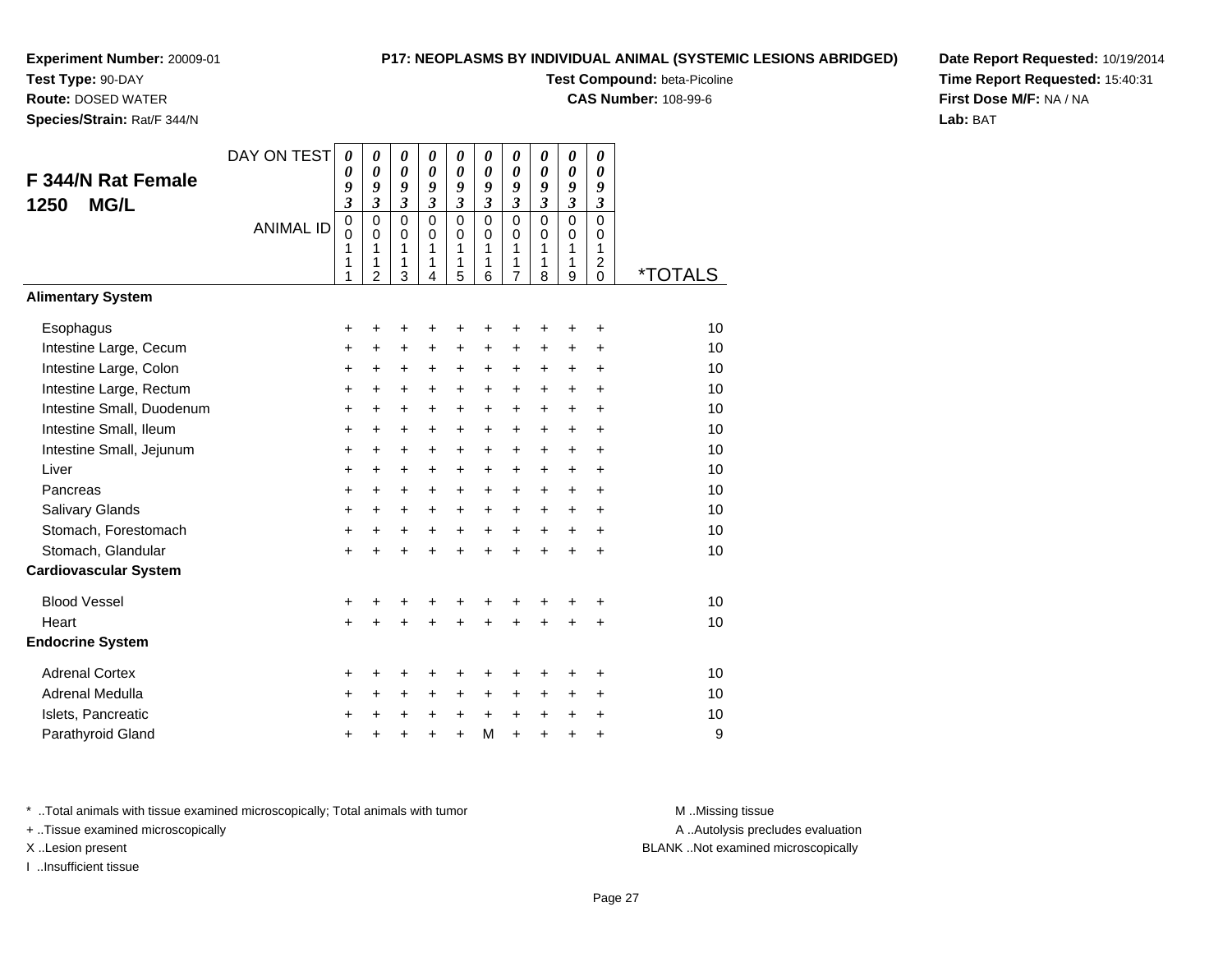# **Test Type:** 90-DAY

**Route:** DOSED WATER

**Species/Strain:** Rat/F 344/N

# **P17: NEOPLASMS BY INDIVIDUAL ANIMAL (SYSTEMIC LESIONS ABRIDGED)**

**Test Compound:** beta-Picoline

**CAS Number:** 108-99-6

**Date Report Requested:** 10/19/2014**Time Report Requested:** 15:40:31**First Dose M/F:** NA / NA**Lab:** BAT

| <b>F 344/N Rat Female</b><br><b>MG/L</b><br>1250 | DAY ON TEST<br><b>ANIMAL ID</b> | 0<br>0<br>9<br>$\overline{\mathbf{3}}$<br>$\mathbf 0$<br>0<br>1<br>1<br>1 | 0<br>0<br>9<br>3<br>$\mathbf 0$<br>0<br>1<br>1<br>$\overline{2}$ | 0<br>$\boldsymbol{\theta}$<br>9<br>3<br>$\mathbf 0$<br>0<br>1<br>1<br>$\mathbf{3}$ | 0<br>$\boldsymbol{\theta}$<br>9<br>3<br>$\mathbf 0$<br>0<br>1<br>1<br>$\overline{4}$ | 0<br>0<br>9<br>$\overline{\mathbf{3}}$<br>$\mathbf 0$<br>0<br>1<br>1<br>5 | 0<br>0<br>9<br>$\overline{\mathbf{3}}$<br>0<br>0<br>1<br>1<br>6 | 0<br>0<br>9<br>3<br>$\mathbf 0$<br>0<br>1<br>1<br>$\overline{7}$ | 0<br>0<br>9<br>3<br>$\mathbf 0$<br>0<br>1<br>1<br>8 | 0<br>0<br>9<br>$\overline{\mathbf{3}}$<br>$\mathbf 0$<br>0<br>1<br>1<br>9 | 0<br>0<br>9<br>$\boldsymbol{\beta}$<br>$\mathbf 0$<br>0<br>1<br>$\overline{2}$<br>$\mathbf 0$ | <i><b>*TOTALS</b></i> |
|--------------------------------------------------|---------------------------------|---------------------------------------------------------------------------|------------------------------------------------------------------|------------------------------------------------------------------------------------|--------------------------------------------------------------------------------------|---------------------------------------------------------------------------|-----------------------------------------------------------------|------------------------------------------------------------------|-----------------------------------------------------|---------------------------------------------------------------------------|-----------------------------------------------------------------------------------------------|-----------------------|
| <b>Pituitary Gland</b>                           |                                 | +                                                                         | $\ddot{}$                                                        | $\ddot{}$                                                                          | +                                                                                    | +                                                                         | $\pm$                                                           | $\ddot{}$                                                        | +                                                   | $\ddot{}$                                                                 | $\ddot{}$                                                                                     | 10                    |
| <b>Thyroid Gland</b>                             |                                 | +                                                                         | +                                                                | +                                                                                  | +                                                                                    | +                                                                         | +                                                               | +                                                                | +                                                   | +                                                                         | $\ddot{}$                                                                                     | 10                    |
| <b>General Body System</b>                       |                                 |                                                                           |                                                                  |                                                                                    |                                                                                      |                                                                           |                                                                 |                                                                  |                                                     |                                                                           |                                                                                               |                       |
| <b>NONE</b>                                      |                                 |                                                                           |                                                                  |                                                                                    |                                                                                      |                                                                           |                                                                 |                                                                  |                                                     |                                                                           |                                                                                               |                       |
| <b>Genital System</b>                            |                                 |                                                                           |                                                                  |                                                                                    |                                                                                      |                                                                           |                                                                 |                                                                  |                                                     |                                                                           |                                                                                               |                       |
| <b>Clitoral Gland</b>                            |                                 | +                                                                         | +                                                                | +                                                                                  | +                                                                                    | +                                                                         |                                                                 | ٠                                                                |                                                     |                                                                           |                                                                                               | 10                    |
| Ovary                                            |                                 | $\ddot{}$                                                                 | $\ddot{}$                                                        | +                                                                                  | $\ddot{}$                                                                            | +                                                                         | $+$                                                             | $\ddot{}$                                                        | $\ddot{}$                                           | +                                                                         | $\ddot{}$                                                                                     | 10                    |
| <b>Uterus</b>                                    |                                 | $\ddot{}$                                                                 | $\ddot{}$                                                        | $\ddot{}$                                                                          | $\ddot{}$                                                                            | $\ddot{}$                                                                 | $\ddot{}$                                                       | $+$                                                              | $\ddot{}$                                           | $\ddot{}$                                                                 | $\ddot{}$                                                                                     | 10                    |
| <b>Hematopoietic System</b>                      |                                 |                                                                           |                                                                  |                                                                                    |                                                                                      |                                                                           |                                                                 |                                                                  |                                                     |                                                                           |                                                                                               |                       |
| <b>Bone Marrow</b>                               |                                 | +                                                                         | +                                                                | +                                                                                  |                                                                                      | +                                                                         |                                                                 |                                                                  |                                                     |                                                                           | +                                                                                             | 10                    |
| Lymph Node, Mandibular                           |                                 | M                                                                         | M                                                                | M                                                                                  | M                                                                                    | M                                                                         | M                                                               | M                                                                | M                                                   | M                                                                         | M                                                                                             | $\mathbf 0$           |
| Lymph Node, Mesenteric                           |                                 | $\ddot{}$                                                                 | $\ddot{}$                                                        | +                                                                                  | $\ddot{}$                                                                            | $\ddot{}$                                                                 | $\ddot{}$                                                       | +                                                                | +                                                   | +                                                                         | $\ddot{}$                                                                                     | 10                    |
| Spleen                                           |                                 | +                                                                         | +                                                                | +                                                                                  | $\ddot{}$                                                                            | $\ddot{}$                                                                 | $\ddot{}$                                                       | +                                                                | $\ddot{}$                                           | +                                                                         | +                                                                                             | 10                    |
| Thymus                                           |                                 | $\ddot{}$                                                                 | $\ddot{}$                                                        | $\ddot{}$                                                                          | +                                                                                    | $\ddot{}$                                                                 | $\ddot{}$                                                       | $\ddot{}$                                                        | $\ddot{}$                                           | $\ddot{}$                                                                 | $\ddot{}$                                                                                     | 10                    |
| <b>Integumentary System</b>                      |                                 |                                                                           |                                                                  |                                                                                    |                                                                                      |                                                                           |                                                                 |                                                                  |                                                     |                                                                           |                                                                                               |                       |
| <b>Mammary Gland</b>                             |                                 | +                                                                         | +                                                                | +                                                                                  |                                                                                      | +                                                                         |                                                                 | +                                                                |                                                     |                                                                           | +                                                                                             | 10                    |
| Skin                                             |                                 | $\ddot{}$                                                                 | $\ddot{}$                                                        | $\ddot{}$                                                                          | +                                                                                    | $\ddot{}$                                                                 | $\ddot{}$                                                       | $\ddot{}$                                                        | +                                                   | +                                                                         | +                                                                                             | 10                    |
| <b>Musculoskeletal System</b>                    |                                 |                                                                           |                                                                  |                                                                                    |                                                                                      |                                                                           |                                                                 |                                                                  |                                                     |                                                                           |                                                                                               |                       |
| <b>Bone</b>                                      |                                 | +                                                                         | ٠                                                                | +                                                                                  |                                                                                      | +                                                                         | ٠                                                               | ٠                                                                | ٠                                                   | +                                                                         | +                                                                                             | 10                    |

\* ..Total animals with tissue examined microscopically; Total animals with tumor **M** . Missing tissue M ..Missing tissue

+ ..Tissue examined microscopically

I ..Insufficient tissue